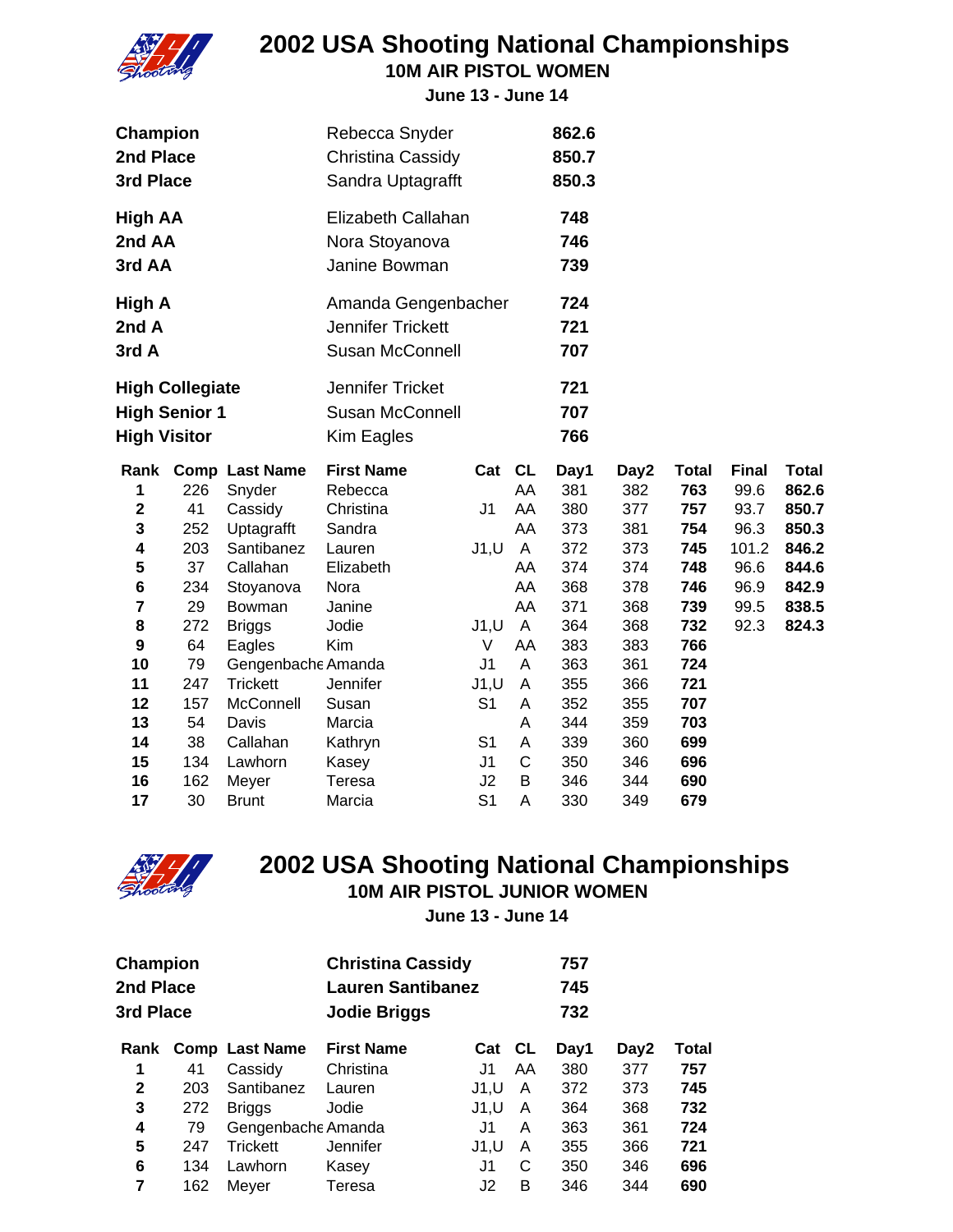

**10M AIR PISTOL MEN**

| Champion<br>2nd Place<br>3rd Place                                  |            |                       | John Bickar<br>Jason Turner<br>Daryl Szarenski            |                     |           | 1258.1<br>1255.5<br>1255.2 |            |              |              |              |
|---------------------------------------------------------------------|------------|-----------------------|-----------------------------------------------------------|---------------------|-----------|----------------------------|------------|--------------|--------------|--------------|
| <b>High AA</b><br>2nd AA<br>3rd AA                                  |            |                       | <b>Grant Saylor</b><br>Chris Alto<br><b>Warren Kelly</b>  |                     |           | 1149<br>1141<br>1129       |            |              |              |              |
| High A<br>2nd A<br>3rd A                                            |            |                       | <b>Stan Pace</b><br>Alan Dart<br><b>Michael Patterson</b> |                     |           | 1106<br>1106<br>1102       |            |              |              |              |
| <b>High B</b><br>2nd B                                              |            |                       | Sean Ragay<br>John Gentzel                                |                     |           | 1056<br>1002               |            |              |              |              |
| High C<br>2nd C                                                     |            |                       | Danny Wells<br><b>Chris Loftis</b>                        |                     |           | 1062<br>1028               |            |              |              |              |
| <b>High Senior 1</b><br><b>High Senior 2</b><br><b>High Visitor</b> |            |                       | <b>Robert Bundy</b><br>Alan Dart<br>John Qiao             |                     |           | 1125<br>1106<br>1125       |            |              |              |              |
| Rank                                                                |            | <b>Comp Last Name</b> | <b>First Name</b>                                         | Cat                 | <b>CL</b> | Day1                       | Day2       | <b>Total</b> | <b>Final</b> | <b>Total</b> |
| 1                                                                   | 25         | <b>Bickar</b>         | John                                                      |                     | AA        | 578                        | 581        | 1159         | 99.1         | 1258.1       |
| $\mathbf 2$                                                         | 249        | Turner                | Jason                                                     |                     | AA        | 572                        | 584        | 1156         | 99.5         | 1255.5       |
| 3                                                                   | 284        | Szarenski             | Daryl                                                     |                     | AA        | 572                        | 582        | 1154         | 101.2        | 1255.2       |
| 4                                                                   | 208        | Saylor                | Grant                                                     |                     | AA        | 573                        | 576        | 1149         | 99.5         | 1248.5       |
| 5                                                                   | 3          | Alto                  | Chris                                                     |                     | AA        | 565                        | 576        | 1141         | 94.9         | 1235.9       |
| 6                                                                   | 120        | Kelly                 | Warren                                                    |                     | AA        | 558                        | 571        | 1129         | 98.8         | 1227.8       |
| 7                                                                   | 255        | Vondrak               | David                                                     |                     | AA        | 563                        | 564        | 1127         | 99.5         | 1226.5       |
| 8                                                                   | 31         | <b>Bundy</b>          | Robert                                                    | S <sub>1</sub>      | AA        | 558                        | 567        | 1125         | 97.9         | 1222.9       |
| 9                                                                   | 188        | Qiao                  | John                                                      | V                   | AA        | 567                        | 558        | 1125         |              |              |
|                                                                     | 218        | Silva                 | Tony                                                      | S <sub>1</sub>      | AA        | 562                        | 563        | 1125         |              |              |
| 11                                                                  | 238        | Swartz                | Stephen                                                   |                     | AA        | 558                        | 563        | 1121         |              |              |
| 12<br>13                                                            | 285<br>137 | Potter                | Warren S                                                  | V<br>S <sub>1</sub> | AA<br>AA  | 557<br>564                 | 560<br>548 | 1117<br>1112 |              |              |
| 14                                                                  | 27         | Lee<br>Blankenship    | Robin<br>David                                            |                     | AA        | 554                        | 552        | 1106         |              |              |
|                                                                     | 51         | Dart                  | Alan                                                      | S <sub>2</sub>      | A         | 552                        | 554        | 1106         |              |              |
|                                                                     | 69         | Favour                | Jeff                                                      | J2                  | $\sf B$   | 553                        | 553        | 1106         |              |              |
|                                                                     | 152        | Martindale            | <b>Bruce</b>                                              |                     | AA        | 552                        | 554        | 1106         |              |              |
|                                                                     | 176        | Pace                  | Stan                                                      | S <sub>1</sub>      | Α         | 550                        | 556        | 1106         |              |              |
| 19                                                                  | 156        | McConnell             | Richard                                                   | S <sub>2</sub>      | AA        | 547                        | 558        | 1105         |              |              |
| 20                                                                  | 179        | Patterson             | Michael                                                   |                     | Α         | 553                        | 549        | 1102         |              |              |
| 21                                                                  | 76         | Gamble                | Robert                                                    |                     | Α         | 550                        | 548        | 1098         |              |              |
| 22                                                                  | 91         | Halenar               | Cliff                                                     | S <sub>1</sub>      | A         | 548                        | 546        | 1094         |              |              |
|                                                                     | 140        | Lewis                 | John Wm.                                                  | S <sub>2</sub>      | A         | 548                        | 546        | 1094         |              |              |
| 24                                                                  | 125        | Koiwai                | Mako                                                      | S <sub>1</sub>      | A         | 541                        | 552        | 1093         |              |              |
| 25                                                                  | 210        | Schreiber             | Peter                                                     | S <sub>1</sub>      | Α         | 547                        | 544        | 1091         |              |              |
| 26                                                                  | 236        | <b>Summers</b>        | Matthew                                                   |                     | Α         | 543                        | 546        | 1089         |              |              |
| 27                                                                  | 268        | Wolfe                 | John                                                      |                     | Α         | 545                        | 542        | 1087         |              |              |
| 28                                                                  | 116        | Jones                 | James Judson                                              | S <sub>2</sub>      | A         | 541                        | 545        | 1086         |              |              |
| 29                                                                  | 39         | Cannon                | Patrick                                                   | J2                  | B         | 537                        | 548        | 1085         |              |              |
| 30                                                                  | 173        | Olds                  | David                                                     |                     | AA        | 533                        | 547        | 1080         |              |              |
| 31                                                                  | 204        | Santilli              | Louis                                                     |                     | Α         | 546                        | 533        | 1079         |              |              |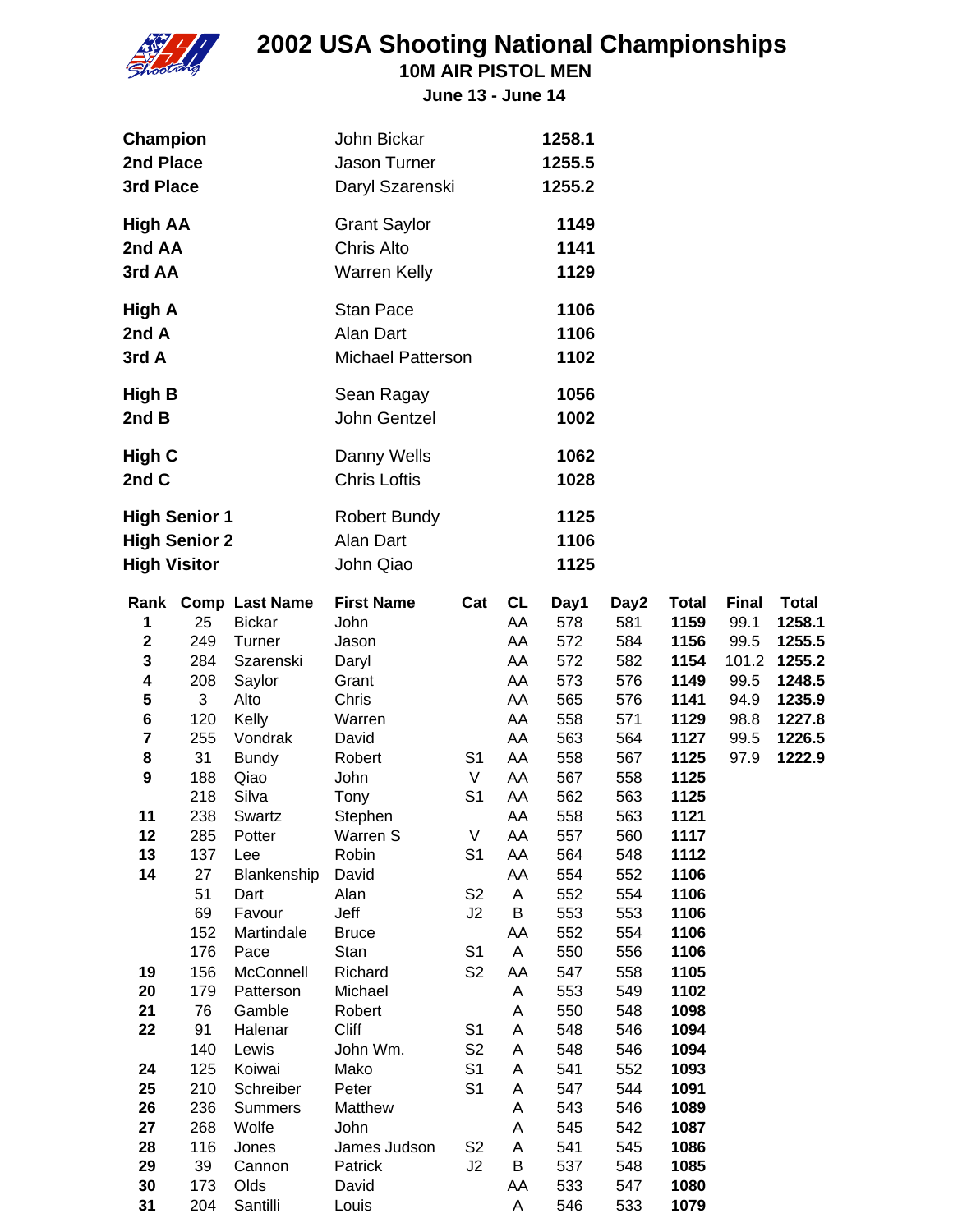| 32   | 15   | <b>Barberi</b>   | Justin            |                | AA        | 537  | 531  | 1068  |
|------|------|------------------|-------------------|----------------|-----------|------|------|-------|
| Rank | Comp | <b>Last Name</b> | <b>First Name</b> | Cat            | <b>CL</b> | Day1 | Day2 | Total |
| 33   | 245  | Townsend         | <b>Billy</b>      | S <sub>2</sub> | A         | 539  | 528  | 1067  |
| 34   | 258  | Wells            | Danny             | S <sub>1</sub> | C         | 525  | 537  | 1062  |
| 35   | 187  | Poore            | Richard           |                | Α         | 530  | 530  | 1060  |
| 36   | 147  | Lustig           | Derek             | J2             | C         | 535  | 523  | 1058  |
| 37   | 190  | Ragay            | Sean              | J <sub>2</sub> | Β         | 526  | 530  | 1056  |
| 38   | 127  | Kraft            | Timothy           |                | Α         | 529  | 526  | 1055  |
| 39   | 142  | Livingstone      | Chris             |                | Α         | 518  | 534  | 1052  |
| 40   | 52   | David            | <b>Brian</b>      |                | A         | 528  | 521  | 1049  |
| 41   | 90   | Haire            | David             |                | Α         | 512  | 533  | 1045  |
| 42   | 143  | Loftis           | Chris             | J2             | С         | 518  | 510  | 1028  |
| 43   | 55   | Davis            | Raymond           | J2             | С         | 520  | 505  | 1025  |
| 44   | 199  | Rotsch           | Gene              | S <sub>1</sub> | С         | 489  | 515  | 1004  |
| 45   | 286  | Gentzel          | <b>John</b>       |                | Β         | 493  | 509  | 1002  |
| 46   | 261  | Whipple          | Albert            | S <sub>1</sub> | B         | 500  | 497  | 997   |
| 47   | 288  | <b>Buljung</b>   | Erich             | S <sub>2</sub> | AA        | 553  | DNF  | 553   |
| 48   | 271  | Young            | Thomas            | S2             | AA        | 484  | DNF  | 484   |
|      |      |                  |                   |                |           |      |      |       |



#### **10M AIR PISTOL JUNIOR MEN June 13 - June 14 2002 USA Shooting National Championships**

| Champion<br>2nd Place<br>3rd Place |     |                       | Jeff Favour<br><b>Patrick Cannon</b><br>Derek Lustig | 1106<br>1085<br>1058 |           |      |      |       |
|------------------------------------|-----|-----------------------|------------------------------------------------------|----------------------|-----------|------|------|-------|
| High J2                            |     |                       | Sean Ragay                                           |                      |           | 1056 |      |       |
| Rank                               |     | <b>Comp Last Name</b> | <b>First Name</b>                                    | Cat                  | <b>CL</b> | Day1 | Day2 | Total |
| 1                                  | 69  | Favour                | Jeff                                                 | J2                   | в         | 553  | 553  | 1106  |
| $\mathbf{2}$                       | 39  | Cannon                | <b>Patrick</b>                                       | J2                   | В         | 537  | 548  | 1085  |
| 3                                  | 147 | Lustig                | Derek                                                | J2                   | С         | 535  | 523  | 1058  |
| 4                                  | 190 | Ragay                 | Sean                                                 | J2                   | В         | 526  | 530  | 1056  |
| 5                                  | 143 | Loftis                | Chris                                                | J2                   | С         | 518  | 510  | 1028  |
| 6                                  | 55  | Davis                 | Raymond                                              | J2                   | С         | 520  | 505  | 1025  |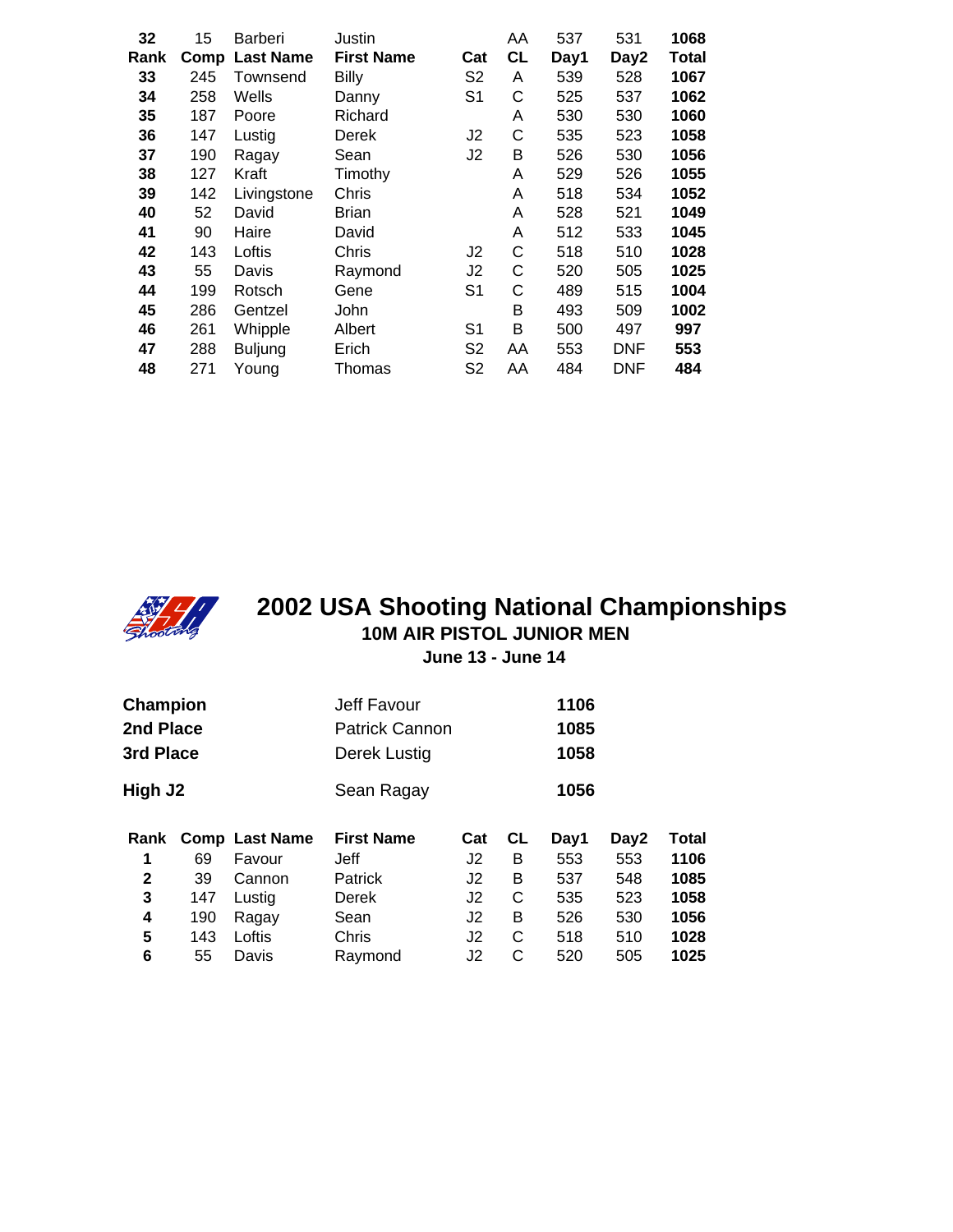

**50M FREE PISTOL**

| <b>Champion</b>      | Daryl Szarenski          | 1217.1 |
|----------------------|--------------------------|--------|
| 2nd Place            | <b>Jason Turner</b>      | 1199.3 |
| 3rd Place            | <b>Grant Saylor</b>      | 1197.6 |
| High AA              | <b>Buddy Duvall</b>      | 1087   |
| 2nd AA               | Greg Derr                | 1082   |
| 3rd AA               | <b>Lance Peters</b>      | 1054   |
| High A               | <b>Chris Alto</b>        | 1070   |
| 2nd A                | <b>Richard McConnell</b> | 1056   |
| High B               | Gregory Beamon           | 1045   |
| 2nd B                | <b>Robert Bundy</b>      | 1041   |
| 3rd B                | <b>Alan Dart</b>         | 1037   |
| High C               | <b>Freddy Morales</b>    | 1011   |
| 2nd C                | James Judson             | 990    |
| 3rd C                | <b>James Reedstrom</b>   | 957    |
| High D/E             | <b>Albert Whipple</b>    | 859    |
| <b>High Senior 1</b> | <b>Tony Silva</b>        | 1050   |
| <b>High Senior 2</b> | <b>Richard McConnell</b> | 1056   |
| <b>High Visitor</b>  | <b>Warren S Potter</b>   | 1068   |

| Rank        |     | <b>Comp Last Name</b>    | <b>First Name</b> | Cat            | <b>CL</b> | Day1 | Day2 | <b>Total</b> | <b>Final</b> | <b>Total</b> |
|-------------|-----|--------------------------|-------------------|----------------|-----------|------|------|--------------|--------------|--------------|
| 1           | 284 | Szarenski                | Daryl             |                | AA        | 555  | 564  | 1119         | 98.1         | 1217.1       |
| $\mathbf 2$ | 249 | Turner                   | Jason             |                | AA        | 551  | 552  | 1103         | 96.3         | 1199.3       |
| 3           | 208 | Saylor                   | Grant             |                | AA        | 546  | 552  | 1098         | 99.6         | 1197.6       |
| 4           | 63  | Duvall                   | <b>Buddy</b>      |                | AA        | 542  | 545  | 1087         | 90.6         | 1177.6       |
| 5           | 59  | Derr                     | Greg              |                | AA        | 536  | 546  | 1082         | 94.2         | 1176.2       |
| 6           | 3   | Alto                     | Chris             |                | A         | 547  | 523  | 1070         | 87.7         | 1157.7       |
| 7           | 156 | McConnell                | Richard           | S <sub>2</sub> | A         | 527  | 529  | 1056         | 86.4         | 1142.4       |
| 8           | 182 | Peters                   | Lance             | S <sub>2</sub> | AA        | 534  | 520  | 1054         | dnf          | 1054.0       |
| 9           | 285 | Potter                   | Warren S          | V              | AA        | 533  | 535  | 1068         |              |              |
| 10          | 238 | Swartz                   | Stephen           |                | AA        | 529  | 523  | 1052         |              |              |
| 11          | 218 | Silva                    | Tony              | S <sub>1</sub> | A         | 517  | 533  | 1050         |              |              |
| 12          | 21  | Beamon                   | Gregory           | S <sub>1</sub> | B         | 520  | 525  | 1045         |              |              |
| 13          | 120 | Kelly                    | Warren            |                | AA        | 523  | 520  | 1043         |              |              |
| 14          | 31  | <b>Bundy</b>             | Robert            | S <sub>1</sub> | B         | 529  | 512  | 1041         |              |              |
| 15          | 137 | Lee                      | Robin             | S <sub>1</sub> | AA        | 529  | 509  | 1038         |              |              |
| 16          | 51  | Dart                     | Alan              | S <sub>2</sub> | B         | 518  | 519  | 1037         |              |              |
| 17          | 15  | Barberi                  | Justin            |                | AA        | 517  | 514  | 1031         |              |              |
| 18          | 216 | Shteyman                 | Dmitriy           |                | A         | 511  | 517  | 1028         |              |              |
| 19          | 118 | Jones                    | Peter             | S <sub>1</sub> | A         | 511  | 515  | 1026         |              |              |
| 20          | 69  | Favour                   | Jeff              | J2             | E         | 517  | 503  | 1020         |              |              |
| 21          | 27  | <b>Blankenship David</b> |                   |                | A         | 512  | 506  | 1018         |              |              |
|             | 152 | Martindale               | <b>Bruce</b>      |                | B         | 512  | 506  | 1018         |              |              |
| 23          | 166 | Morales                  | Freddy            | U              | C         | 502  | 509  | 1011         |              |              |
|             | 173 | Olds                     | David             |                | B         | 506  | 505  | 1011         |              |              |
| 25          | 76  | Gamble                   | Robert            |                | B         | 521  | 486  | 1007         |              |              |
| 26          | 176 | Pace                     | Stan              | S <sub>1</sub> | B         | 502  | 503  | 1005         |              |              |
| 27          | 268 | Wolfe                    | John              |                | B         | 504  | 499  | 1003         |              |              |
| 28          | 125 | Koiwai                   | Mako              | S <sub>1</sub> | B         | 492  | 508  | 1000         |              |              |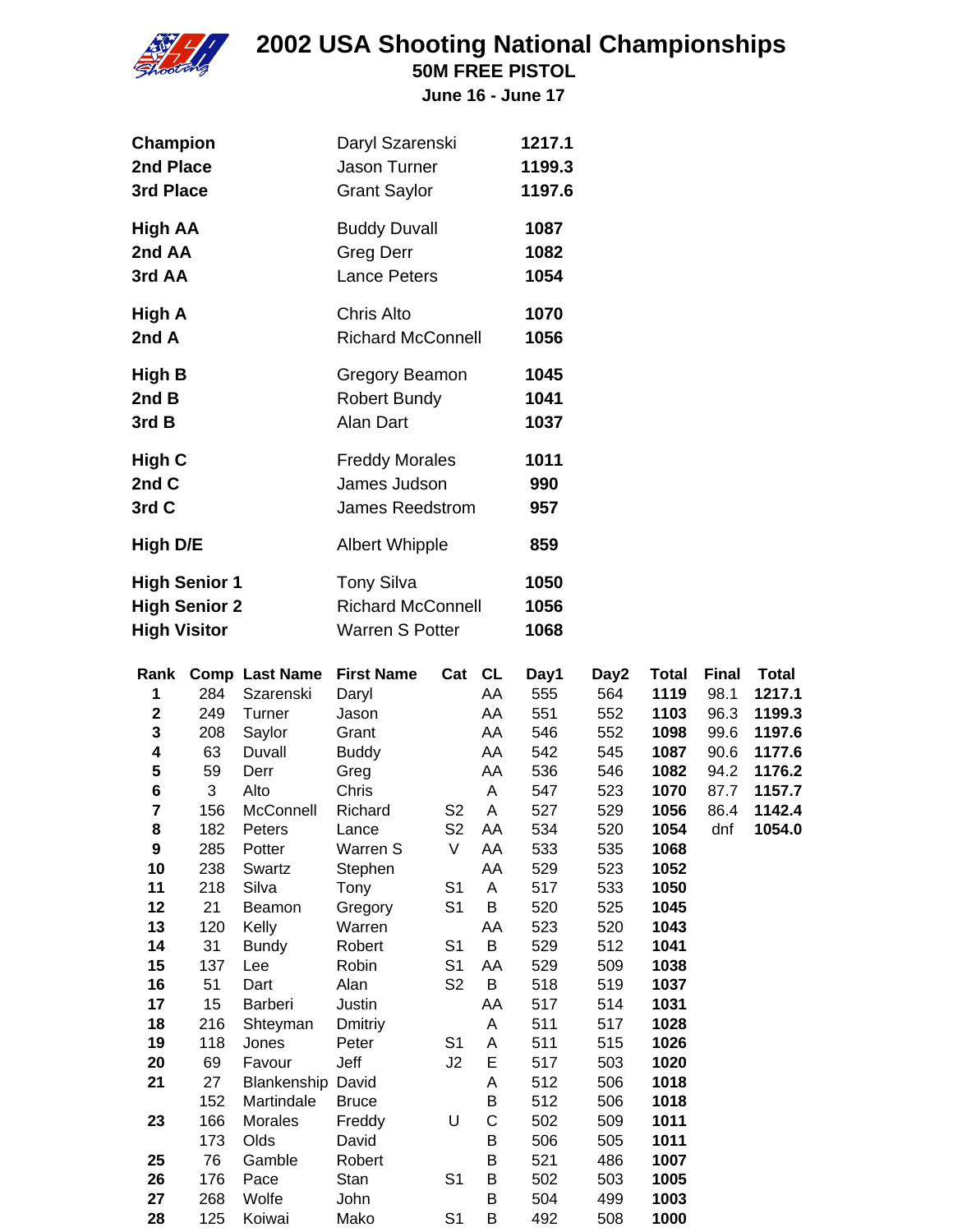| Rank | Comp<br>179 | <b>Last Name</b><br>Patterson | <b>First Name</b><br>Michael | Cat            | <b>CL</b><br>в | Day1<br>493 | Day2<br>507 | Total<br>1000 |
|------|-------------|-------------------------------|------------------------------|----------------|----------------|-------------|-------------|---------------|
| 30   | 140         | Lewis                         | John Wm.                     | S <sub>2</sub> | в              | 503         | 491         | 994           |
|      |             |                               |                              |                |                |             |             |               |
| 31   | 116         | Jones                         | James Judsor                 | S <sub>2</sub> | С              | 502         | 488         | 990           |
| 32   | 283         | O'Connor                      | JP                           | S <sub>1</sub> | B              | 497         | 469         | 966           |
| 33   | 192         | Reedstrom                     | James                        |                | С              | 482         | 475         | 957           |
| 34   | 88          | Gybin                         | Alexander                    | S <sub>1</sub> | С              | 492         | 463         | 955           |
| 35   | 202         | Sagerman                      | Gene                         | S <sub>2</sub> | в              | 465         | 485         | 950           |
| 36   | 52          | David                         | Brian                        |                | С              | 456         | 475         | 931           |
| 37   | 115         | Jones                         | Christopher                  | J <sub>2</sub> | D              | 470         | 460         | 930           |
| 38   | 187         | Poore                         | Richard                      |                | С              | 444         | 472         | 916           |
| 39   | 286         | Gentzel                       | John                         |                | С              | 465         | 450         | 915           |
| 40   | 117         | Jones                         | Jerald                       | S <sub>1</sub> | в              | 439         | 466         | 905           |
| 41   | 210         | Schreiber                     | Peter                        | S <sub>1</sub> | С              | 436         | 463         | 899           |
| 42   | 261         | Whipple                       | Albert                       | S <sub>1</sub> | D              | 413         | 446         | 859           |
| 43   | 199         | Rotsch                        | Gene                         | S <sub>1</sub> | D              | 379         | 408         | 787           |
|      |             |                               |                              |                |                |             |             |               |



#### **2002 USA Shooting National Championships 50M FREE PISTOL JUNIOR MEN June 16 - June 17**

| Champion<br>2nd Place |     | Jeff Favour<br><b>Christopher Jones</b> |                                       | 1020<br>930 |   |      |                  |       |
|-----------------------|-----|-----------------------------------------|---------------------------------------|-------------|---|------|------------------|-------|
|                       |     |                                         | Rank Comp Last Name First Name Cat CL |             |   | Day1 | Dav <sub>2</sub> | Total |
|                       | 69  | Favour                                  | Jeff                                  | J2          | Е | 517  | 503              | 1020  |
| $\mathbf{2}$          | 115 | Jones                                   | Christopher                           | J2          | D | 470  | 460              | 930   |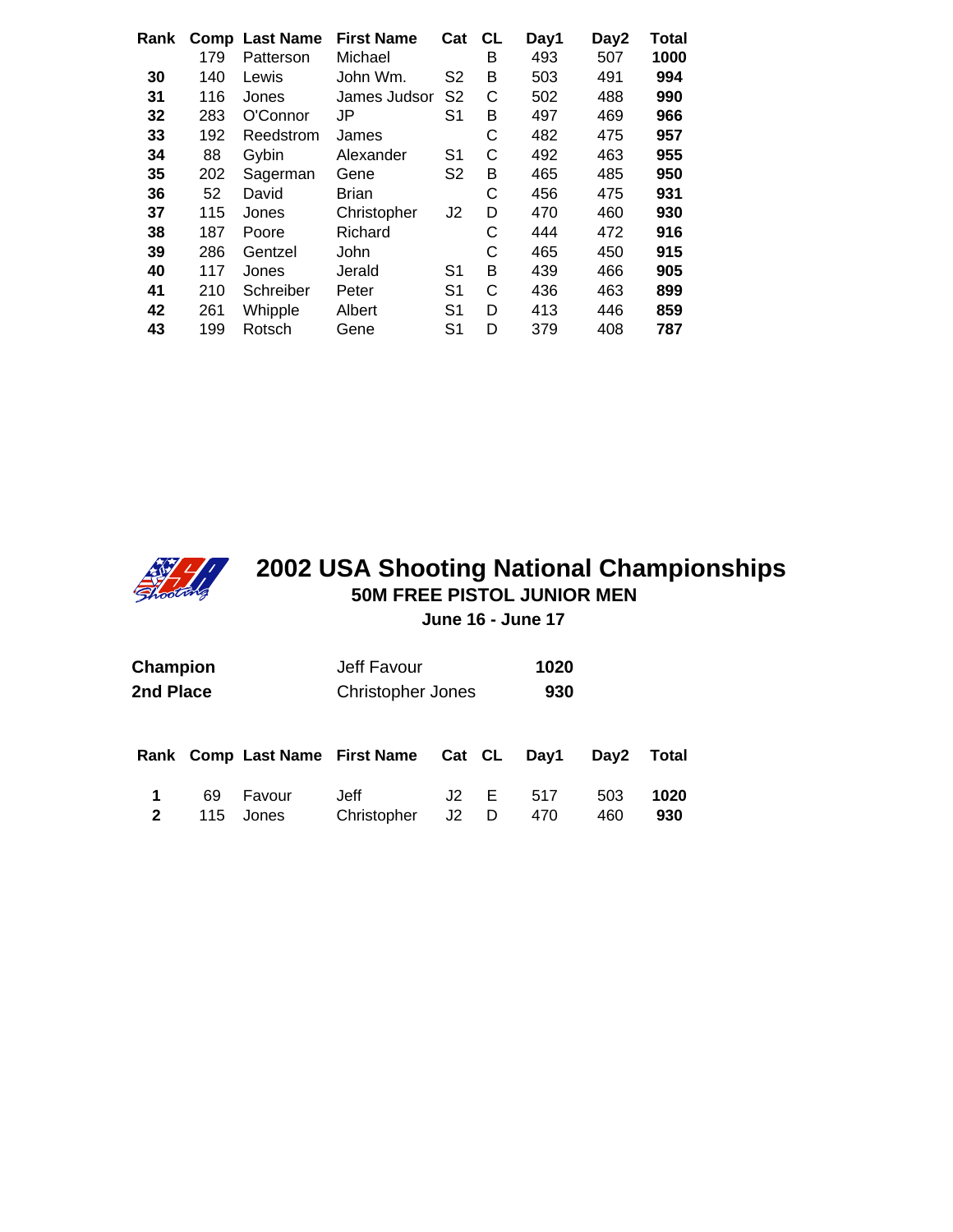

**25M WOMEN SPORT PISTOL**

**June 16 - June 17**

| Champion                 | Sandra Uptagrafft                       | 1258.5       |
|--------------------------|-----------------------------------------|--------------|
| 2nd Place                | Janine Bowman                           | 1251.4       |
| 3rd Place                | Rebecca Snyder                          | 1247.3       |
| <b>High AA</b><br>2nd AA | Elizabeth Callahan<br>Christina Cassidy | 1142<br>1108 |
|                          |                                         |              |
| High A                   | Marcia Davis                            | 1098         |
| High B                   | Jodie Briggs                            | 1091         |
| <b>High Collegiate</b>   | Jodie Briggs                            | 1091         |
| <b>High Visitor</b>      | Kim Eagles                              | 1160         |

| Rank |     | <b>Comp Last Name</b> | <b>First Name</b> | Cat   | <b>CL</b> | Day1 | Day2 | <b>Total</b> | <b>Final</b> | Total  |
|------|-----|-----------------------|-------------------|-------|-----------|------|------|--------------|--------------|--------|
| 1    | 252 | Uptagrafft            | Sandra            |       | AA        | 577  | 581  | 1158         | 100.5        | 1258.5 |
| 2    | 29  | <b>Bowman</b>         | Janine            |       | AA        | 573  | 578  | 1151         | 100.4        | 1251.4 |
| 3    | 226 | Snyder                | Rebecca           |       | AA        | 567  | 582  | 1149         | 98.3         | 1247.3 |
| 4    | 37  | Callahan              | Elizabeth         |       | AA        | 567  | 575  | 1142         | 98.8         | 1240.8 |
| 5    | 203 | Santibanez            | Lauren            | J1, U | AA        | 563  | 571  | 1134         | 96.3         | 1230.3 |
| 6    | 292 | Rebman                | Danielle          | J2    | A         | 560  | 560  | 1120         | 93.6         | 1213.6 |
| 7    | 247 | <b>Trickett</b>       | <b>Jennifer</b>   | J1, U | A         | 556  | 560  | 1116         | 97.5         | 1213.5 |
| 8    | 41  | Cassidy               | Christina         | J1    | AA        | 555  | 553  | 1108         | 101.2        | 1209.2 |
| 9    | 64  | Eagles                | Kim               | V     | AA        | 575  | 585  | 1160         |              |        |
| 10   | 54  | Davis                 | Marcia            |       | A         | 554  | 544  | 1098         |              |        |
| 11   | 272 | <b>Briggs</b>         | Jodie             | J1, U | B         | 542  | 549  | 1091         |              |        |
| 12   | 20  | <b>Beauford</b>       | Diana             | J1, U | B         | 545  | 520  | 1065         |              |        |
| 13   | 38  | Callahan              | Kathryn           | S1    | B         | 541  | 523  | 1064         |              |        |



#### **2002 USA Shooting National Championships 25M JUNIOR WOMEN SPORT PISTOL June 16 - June 17**

| Champion  | Lauren Santibanez | 1134 |
|-----------|-------------------|------|
| 2nd Place | Danielle Rebman   | 1120 |
| 3rd Place | Jennifer Trickett | 1116 |

|              |     |                 | Rank Comp Last Name First Name | Cat CL |    | Day1 |     | Day2 Total |
|--------------|-----|-----------------|--------------------------------|--------|----|------|-----|------------|
| 1            | 203 | Santibanez      | Lauren                         | J1.U   | AA | 563  | 571 | 1134       |
| $\mathbf{2}$ | 292 | Rebman          | Danielle                       | J2.    | A  | 560  | 560 | 1120       |
| 3            | 247 | Trickett        | Jennifer                       | J1.U   | A  | 556  | 560 | 1116       |
| 4            | 41  | Cassidy         | Christina                      | .J1    | AA | 555  | 553 | 1108       |
| 5            | 272 | <b>Briggs</b>   | Jodie                          | J1.U   | B  | 542  | 549 | 1091       |
| 6            | 20  | <b>Beauford</b> | Diana                          | J1.U   | В  | 545  | 520 | 1065       |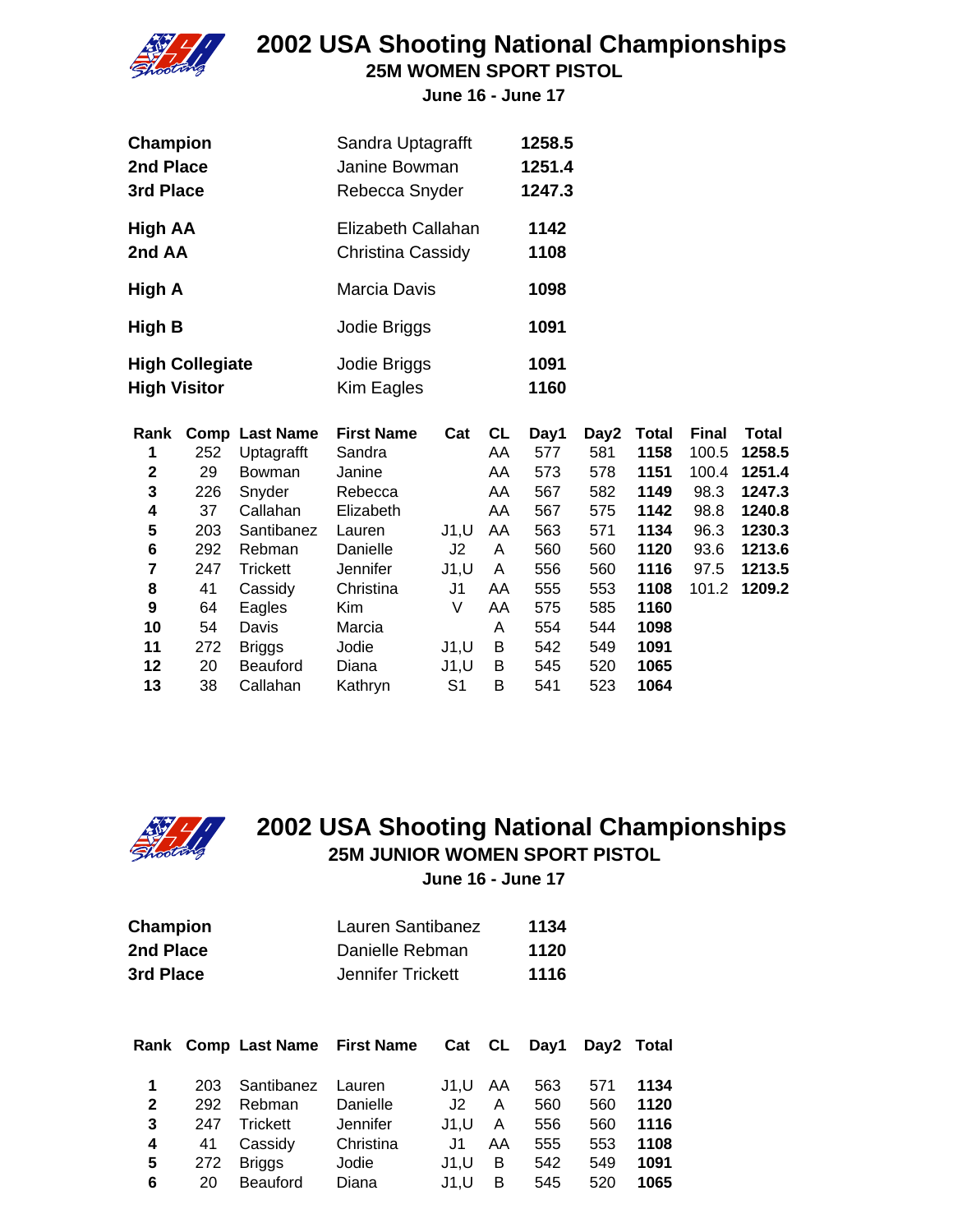

**25M RAPID FIRE PISTOL**

**June 22 - June 23**

| Champion       |                |                            | John Bickar               |                |    | 1277.6 |      |              |              |              |
|----------------|----------------|----------------------------|---------------------------|----------------|----|--------|------|--------------|--------------|--------------|
| 2nd Place      |                |                            | <b>Terry Anderson</b>     |                |    | 1258.2 |      |              |              |              |
| 3rd Place      |                |                            | <b>Tony Pikman</b>        |                |    | 1237.4 |      |              |              |              |
| <b>High AA</b> |                |                            | Eric Weeldreyer           |                |    | 1134   |      |              |              |              |
| 2nd AA         |                |                            | <b>Eric Daniels</b>       |                |    | 1125   |      |              |              |              |
| 3rd AA         |                |                            | <b>Grant Saylor</b>       |                |    | 1124   |      |              |              |              |
| High A         |                |                            | <b>Christopher Stover</b> |                |    | 1117   |      |              |              |              |
| 2nd A          |                |                            | Dmitriy Shteyman          |                |    | 1098   |      |              |              |              |
| 3rd A          |                |                            | John Zurek                |                |    | 1096   |      |              |              |              |
|                |                | <b>Rank Comp Last Name</b> | <b>First Name</b>         | Cat CL         |    | Day1   | Day2 | <b>Total</b> | <b>Final</b> | <b>Total</b> |
| 1              | 25             | <b>Bickar</b>              | John                      |                | AA | 587    | 592  | 1179         | 98.6         | 1277.6       |
| $\mathbf 2$    | $\overline{7}$ | Anderson                   | <b>Terry</b>              |                | AA | 584    | 577  | 1161         | 97.2         | 1258.2       |
| 3              | 185            | Pikman                     | Tony                      |                | AA | 569    | 575  | 1144         | 93.4         | 1237.4       |
| 4              | 154            | Maxwell                    | Cody                      | J1             | A  | 574    | 559  | 1133         | 98.6         | 1231.6       |
| 5              | 257            | Weeldreyer                 | Eric                      | S <sub>1</sub> | AA | 567    | 567  | 1134         | 93.9         | 1227.9       |
| 6              | 50             | Daniels                    | Eric                      |                | AA | 562    | 563  | 1125         | 97.2         | 1222.2       |
| 7              | 208            | Saylor                     | Grant                     |                | AA | 571    | 553  | 1124         |              |              |
| 8              | 112            | Jarrett                    | Todd                      |                | AA | 575    | 545  | 1120         |              |              |
| 9              | 233            | Stover                     | Christopher               |                | A  | 562    | 555  | 1117         |              |              |
| 10             | 260            | Wetzel                     | Steven                    | S <sub>1</sub> | AA | 548    | 553  | 1101         |              |              |
| 11             | 216            | Shteyman                   | Dmitriy                   |                | Α  | 546    | 552  | 1098         |              |              |
| 12             | 277            | Zurek                      | John                      |                | A  | 550    | 546  | 1096         |              |              |
| 13             | 294            | Golembieski                | Don                       |                | AA | 544    | 544  | 1088         |              |              |
| 14             | 214            | Sexton                     | Joel                      | S <sub>2</sub> | A  | 528    | 545  | 1073         |              |              |
| 15             | 173            | Olds                       | David                     |                | AA | 517    | 535  | 1052         |              |              |
| 16             | 171            | Murray                     | William                   | U              | B  | 509    | 524  | 1033         |              |              |
| 17             | 298            | <b>Braxton</b>             | <b>Bruce</b>              |                | AA | 523    | 505  | 1028         |              |              |
| 18             | 58             | Denton                     | Alex                      | J1, U          | C  | 536    | 482  | 1018         |              |              |



### **25M RAPID FIRE PISTOL JUNIOR MEN 2002 USA Shooting National Championships**

**June 22 - June 23**

| Champion  |    |             | Cody Maxwell                               |      | 1133                                                                                                                                                                                                                           |     |            |      |  |
|-----------|----|-------------|--------------------------------------------|------|--------------------------------------------------------------------------------------------------------------------------------------------------------------------------------------------------------------------------------|-----|------------|------|--|
| 2nd Place |    |             | Alex Denton                                | 1018 |                                                                                                                                                                                                                                |     |            |      |  |
|           |    |             | Rank Comp Last Name First Name Cat CL Day1 |      |                                                                                                                                                                                                                                |     | Day2 Total |      |  |
|           |    | 154 Maxwell | Cody                                       | J1   | A and a set of the set of the set of the set of the set of the set of the set of the set of the set of the set of the set of the set of the set of the set of the set of the set of the set of the set of the set of the set o | 574 | 559        | 1133 |  |
|           | 58 | Denton      | Alex                                       | J1.U |                                                                                                                                                                                                                                | 536 | 482        | 1018 |  |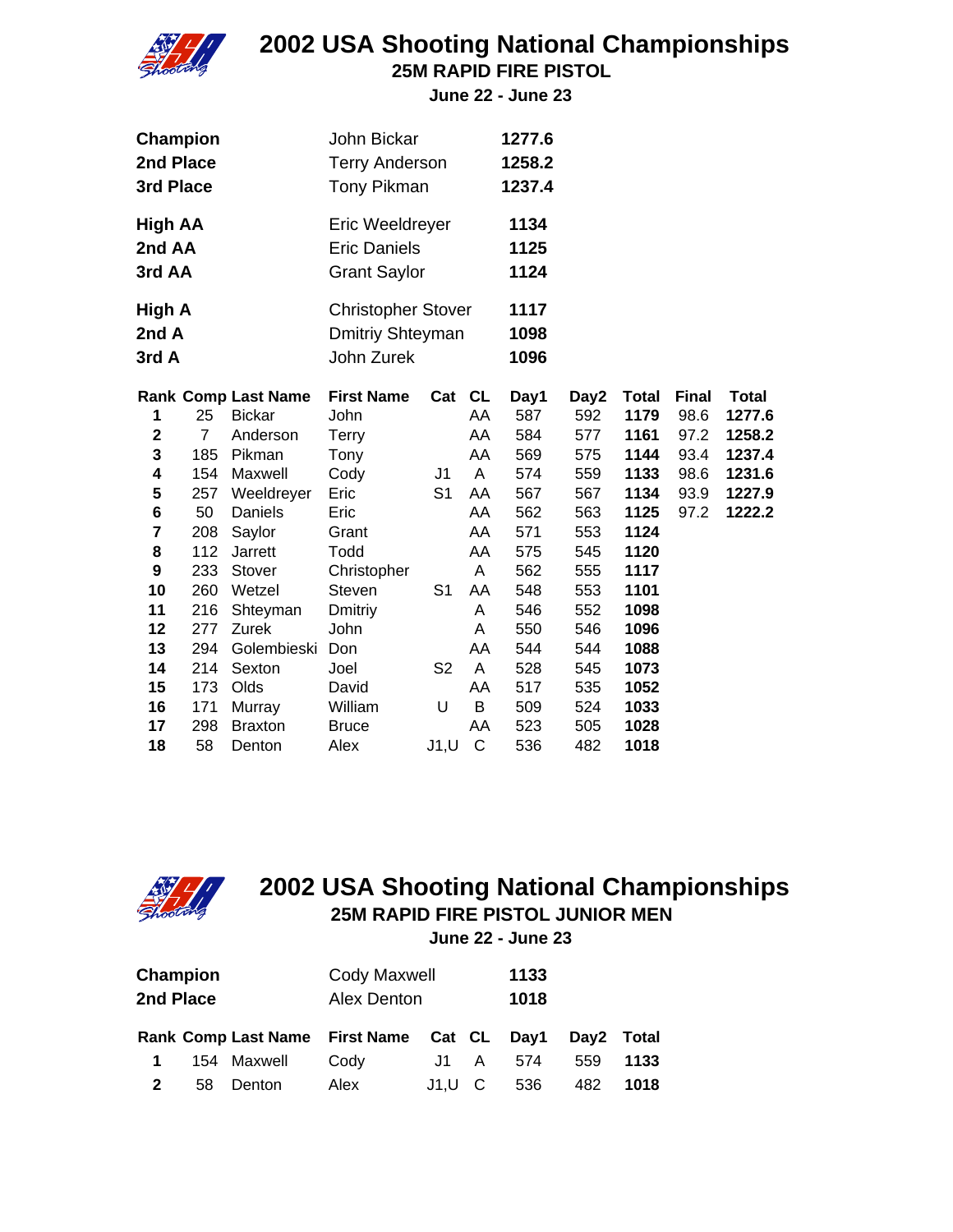

**25M STANDARD PISTOL**

**June 19 - June 20**

| Champion<br>2nd Place<br>3rd Place          |                                |                                                                                  | John Bickar<br>Jason Turner<br>John Zurek                  |                                                    |                                       | 1136<br>1117<br>1114                    |                                         |                                                      |
|---------------------------------------------|--------------------------------|----------------------------------------------------------------------------------|------------------------------------------------------------|----------------------------------------------------|---------------------------------------|-----------------------------------------|-----------------------------------------|------------------------------------------------------|
| High AA<br>2nd AA<br>3rd AA                 |                                |                                                                                  | Eric Weeldreyer<br>Daryl Szarenski<br><b>Grant Saylor</b>  |                                                    |                                       | 1111<br>1107<br>1106                    |                                         |                                                      |
| High A                                      |                                |                                                                                  | <b>Bruce Martindale</b>                                    |                                                    |                                       | 1106                                    |                                         |                                                      |
| High B<br>2nd B                             |                                |                                                                                  | Peter Schreiber<br><b>Robert Bundy</b>                     |                                                    |                                       | 1082<br>1059                            |                                         |                                                      |
|                                             | <b>High Senior 1</b>           |                                                                                  | Eric Weeldreyer                                            |                                                    |                                       | 1111                                    |                                         |                                                      |
| 1<br>$\overline{\mathbf{c}}$<br>3<br>4<br>5 | 25<br>249<br>277<br>257<br>154 | Rank Comp Last Name<br><b>Bickar</b><br>Turner<br>Zurek<br>Weeldreyer<br>Maxwell | <b>First Name</b><br>John<br>Jason<br>John<br>Eric<br>Cody | Cat<br>S <sub>1</sub><br>J <sub>1</sub>            | <b>CL</b><br>AA<br>AA<br>A<br>AA<br>B | Day1<br>564<br>559<br>556<br>561<br>552 | Day2<br>572<br>558<br>558<br>550<br>555 | <b>Total</b><br>1136<br>1117<br>1114<br>1111<br>1107 |
| $\overline{\mathbf{r}}$<br>9                | 284<br>152<br>208<br>15        | Szarenski<br>Martindale<br>Saylor<br>Barberi                                     | Daryl<br><b>Bruce</b><br>Grant<br>Justin                   |                                                    | AA<br>A<br>AA<br>AA                   | 559<br>551<br>554<br>536                | 548<br>555<br>552<br>547                | 1107<br>1106<br>1106<br>1083                         |
| 10<br>11<br>12<br>13                        | 210<br>52<br>273<br>31         | Schreiber<br>David<br>Core<br><b>Bundy</b>                                       | Peter<br><b>Brian</b><br>Shephen<br>Robert                 | S <sub>1</sub><br>S <sub>2</sub><br>S <sub>1</sub> | B<br>AA<br>A<br>B                     | 539<br>524<br>523<br>515                | 543<br>546<br>539<br>544                | 1082<br>1070<br>1062<br>1059                         |
| 15<br>16<br>17                              | 50<br>144<br>294<br>214        | Daniels<br>Lohkamp<br>Golembieski Don<br>Sexton                                  | Eric<br>Larry<br>Joel                                      | S <sub>1</sub><br>S <sub>2</sub>                   | AA<br>B<br>AA<br>A                    | 520<br>518<br>526<br>533                | 539<br>537<br>521<br>505                | 1059<br>1055<br>1047<br>1038                         |
| 18<br>19<br>20                              | 115<br>173<br>117              | Jones<br>Olds<br>Jones                                                           | Christopher<br>David<br>Jerald                             | J2<br>S <sub>1</sub>                               | $\mathsf C$<br>AA<br>D                | 499<br>501<br>437                       | 528<br>519<br>473                       | 1027<br>1020<br>910                                  |



#### **2002 USA Shooting National Championships 25M STANDARD PISTOL - JUNIOR MEN June 19 - June 20**

**Champion** Cody Maxwell **1107 2nd Place** Christopher Jones **1027 Rank Comp Last Name First Name Cat CL Day1 Day2 Total 1** 154 Maxwell Cody J1 B 552 555 **1107**

**2** 115 Jones Christopher J2 C 499 528 **1027**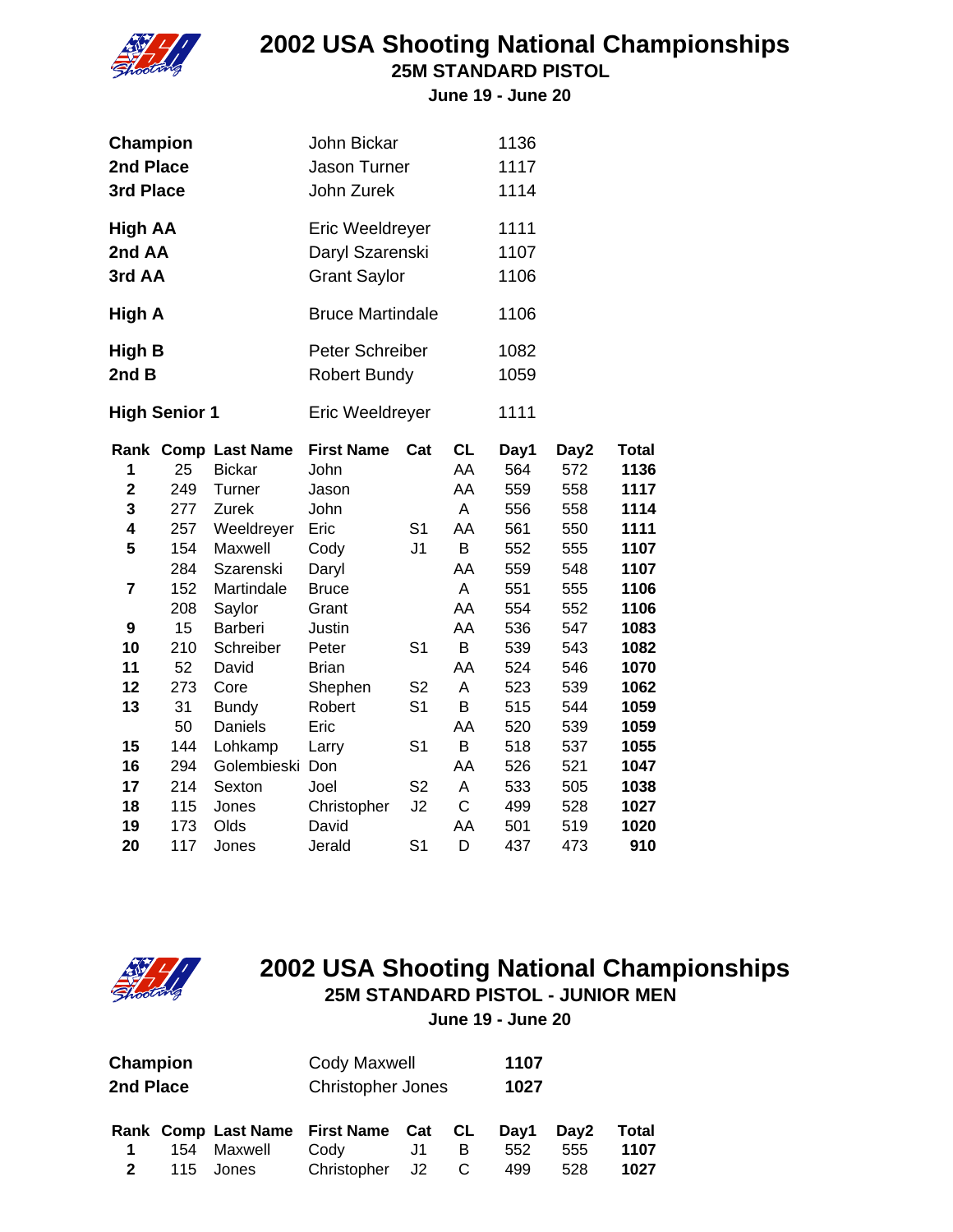

**25M CENTER FIRE PISTOL**

**June 19 - June 20**

| <b>Champion</b><br>2nd Place<br>3rd Place |     | John Bickar<br>Daryl Szarenski<br>Eric Weeldreyer |                                                          |                | 1166<br>1147<br>1146 |                      |      |       |  |
|-------------------------------------------|-----|---------------------------------------------------|----------------------------------------------------------|----------------|----------------------|----------------------|------|-------|--|
| High AA<br>2nd AA<br>3rd AA               |     |                                                   | <b>Eric Daniels</b><br><b>Grant Saylor</b><br>John Zurek |                |                      | 1140<br>1132<br>1119 |      |       |  |
| High A/C                                  |     | <b>Joel Sexton</b>                                |                                                          |                | 1119                 |                      |      |       |  |
| <b>High Senior 1</b>                      |     | <b>Robert Bundy</b>                               |                                                          |                | 1025                 |                      |      |       |  |
| Rank                                      |     | <b>Comp Last Name</b>                             | <b>First Name</b>                                        | Cat            | CL                   | Day1                 | Day2 | Total |  |
| 1                                         | 25  | <b>Bickar</b>                                     | John                                                     |                | AA                   | 583                  | 583  | 1166  |  |
| $\mathbf 2$                               | 284 | Szarenski                                         | Daryl                                                    |                | AA                   | 574                  | 573  | 1147  |  |
| 3                                         | 257 | Weeldreyer                                        | Eric                                                     | S <sub>1</sub> | AA                   | 575                  | 571  | 1146  |  |
| 4                                         | 50  | Daniels                                           | Eric                                                     |                | AA                   | 573                  | 567  | 1140  |  |
| 5                                         | 208 | Saylor                                            | Grant                                                    |                | AA                   | 572                  | 560  | 1132  |  |
| 6                                         | 214 | Sexton                                            | Joel                                                     | S <sub>2</sub> | A                    | 557                  | 562  | 1119  |  |
|                                           | 277 | Zurek                                             | <b>John</b>                                              |                | AA                   | 569                  | 550  | 1119  |  |
| 8                                         | 52  | David                                             | <b>Brian</b>                                             |                | C                    | 554                  | 560  | 1114  |  |
| 9                                         | 294 | Golembieski Don                                   |                                                          |                | AA                   | 557                  | 556  | 1113  |  |
| 10                                        | 15  | Barberi                                           | Justin                                                   |                | AA                   | 550                  | 545  | 1095  |  |
| 11                                        | 273 | Core                                              | Shephen                                                  | S <sub>2</sub> | A                    | 548                  | 546  | 1094  |  |
| 12                                        | 31  | Bundy                                             | Robert                                                   | S <sub>1</sub> | AA                   | 508                  | 517  | 1025  |  |
| 13                                        | 144 | Lohkamp                                           | Larry                                                    | S <sub>1</sub> | C                    | 503                  | 490  | 993   |  |



#### **2002 USA Shooting National Championships 25M JUNIOR SPORT PISTOL June 19 - June 20**

| <b>Champion</b> |     |                     | Cody Maxwell             |     | 1143 |      |      |       |  |
|-----------------|-----|---------------------|--------------------------|-----|------|------|------|-------|--|
| 2nd Place       |     |                     | <b>Christopher Jones</b> |     | 1106 |      |      |       |  |
| 3rd Place       |     |                     | Jeff Favour              |     | 1102 |      |      |       |  |
|                 |     | Rank Comp Last Name | <b>First Name</b>        | Cat | CL   | Day1 | Day2 | Total |  |
| 1               | 154 | Maxwell             | Cody                     | J1  | A    | 563  | 580  | 1143  |  |
| $\mathbf{2}$    | 115 | Jones               | Christopher              | J2  | в    | 546  | 560  | 1106  |  |
| 3               | 69  | Favour              | Jeff                     | J2  | в    | 549  | 553  | 1102  |  |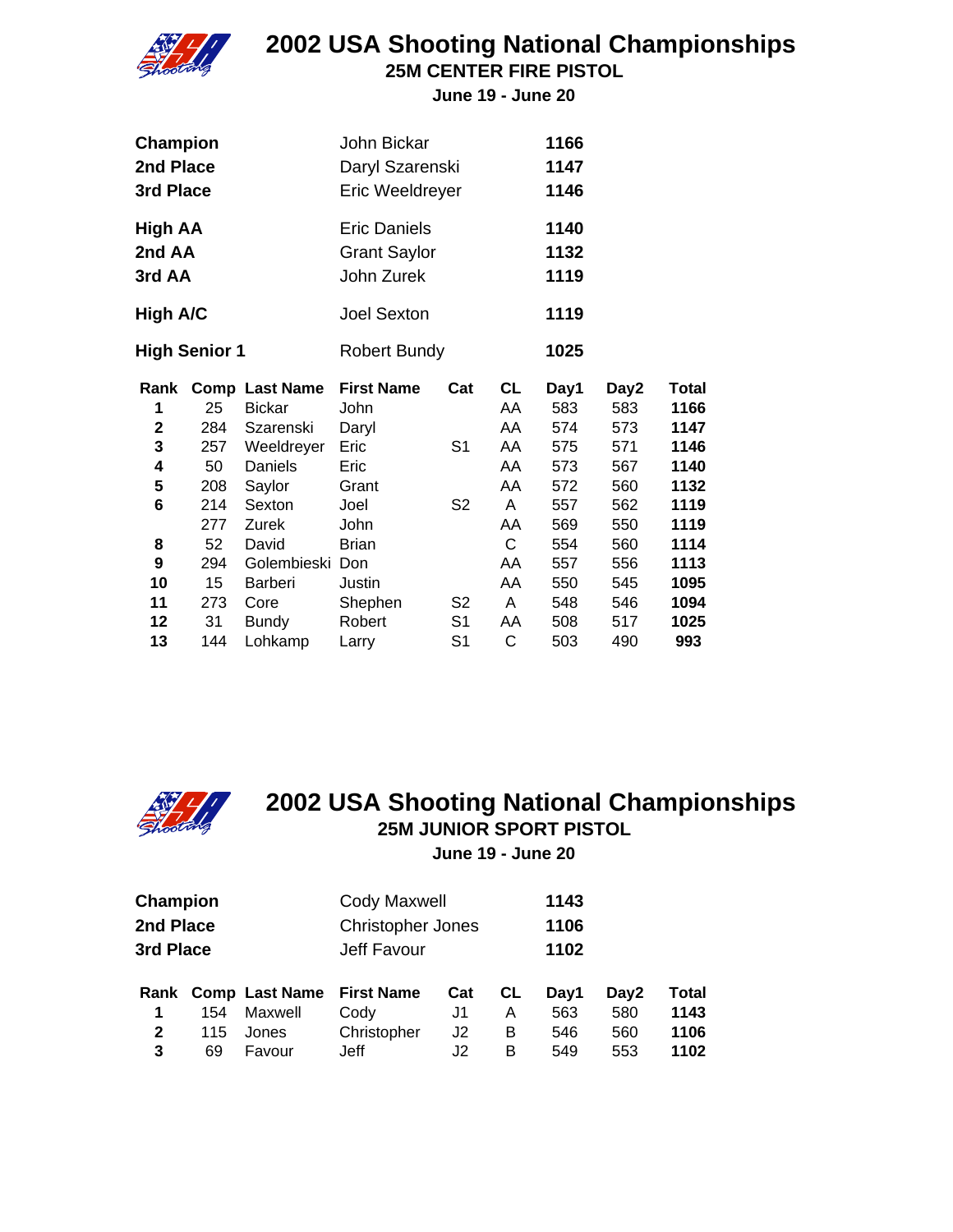

**10M AIR RIFLE WOMEN**

| Champion               | <b>Emily Caruso</b>      | 895.1 |
|------------------------|--------------------------|-------|
| 2nd Place              | Sarah Blakeslee          | 894.4 |
| 3rd Place              | Erin Skeuse              | 884.5 |
| <b>High AA</b>         | Mary Elsass              | 780   |
| 2nd AA                 | Melissa Mulloy           | 780   |
| 3rd AA                 | Jamie Beyerle            | 774   |
| High A                 | Kristi Smith             | 767   |
| 2nd A                  | <b>Elizabeth Tidmore</b> | 767   |
| 3rd A                  | Carra Landrum            | 766   |
| <b>High B</b>          | Jennifer Wolf            | 742   |
| 2nd B                  | Amanda Golembeck         | 736   |
| 3rd B                  | Jennifer Marshall        | 735   |
| High C                 | Laura Gavin              | 734   |
| High D                 | Alethea Shade            | 749   |
| <b>High Collegiate</b> | Reya Kempley             | 769   |
| <b>High Visitor</b>    | Danielle Langfield       | 760   |

|                         |     | <b>Rank Comp Last Name</b> | <b>First Name</b> | Cat            | <b>CL</b> | Day1 | Day2 | <b>Total</b> | <b>Final</b> | <b>Total</b> |
|-------------------------|-----|----------------------------|-------------------|----------------|-----------|------|------|--------------|--------------|--------------|
| 1                       | 40  | Caruso                     | Emily             |                | AA        | 394  | 398  | 792          | 103.1        | 895.1        |
| $\mathbf 2$             | 26  | <b>Blakeslee</b>           | Sarah             | J2             | AA        | 397  | 395  | 792          | 102.4        | 894.4        |
| 3                       | 221 | <b>Skeuse</b>              | Erin              | J1, U          | AA        | 392  | 393  | 785          | 99.5         | 884.5        |
| $\overline{\mathbf{4}}$ | 66  | <b>Elsass</b>              | Mary              |                | AA        | 388  | 392  | 780          | 101.0        | 881.0        |
| 5                       | 170 | Mulloy                     | Melissa           |                | AA        | 389  | 391  | 780          | 100.4        | 880.4        |
| 6                       | 24  | <b>Beyerle</b>             | Jamie             | J <sub>1</sub> | AA        | 388  | 386  | 774          | 103.7        | 877.7        |
| $\overline{\mathbf{r}}$ | 86  | Green                      | Celeste           | J <sub>1</sub> | AA        | 387  | 388  | 775          | 102.5        | 877.5        |
| 8                       | 186 | Ponti                      | Hattie            |                | AA        | 386  | 388  | 774          | 101.6        | 875.6        |
| $\boldsymbol{9}$        | 22  | Benjamin                   | Kate              | J <sub>2</sub> | AA        | 383  | 388  | 771          |              |              |
| 10                      | 149 | Manges                     | Karyn             |                | AA        | 388  | 382  | 770          |              |              |
| 11                      | 121 | Kempley                    | Reya              | J1, U          | AA        | 383  | 386  | 769          |              |              |
| 12                      | 123 | Kerr                       | Hannah            | J1, U          | AA        | 387  | 381  | 768          |              |              |
| 13                      | 224 | Smith                      | Kristi            | J <sub>1</sub> | A         | 382  | 385  | 767          |              |              |
|                         | 278 | Tidmore                    | Elizabeth         | J1             | A         | 384  | 383  | 767          |              |              |
|                         | 83  | Goodman                    | Annie             | U              | AA        | 389  | 378  | 767          |              |              |
| 16                      | 132 | Landrum                    | Carra             | J <sub>1</sub> | A         | 382  | 384  | 766          |              |              |
|                         | 43  | Chrostowski                | Kim               | J2             | AA        | 381  | 385  | 766          |              |              |
| 18                      | 289 | Goss                       | Vicki             | J <sub>1</sub> | AA        | 384  | 381  | 765          |              |              |
| 19                      | 42  | Chanek                     | <b>Misty</b>      | J1             | A         | 382  | 382  | 764          |              |              |
| 20                      | 46  | Crenwelge                  | Kristi            | J2             | A         | 377  | 386  | 763          |              |              |
|                         | 44  | Chrostowski                | Stephanie         | U              | AA        | 382  | 381  | 763          |              |              |
|                         | 28  | <b>Bohren</b>              | Michelle          |                | AA        | 381  | 382  | 763          |              |              |
| 23                      | 189 | Quinn                      | Sarah             | J2             | A         | 383  | 377  | 760          |              |              |
|                         | 133 | Langfield                  | Danielle          | V,U            | A         | 379  | 381  | 760          |              |              |
| 25                      | 213 | Scott                      | Kristin           | J <sub>1</sub> | AA        | 382  | 377  | 759          |              |              |
|                         | 290 | Brenzovich                 | Debbie            |                | A         | 377  | 382  | 759          |              |              |
| 27                      | 135 | Leach                      | Catherine         | J2             | A         | 377  | 381  | 758          |              |              |
| 28                      | 56  | Dean                       | Rebecca           | U              | AA        | 382  | 375  | 757          |              |              |
| 29                      | 148 | MacIntire                  | Caitlin           | J2             | A         | 376  | 380  | 756          |              |              |
| 30                      | 14  | Barazani                   | Sivan             | J1, U          | A         | 379  | 376  | 755          |              |              |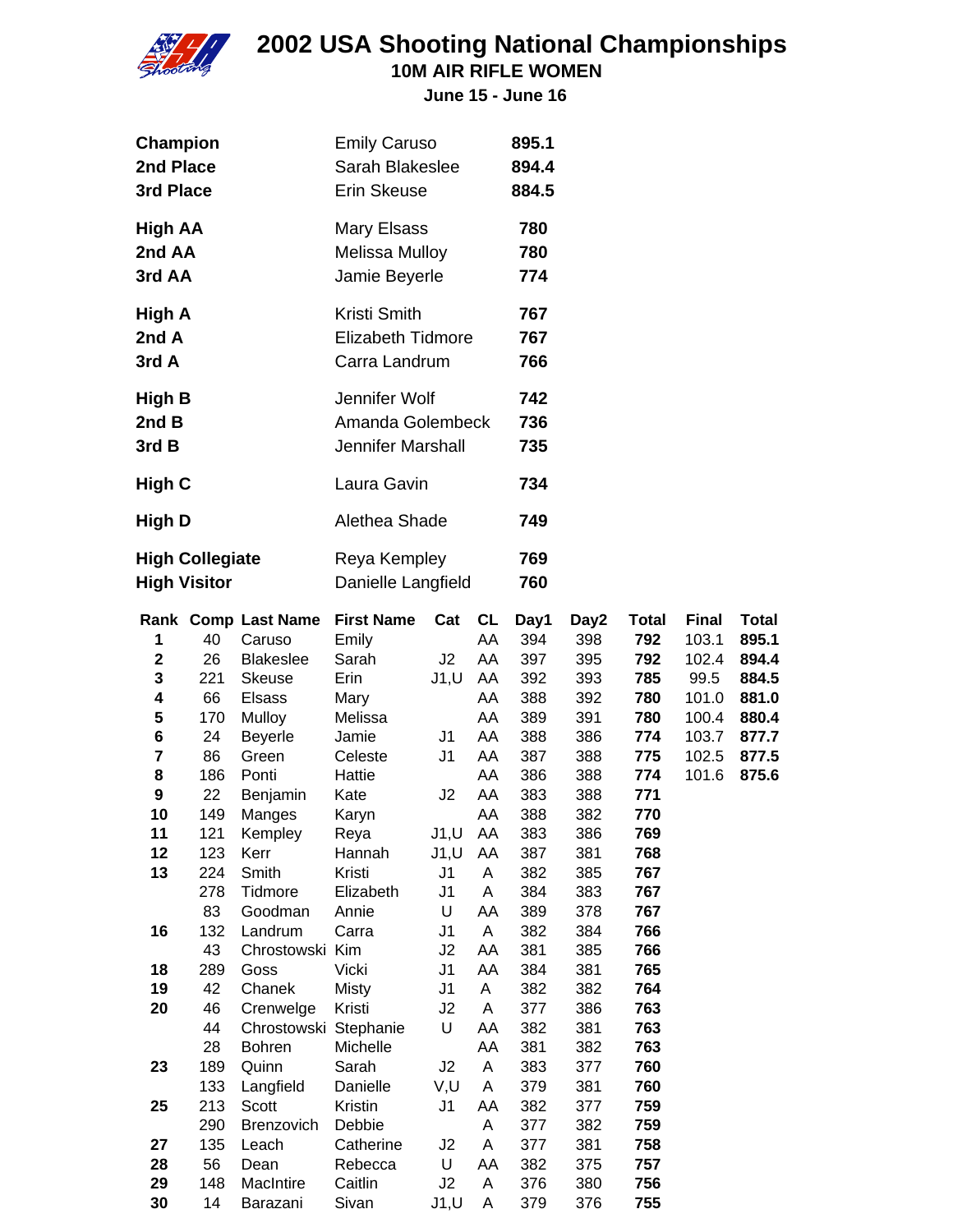|      | 178  | Pason            | Jennifer          | J2             | Α            | 373  | 382  | 755          |
|------|------|------------------|-------------------|----------------|--------------|------|------|--------------|
| Rank | Comp | <b>Last Name</b> | <b>First Name</b> | Cat            | <b>CL</b>    | Day1 | Day2 | <b>Total</b> |
|      | 263  | <b>Wilcox</b>    | Leah              | J2             | Α            | 373  | 382  | 755          |
| 33   | 198  | Rogers           | Rachel            |                | AA           | 382  | 372  | 754          |
| 34   | 248  | <b>Trisdale</b>  | Emily             | J <sub>1</sub> | A            | 378  | 375  | 753          |
|      | 155  | McClain          | Jessica           | J2             | A            | 373  | 380  | 753          |
|      | 35   | <b>Butler</b>    | Eadye             | J3             | Α            | 377  | 376  | 753          |
| 37   | 205  | Sawyer           | Alicia            | J1, U          | AA           | 375  | 377  | 752          |
|      | 17   | <b>Bauer</b>     | Michelle          | J2             | Α            | 375  | 377  | 752          |
|      | 97   | Harrington       | Katherine         | J2             | Α            | 376  | 376  | 752          |
| 40   | 215  | Shade            | Alethea           | J <sub>1</sub> | E            | 370  | 379  | 749          |
| 41   | 128  | Kramer           | Sarah             | J1, U          | A            | 375  | 373  | 748          |
| 42   | 254  | Vaughan          | Rebekah           | J2             | A            | 372  | 375  | 747          |
| 43   | 235  | Strawn           | Kara              | J <sub>1</sub> | A            | 370  | 373  | 743          |
|      | 168  | Morrill          | Meghann           | J2             | A            | 375  | 368  | 743          |
| 45   | 167  | Wolf             | Jennifer          | J <sub>1</sub> | B            | 368  | 374  | 742          |
|      | 220  | Skeuse           | Ashley            | J2             | A            | 376  | 366  | 742          |
| 47   | 82   | Golembeck        | Amanda            | J2             | B            | 370  | 366  | 736          |
| 48   | 151  | Marshall         | Jennifer          | J2             | B            | 371  | 364  | 735          |
| 49   | 78   | Gavin            | Laura             | J <sub>1</sub> | C            | 362  | 372  | 734          |
| 50   | 136  | Leach            | Samantha          | J <sub>1</sub> | Α            | 363  | 369  | 732          |
| 51   | 98   | Harrington       | <b>Kristie</b>    | J3             | B            | 366  | 365  | 731          |
| 52   | 158  | <b>McMillin</b>  | Audrey            | J <sub>1</sub> | B            | 360  | 370  | 730          |
| 53   | 95   | Hanover          | Karen             |                | B            | 353  | 371  | 724          |
| 54   | 113  | <b>Jeffries</b>  | Amanda            | J2             | $\mathsf{C}$ | 364  | 359  | 723          |
| 55   | 146  | Lund             | Holly             | J2             | А            | 361  | 356  | 717          |
| 56   | 291  | Marte            | Iveen             | J <sub>1</sub> | B            | 360  | 353  | 713          |
| 57   | 49   | Daly             | Cindy             |                | B            | 349  | 351  | 700          |
| 58   | 163  | Miller           | Amy               | J2             | D            | 338  | 343  | 681          |
| 59   | 87   | Groh             | Yvonne            | J2             | C            | 326  | 343  | 669          |
| 60   | 239  | Talgo            | Stephanie         | J2             | D            | 309  | 338  | 647          |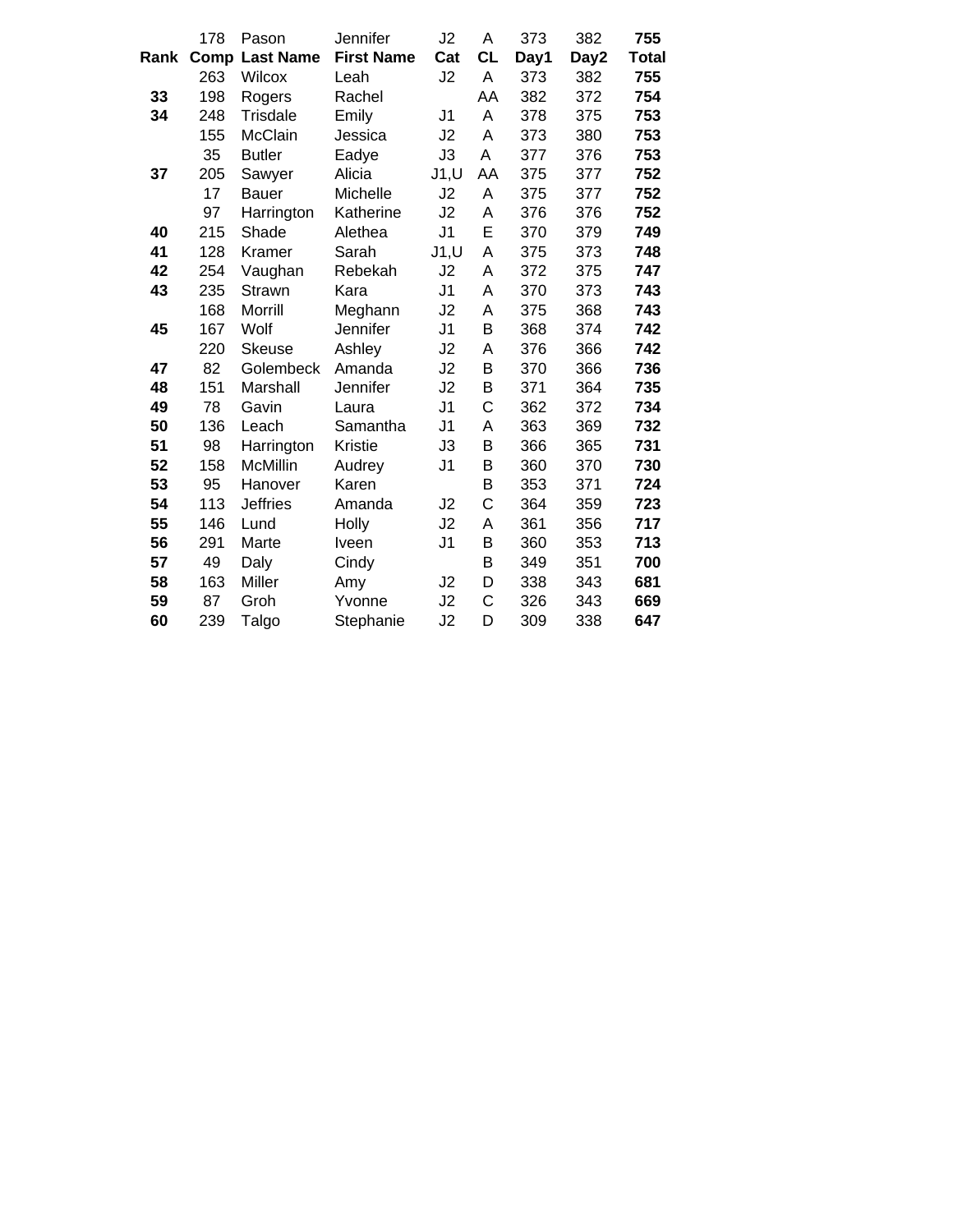

**10M AIR RIFLE JUNIOR WOMEN**

| Champion<br>2nd Place<br>3rd Place |     |                                         | Sarah Blakeslee<br><b>Erin Skeuse</b><br><b>Celeste Green</b> |                |                 | 895.3<br>885.7<br>875.7 |             |                     |                       |                       |      |
|------------------------------------|-----|-----------------------------------------|---------------------------------------------------------------|----------------|-----------------|-------------------------|-------------|---------------------|-----------------------|-----------------------|------|
| High J2                            |     |                                         | Kate Benjamin                                                 |                |                 | 771                     |             |                     |                       |                       |      |
| 1                                  | 26  | Rank Comp Last Name<br><b>Blakeslee</b> | <b>First Name</b><br>Sarah                                    | Cat<br>J2      | <b>CL</b><br>AA | Day1<br>397             | Day2<br>395 | <b>Total</b><br>792 | <b>Final</b><br>103.3 | <b>Total</b><br>895.3 | S/O  |
| $\mathbf 2$                        | 221 | Skeuse                                  | Erin                                                          | J1, U          | AA              | 392                     | 393         | 785                 | 100.7                 | 885.7                 |      |
| 3                                  | 86  | Green                                   | Celeste                                                       | J <sub>1</sub> | AA              | 387                     | 388         | 775                 | 100.7                 | 875.7                 |      |
| 4                                  | 24  | <b>Beyerle</b>                          | Jamie                                                         | J <sub>1</sub> | AA              | 388                     | 386         | 774                 | 101.6                 | 875.6                 |      |
| 5                                  | 22  | Benjamin                                | Kate                                                          | J2             | AA              | 383                     | 388         | 771                 | 100.6                 | 871.6                 |      |
| 6                                  | 121 | Kempley                                 | Reya                                                          | J1, U          | AA              | 383                     | 386         | 769                 | 100.1                 | 869.1                 | 10.4 |
| 7                                  | 123 | Kerr                                    | Hannah                                                        | J1, U          | AA              | 387                     | 381         | 768                 | 101.1                 | 869.1                 | 9.8  |
| 8                                  | 224 | Smith                                   | Kristi                                                        | J <sub>1</sub> | A               | 382                     | 385         | 767                 | 96.1                  | 863.1                 |      |
| 9                                  | 278 | Tidmore                                 | Elizabeth                                                     | J1             | A               | 384                     | 383         | 767                 |                       |                       |      |
| 10                                 | 43  | Chrostowski Kim                         |                                                               | J2             | AA              | 381                     | 385         | 766                 |                       |                       |      |
|                                    | 132 | Landrum                                 | Carra                                                         | J1             | A               | 382                     | 384         | 766                 |                       |                       |      |
| 12                                 | 289 | Goss                                    | Vicki                                                         | J <sub>1</sub> | AA              | 384                     | 381         | 765                 |                       |                       |      |
| 13                                 | 42  | Chanek                                  | <b>Misty</b>                                                  | J <sub>1</sub> | A               | 382                     | 382         | 764                 |                       |                       |      |
| 14                                 | 46  | Crenwelge                               | Kristi                                                        | J2             | A               | 377                     | 386         | 763                 |                       |                       |      |
| 15                                 | 189 | Quinn                                   | Sarah                                                         | J2             | Α               | 383                     | 377         | 760                 |                       |                       |      |
| 16                                 | 213 | Scott                                   | Kristin                                                       | J <sub>1</sub> | AA              | 382                     | 377         | 759                 |                       |                       |      |
| 17                                 | 135 | Leach                                   | Catherine                                                     | J2             | A               | 377                     | 381         | 758                 |                       |                       |      |
| 18                                 | 148 | MacIntire                               | Caitlin                                                       | J2             | A               | 376                     | 380         | 756                 |                       |                       |      |
| 19                                 | 178 | Pason                                   | Jennifer                                                      | J2             | Α               | 373                     | 382         | 755                 |                       |                       |      |
|                                    | 263 | Wilcox                                  | Leah                                                          | J2             | Α               | 373                     | 382         | 755                 |                       |                       |      |
|                                    | 14  | Barazani                                | Sivan                                                         | J1, U          | A               | 379                     | 376         | 755                 |                       |                       |      |
| 22                                 | 155 | McClain                                 | Jessica                                                       | J2             | A               | 373                     | 380         | 753                 |                       |                       |      |
|                                    | 35  | <b>Butler</b>                           | Eadye                                                         | J3             | A               | 377                     | 376         | 753                 |                       |                       |      |
|                                    | 248 | Trisdale                                | Emily                                                         | J1             | A               | 378                     | 375         | 753                 |                       |                       |      |
| 25                                 | 205 | Sawyer                                  | Alicia                                                        | J1, U          | AA              | 375                     | 377         | 752                 |                       |                       |      |
|                                    | 17  | <b>Bauer</b>                            | Michelle                                                      | J2             | Α               | 375                     | 377         | 752                 |                       |                       |      |
|                                    | 97  | Harrington                              | Katherine                                                     | J2             | Α               | 376                     | 376         | 752                 |                       |                       |      |
| 28                                 | 215 | Shade                                   | Alethea                                                       | J <sub>1</sub> | E               | 370                     | 379         | 749                 |                       |                       |      |
| 29                                 | 128 | Kramer                                  | Sarah                                                         | J1, U          | A               | 375                     | 373         | 748                 |                       |                       |      |
| 30                                 | 254 | Vaughan                                 | Rebekah                                                       | J2             | A               | 372                     | 375         | 747                 |                       |                       |      |
| 31                                 | 235 | Strawn                                  | Kara                                                          | J1             | A               | 370                     | 373         | 743                 |                       |                       |      |
|                                    | 168 | Morrill                                 | Meghann                                                       | J2             | A               | 375                     | 368         | 743                 |                       |                       |      |
| 33                                 | 167 | Wolf                                    | Jennifer                                                      | J <sub>1</sub> | B               | 368                     | 374         | 742                 |                       |                       |      |
|                                    | 220 | Skeuse                                  | Ashley                                                        | J2             | Α               | 376                     | 366         | 742                 |                       |                       |      |
| 35                                 | 82  | Golembeck                               | Amanda                                                        | J2             | B               | 370                     | 366         | 736                 |                       |                       |      |
| 36                                 | 151 | Marshall                                | Jennifer                                                      | J2             | B               | 371                     | 364         | 735                 |                       |                       |      |
| 37                                 | 78  | Gavin                                   | Laura                                                         | J1             | C               | 362                     | 372         | 734                 |                       |                       |      |
| 38                                 | 136 | Leach                                   | Samantha                                                      | J <sub>1</sub> | Α               | 363                     | 369         | 732                 |                       |                       |      |
| 39                                 | 98  | Harrington                              | Kristie                                                       | J3             | B               | 366                     | 365         | 731                 |                       |                       |      |
| 40                                 | 158 | McMillin                                | Audrey                                                        | J <sub>1</sub> | B               | 360                     | 370         | 730                 |                       |                       |      |
| 41                                 | 113 | Jeffries                                | Amanda                                                        | J2             | C               | 364                     | 359         | 723                 |                       |                       |      |
| 42                                 | 146 | Lund                                    | <b>Holly</b>                                                  | J2             | Α               | 361                     | 356         | 717                 |                       |                       |      |
| 43                                 | 291 | Marte                                   | Iveen                                                         | J1             | B               | 360                     | 353         | 713                 |                       |                       |      |
| 44                                 | 163 | Miller                                  | Amy                                                           | J2             | D               | 338                     | 343         | 681                 |                       |                       |      |
| 45                                 | 87  | Groh                                    | Yvonne                                                        | J2             | C               | 326                     | 343         | 669                 |                       |                       |      |
| 46                                 | 239 | Talgo                                   | Stephanie                                                     | J2             | D               | 309                     | 338         | 647                 |                       |                       |      |
|                                    |     |                                         |                                                               |                |                 |                         |             |                     |                       |                       |      |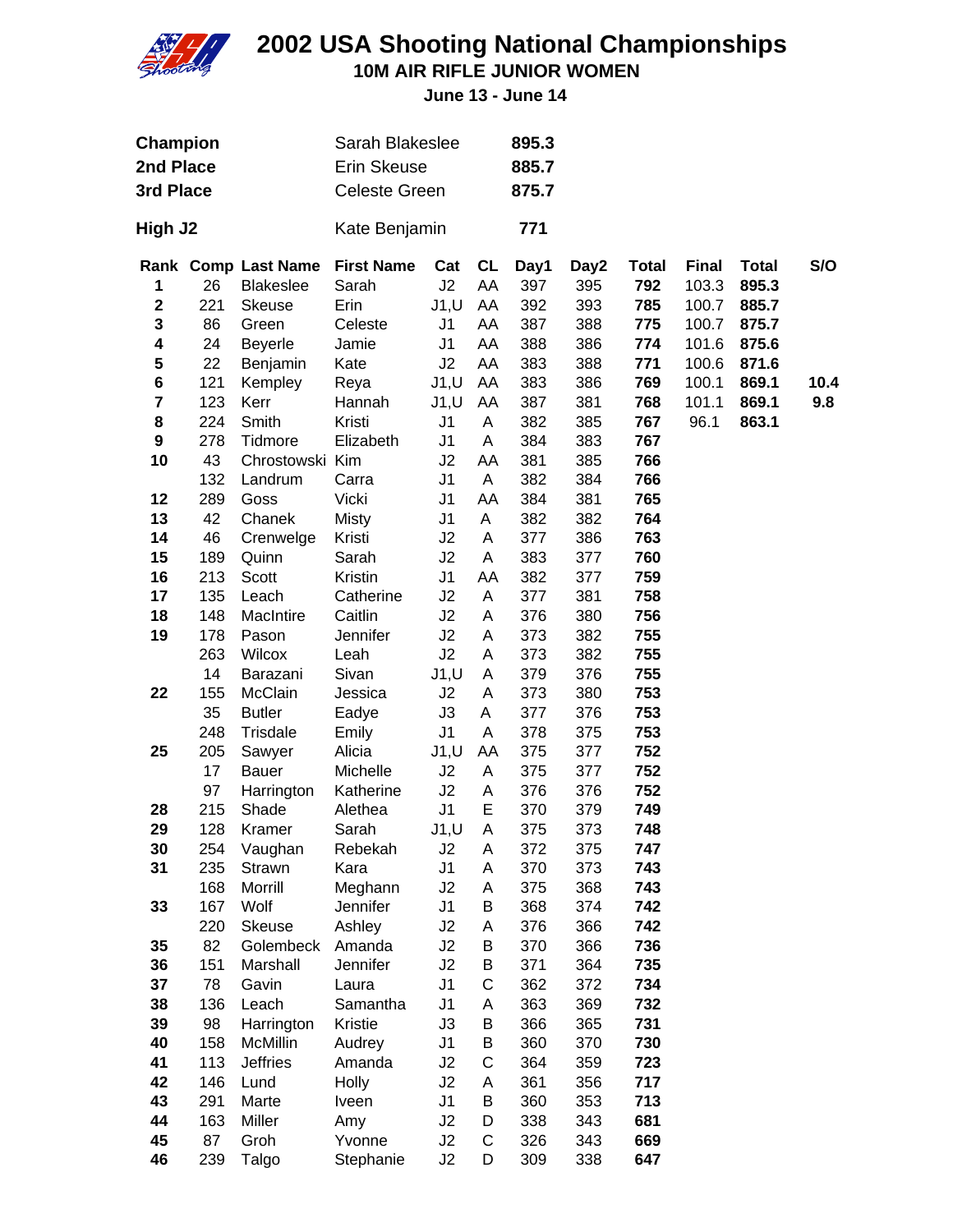

**50M RIFLE 3 x 20**

| Champion<br>2nd Place<br>3rd Place                                                                                                                                                                                                                                                                                                                  |                                                                                                                                                                                                                                                                                                                                                             | Jamie Beyerle<br>Hannah Kerr<br>Sarah Blakeslee                                                                                                                                                                                                                                                              |                                                                                                                                                                                                          |                                                                                                                                                              |                                                                                                                                                                                                          | 1258.3<br>1256.2<br>1253.5                                                                                                                                                                               |                                                                                                                                                                                                                                              |                                                                               |                                                                                              |
|-----------------------------------------------------------------------------------------------------------------------------------------------------------------------------------------------------------------------------------------------------------------------------------------------------------------------------------------------------|-------------------------------------------------------------------------------------------------------------------------------------------------------------------------------------------------------------------------------------------------------------------------------------------------------------------------------------------------------------|--------------------------------------------------------------------------------------------------------------------------------------------------------------------------------------------------------------------------------------------------------------------------------------------------------------|----------------------------------------------------------------------------------------------------------------------------------------------------------------------------------------------------------|--------------------------------------------------------------------------------------------------------------------------------------------------------------|----------------------------------------------------------------------------------------------------------------------------------------------------------------------------------------------------------|----------------------------------------------------------------------------------------------------------------------------------------------------------------------------------------------------------|----------------------------------------------------------------------------------------------------------------------------------------------------------------------------------------------------------------------------------------------|-------------------------------------------------------------------------------|----------------------------------------------------------------------------------------------|
| High AA<br>2nd AA<br>3rd AA                                                                                                                                                                                                                                                                                                                         |                                                                                                                                                                                                                                                                                                                                                             | <b>Hattie Ponti</b><br><b>Emily Caruso</b><br>Mary Elsass                                                                                                                                                                                                                                                    |                                                                                                                                                                                                          |                                                                                                                                                              |                                                                                                                                                                                                          | 1152<br>1149<br>1147                                                                                                                                                                                     |                                                                                                                                                                                                                                              |                                                                               |                                                                                              |
| High A<br>2nd A<br>3rd A                                                                                                                                                                                                                                                                                                                            |                                                                                                                                                                                                                                                                                                                                                             | Erin Skeuse<br><b>Lindsey Meagher</b><br><b>Rachel Rogers</b>                                                                                                                                                                                                                                                |                                                                                                                                                                                                          |                                                                                                                                                              |                                                                                                                                                                                                          | 1145<br>1128<br>1123                                                                                                                                                                                     |                                                                                                                                                                                                                                              |                                                                               |                                                                                              |
| High B<br>2nd B<br>3rd B                                                                                                                                                                                                                                                                                                                            |                                                                                                                                                                                                                                                                                                                                                             | Alicia Sawyer<br>Kim Chrostowski<br>Catherine Leach                                                                                                                                                                                                                                                          |                                                                                                                                                                                                          |                                                                                                                                                              |                                                                                                                                                                                                          | 1148<br>1133<br>1126                                                                                                                                                                                     |                                                                                                                                                                                                                                              |                                                                               |                                                                                              |
| <b>High C</b><br>2nd C<br>3rd C                                                                                                                                                                                                                                                                                                                     |                                                                                                                                                                                                                                                                                                                                                             | Katherine Harrington<br><b>Emily Trisdale</b><br><b>April Engle</b>                                                                                                                                                                                                                                          |                                                                                                                                                                                                          |                                                                                                                                                              |                                                                                                                                                                                                          | 1125<br>1119<br>1104                                                                                                                                                                                     |                                                                                                                                                                                                                                              |                                                                               |                                                                                              |
| High D                                                                                                                                                                                                                                                                                                                                              |                                                                                                                                                                                                                                                                                                                                                             | Laura Gavin                                                                                                                                                                                                                                                                                                  |                                                                                                                                                                                                          |                                                                                                                                                              |                                                                                                                                                                                                          | 1108                                                                                                                                                                                                     |                                                                                                                                                                                                                                              |                                                                               |                                                                                              |
| <b>High Collegiate</b><br><b>High Visitor</b>                                                                                                                                                                                                                                                                                                       |                                                                                                                                                                                                                                                                                                                                                             | Alicia Sawyer<br>Danielle Langfield                                                                                                                                                                                                                                                                          |                                                                                                                                                                                                          |                                                                                                                                                              |                                                                                                                                                                                                          | 1148<br>1124                                                                                                                                                                                             |                                                                                                                                                                                                                                              |                                                                               |                                                                                              |
| 1<br>24<br>$\mathbf 2$<br>123<br>3<br>26<br>4<br>186<br>5<br>40<br>6<br>66<br>$\overline{\mathbf{7}}$<br>205<br>8<br>149<br>9<br>280<br>10<br>221<br>11<br>86<br>12<br>28<br>13<br>43<br>14<br>170<br>15<br>160<br>16<br>135<br>289<br>70<br>18<br>97<br>133<br>20<br>198<br>21<br>14<br>42<br>23<br>22<br>24<br>248<br>26<br>5<br>27<br>128<br>121 | Rank Comp Last Name<br>Beyerle<br>Kerr<br><b>Blakeslee</b><br>Ponti<br>Caruso<br><b>Elsass</b><br>Sawyer<br>Manges<br>Darland<br><b>Skeuse</b><br>Green<br><b>Bohren</b><br>Chrostowski<br>Mulloy<br>Meagher<br>Leach<br>Goss<br>Fehlings<br>Harrington<br>Langfield<br>Rogers<br>Barazani<br>Chanek<br>Benjamin<br>Trisdale<br>Amagna<br>Kramer<br>Kempley | <b>First Name</b><br>Jamie<br>Hannah<br>Sarah<br>Hattie<br>Emily<br>Mary<br>Alicia<br>Karyn<br>Amber<br>Erin<br>Celeste<br>Michelle<br>Kim<br>Melissa<br>Lindsey<br>Catherine<br>Vicki A<br>Kristina<br>Katherine<br>Danielle<br>Rachel<br>Sivan<br><b>Misty</b><br>Kate<br>Emily<br>Monica<br>Sarah<br>Reya | Cat<br>J1<br>J1,U AA<br>J2<br>J1, U<br>U<br>J1, U<br>J <sub>1</sub><br>J2<br>J1, U<br>J2<br>J <sub>1</sub><br>J <sub>1</sub><br>J2<br>V,U<br>J1, U<br>J1<br>J2<br>J <sub>1</sub><br>J2<br>J1, U<br>J1, U | <b>CL</b><br>AA<br>AA<br>AA<br>AA<br>AA<br>B<br>AA<br>AA<br>A<br>AA<br>AA<br>B<br>AA<br>A<br>B<br>AA<br>B<br>C<br>AA<br>Α<br>Α<br>A<br>Α<br>C<br>B<br>Β<br>A | Day1<br>578<br>581<br>573<br>577<br>574<br>572<br>569<br>574<br>567<br>573<br>573<br>571<br>566<br>564<br>567<br>566<br>566<br>559<br>560<br>555<br>556<br>557<br>559<br>552<br>562<br>559<br>547<br>557 | Day2<br>582<br>578<br>579<br>575<br>575<br>575<br>579<br>573<br>579<br>572<br>570<br>569<br>567<br>566<br>561<br>560<br>560<br>566<br>565<br>569<br>567<br>566<br>561<br>567<br>557<br>559<br>570<br>560 | <b>Total</b><br>1160<br>1159<br>1152<br>1152<br>1149<br>1147<br>1148<br>1147<br>1146<br>1145<br>1143<br>1140<br>1133<br>1130<br>1128<br>1126<br>1126<br>1125<br>1125<br>1124<br>1123<br>1123<br>1120<br>1119<br>1119<br>1118<br>1117<br>1117 | <b>Final</b><br>98.3<br>97.2<br>101.5<br>97.9<br>99.5<br>94.7<br>91.9<br>92.7 | <b>Total</b><br>1258.3<br>1256.2<br>1253.5<br>1249.9<br>1248.5<br>1241.7<br>1239.9<br>1239.7 |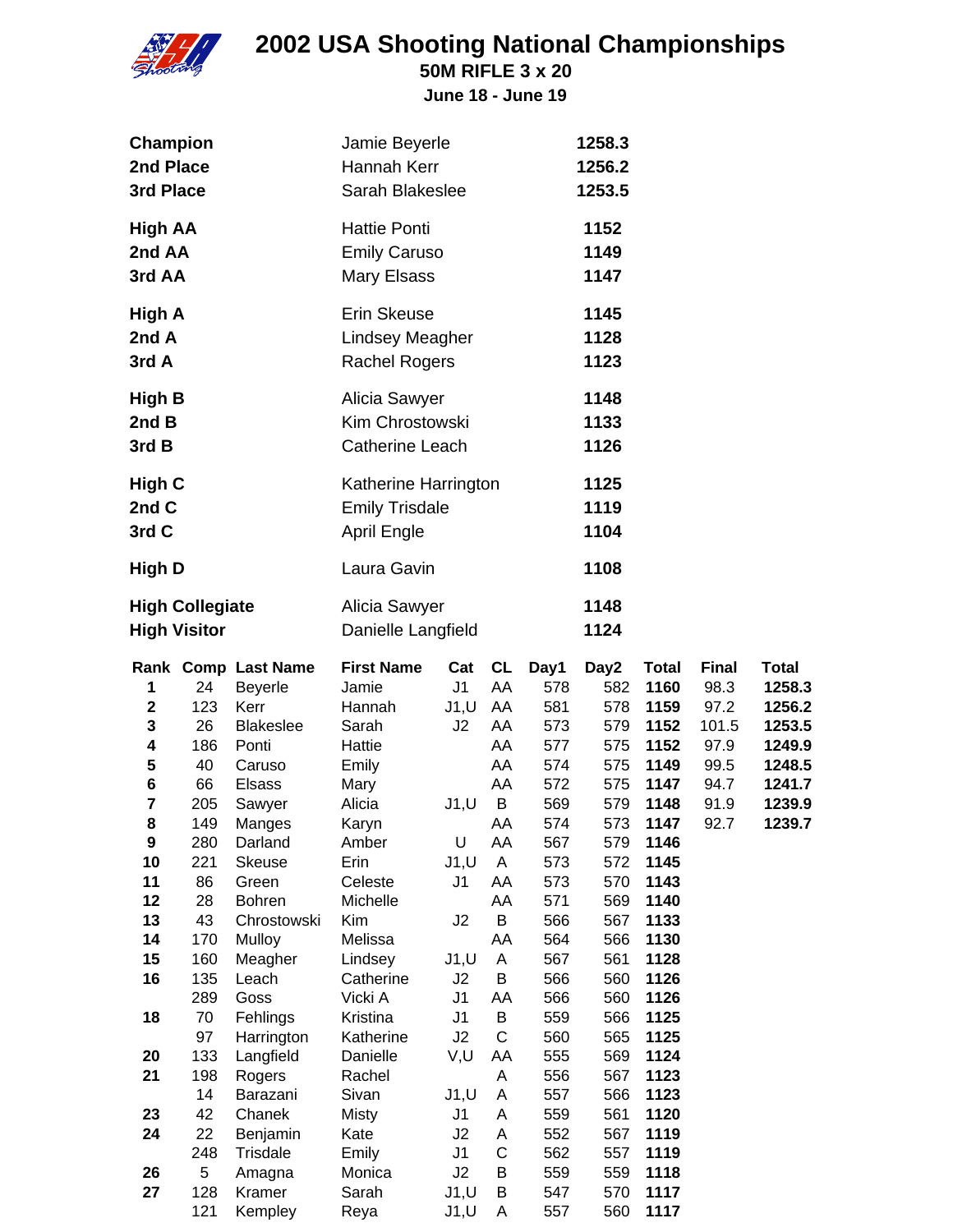| Β<br>29<br>17<br>Michelle<br>J2<br>554<br>562<br><b>Bauer</b><br>U<br>30<br>56<br>564<br>545<br>Rebecca<br>A<br>Dean<br>E<br>31<br>J <sub>1</sub><br>552<br>556<br>78<br>Gavin<br>Laura<br>B<br>32<br>46<br>Kristi<br>J <sub>2</sub><br>548<br>558<br>Crenwelge<br>33<br>Β<br>189<br>Quinn<br>J2<br>559<br>546<br>Sarah<br>С<br>34<br>296<br>J2<br>551<br>553<br>Engle<br>April<br>35<br>С<br>148<br>MacIntire<br>Caitlin<br>J <sub>2</sub><br>548<br>548<br>36<br>J2<br>Β<br>551<br>544<br>178<br>Jennifer<br>Pason<br>С<br>37<br>220<br>Ashley<br>J2<br>546<br>544<br>Skeuse<br>С<br>38<br>168<br>Meghann<br>J2<br>542<br>Morrill<br>546<br>39<br>278<br>J <sub>1</sub><br>С<br>542<br>544<br>Tidmore<br>Elizabeth<br>40<br>B<br>126<br>J <sub>1</sub><br>550<br>535<br>Charity<br>Koone<br>U<br>41<br>534<br>83<br>Goodman<br>Annie<br>Α<br>550<br>C<br>42<br>35<br>J3<br>541<br>541<br><b>Butler</b><br>Eadye<br>43<br>254<br>J2<br>535<br>Rebekah<br>545<br>Vaughan<br>A<br>C<br>44<br>213<br>J1<br>536<br>543<br>Kristin<br>Scott<br>C<br>45<br>136<br>J <sub>1</sub><br>543<br>532<br>Leach<br>Samantha<br>U<br>C<br>44<br>Stephanie<br>544<br>531<br>Chrostowski<br>155<br>McClain<br>D<br>535<br>516<br>47<br>Jessica<br>J2<br>C<br>48<br>521<br>206<br>526<br>Jonell<br>Sawyer<br>D<br>49<br>98<br>Kristie<br>J3<br>514<br>521<br>Harrington | Rank | <b>Comp Last Name</b> | <b>First Name</b> | Cat | <b>CL</b> | Day1 | Day2 | Total |
|--------------------------------------------------------------------------------------------------------------------------------------------------------------------------------------------------------------------------------------------------------------------------------------------------------------------------------------------------------------------------------------------------------------------------------------------------------------------------------------------------------------------------------------------------------------------------------------------------------------------------------------------------------------------------------------------------------------------------------------------------------------------------------------------------------------------------------------------------------------------------------------------------------------------------------------------------------------------------------------------------------------------------------------------------------------------------------------------------------------------------------------------------------------------------------------------------------------------------------------------------------------------------------------------------------------------------------------------------------|------|-----------------------|-------------------|-----|-----------|------|------|-------|
|                                                                                                                                                                                                                                                                                                                                                                                                                                                                                                                                                                                                                                                                                                                                                                                                                                                                                                                                                                                                                                                                                                                                                                                                                                                                                                                                                        |      |                       |                   |     |           |      |      | 1116  |
|                                                                                                                                                                                                                                                                                                                                                                                                                                                                                                                                                                                                                                                                                                                                                                                                                                                                                                                                                                                                                                                                                                                                                                                                                                                                                                                                                        |      |                       |                   |     |           |      |      | 1109  |
|                                                                                                                                                                                                                                                                                                                                                                                                                                                                                                                                                                                                                                                                                                                                                                                                                                                                                                                                                                                                                                                                                                                                                                                                                                                                                                                                                        |      |                       |                   |     |           |      |      | 1108  |
|                                                                                                                                                                                                                                                                                                                                                                                                                                                                                                                                                                                                                                                                                                                                                                                                                                                                                                                                                                                                                                                                                                                                                                                                                                                                                                                                                        |      |                       |                   |     |           |      |      | 1106  |
|                                                                                                                                                                                                                                                                                                                                                                                                                                                                                                                                                                                                                                                                                                                                                                                                                                                                                                                                                                                                                                                                                                                                                                                                                                                                                                                                                        |      |                       |                   |     |           |      |      | 1105  |
|                                                                                                                                                                                                                                                                                                                                                                                                                                                                                                                                                                                                                                                                                                                                                                                                                                                                                                                                                                                                                                                                                                                                                                                                                                                                                                                                                        |      |                       |                   |     |           |      |      | 1104  |
|                                                                                                                                                                                                                                                                                                                                                                                                                                                                                                                                                                                                                                                                                                                                                                                                                                                                                                                                                                                                                                                                                                                                                                                                                                                                                                                                                        |      |                       |                   |     |           |      |      | 1096  |
|                                                                                                                                                                                                                                                                                                                                                                                                                                                                                                                                                                                                                                                                                                                                                                                                                                                                                                                                                                                                                                                                                                                                                                                                                                                                                                                                                        |      |                       |                   |     |           |      |      | 1095  |
|                                                                                                                                                                                                                                                                                                                                                                                                                                                                                                                                                                                                                                                                                                                                                                                                                                                                                                                                                                                                                                                                                                                                                                                                                                                                                                                                                        |      |                       |                   |     |           |      |      | 1090  |
|                                                                                                                                                                                                                                                                                                                                                                                                                                                                                                                                                                                                                                                                                                                                                                                                                                                                                                                                                                                                                                                                                                                                                                                                                                                                                                                                                        |      |                       |                   |     |           |      |      | 1088  |
|                                                                                                                                                                                                                                                                                                                                                                                                                                                                                                                                                                                                                                                                                                                                                                                                                                                                                                                                                                                                                                                                                                                                                                                                                                                                                                                                                        |      |                       |                   |     |           |      |      | 1086  |
|                                                                                                                                                                                                                                                                                                                                                                                                                                                                                                                                                                                                                                                                                                                                                                                                                                                                                                                                                                                                                                                                                                                                                                                                                                                                                                                                                        |      |                       |                   |     |           |      |      | 1085  |
|                                                                                                                                                                                                                                                                                                                                                                                                                                                                                                                                                                                                                                                                                                                                                                                                                                                                                                                                                                                                                                                                                                                                                                                                                                                                                                                                                        |      |                       |                   |     |           |      |      | 1084  |
|                                                                                                                                                                                                                                                                                                                                                                                                                                                                                                                                                                                                                                                                                                                                                                                                                                                                                                                                                                                                                                                                                                                                                                                                                                                                                                                                                        |      |                       |                   |     |           |      |      | 1082  |
|                                                                                                                                                                                                                                                                                                                                                                                                                                                                                                                                                                                                                                                                                                                                                                                                                                                                                                                                                                                                                                                                                                                                                                                                                                                                                                                                                        |      |                       |                   |     |           |      |      | 1080  |
|                                                                                                                                                                                                                                                                                                                                                                                                                                                                                                                                                                                                                                                                                                                                                                                                                                                                                                                                                                                                                                                                                                                                                                                                                                                                                                                                                        |      |                       |                   |     |           |      |      | 1079  |
|                                                                                                                                                                                                                                                                                                                                                                                                                                                                                                                                                                                                                                                                                                                                                                                                                                                                                                                                                                                                                                                                                                                                                                                                                                                                                                                                                        |      |                       |                   |     |           |      |      | 1075  |
|                                                                                                                                                                                                                                                                                                                                                                                                                                                                                                                                                                                                                                                                                                                                                                                                                                                                                                                                                                                                                                                                                                                                                                                                                                                                                                                                                        |      |                       |                   |     |           |      |      | 1075  |
|                                                                                                                                                                                                                                                                                                                                                                                                                                                                                                                                                                                                                                                                                                                                                                                                                                                                                                                                                                                                                                                                                                                                                                                                                                                                                                                                                        |      |                       |                   |     |           |      |      | 1051  |
|                                                                                                                                                                                                                                                                                                                                                                                                                                                                                                                                                                                                                                                                                                                                                                                                                                                                                                                                                                                                                                                                                                                                                                                                                                                                                                                                                        |      |                       |                   |     |           |      |      | 1047  |
|                                                                                                                                                                                                                                                                                                                                                                                                                                                                                                                                                                                                                                                                                                                                                                                                                                                                                                                                                                                                                                                                                                                                                                                                                                                                                                                                                        |      |                       |                   |     |           |      |      | 1035  |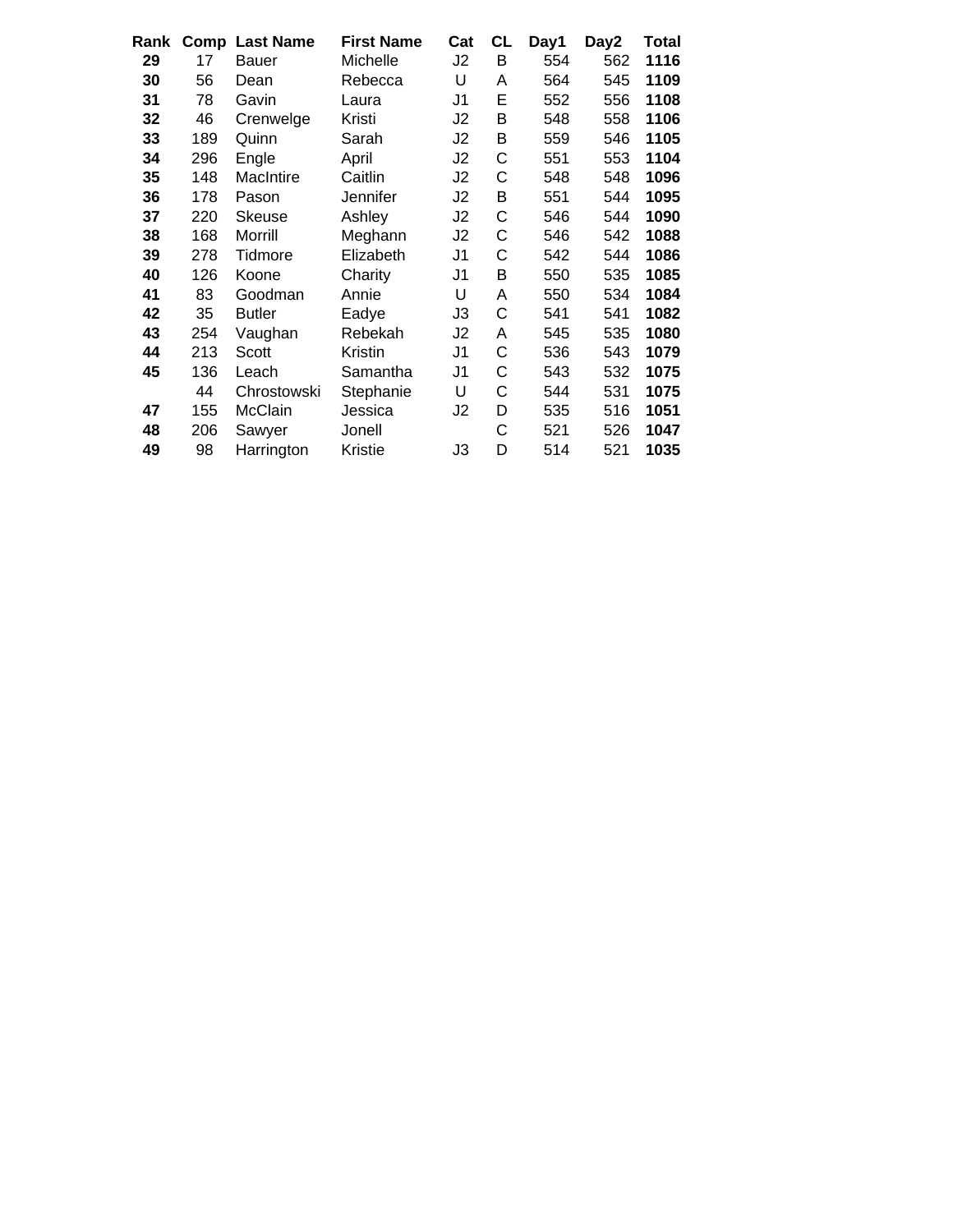

**50M RIFLE 3 x 20 JUNIOR WOMEN**

| <b>Champion</b><br>2nd Place<br>3rd Place |          |                     |                      | Jamie Beyerle<br>Sarah Blakeslee<br>Hannah Kerr |                  |            |            | 1259.7<br>1253.0<br>1248.6 |              |              |  |
|-------------------------------------------|----------|---------------------|----------------------|-------------------------------------------------|------------------|------------|------------|----------------------------|--------------|--------------|--|
| High J2                                   |          |                     | Kim Chrostowski      |                                                 |                  |            | 1133       |                            |              |              |  |
|                                           |          | Rank Comp Last Name | <b>First Name</b>    | Cat                                             | <b>CL</b>        | Day1       | Day2       | <b>Total</b>               | <b>Final</b> | <b>Total</b> |  |
| 1                                         | 24       | <b>Beyerle</b>      | Jamie                | J <sub>1</sub>                                  | AA               | 578        | 582        | 1160                       | 99.7         | 1259.7       |  |
| $\mathbf 2$                               | 26       | <b>Blakeslee</b>    | Sarah                | J2                                              | AA               | 573        | 579        | 1152                       | 101.0        | 1253.0       |  |
| 3                                         | 123      | Kerr                | Hannah               | J1, U                                           | AA               | 581        | 578        | 1159                       | 89.6         | 1248.6       |  |
| 4                                         | 221      | <b>Skeuse</b>       | Erin                 | J1, U                                           | A                | 573        | 572        | 1145                       | 100.5        | 1245.5       |  |
| 5                                         | 205      | Sawyer              | Alicia               | J1, U                                           | В                | 569        | 579        | 1148                       | 94.5         | 1242.5       |  |
| 6                                         | 86       | Green               | Celeste              | J1                                              | AA               | 573        | 570        | 1143                       | 96.6         | 1239.6       |  |
| 7                                         | 43       | Chrostowski         | Kim                  | J2                                              | B                | 566        | 567        | 1133                       | 97.1         | 1230.1       |  |
| 8                                         | 160      | Meagher             | Lindsey              | J1, U                                           | A                | 567        | 561        | 1128                       | 87.6         | 1215.6       |  |
| $\boldsymbol{9}$                          | 135      | Leach               | Catherine            | J2                                              | B                | 566        | 560        | 1126                       |              |              |  |
|                                           | 289      | Goss                | Vicki A              | J <sub>1</sub>                                  | AA               | 566        | 560        | 1126                       |              |              |  |
| 11                                        | 70       | Fehlings            | Kristina             | J <sub>1</sub>                                  | B<br>$\mathsf C$ | 559        | 566        | 1125                       |              |              |  |
|                                           | 97<br>14 | Harrington          | Katherine<br>Sivan   | J2                                              |                  | 560        | 565        | 1125<br>1123               |              |              |  |
| 13<br>14                                  | 42       | Barazani<br>Chanek  |                      | J1, U<br>J <sub>1</sub>                         | A<br>A           | 557<br>559 | 566<br>561 | 1120                       |              |              |  |
| 15                                        | 22       | Benjamin            | <b>Misty</b><br>Kate | J2                                              | Α                | 552        | 567        | 1119                       |              |              |  |
|                                           | 248      | Trisdale            | Emily                | J <sub>1</sub>                                  | $\mathsf C$      | 562        | 557        | 1119                       |              |              |  |
| 17                                        | 5        | Amagna              | Monica               | J2                                              | Β                | 559        | 559        | 1118                       |              |              |  |
| 18                                        | 128      | Kramer              | Sarah                | J1, U                                           | B                | 547        | 570        | 1117                       |              |              |  |
|                                           | 121      | Kempley             | Reya                 | J1, U                                           | A                | 557        | 560        | 1117                       |              |              |  |
| 20                                        | 17       | Bauer               | Michelle             | J2                                              | В                | 554        | 562        | 1116                       |              |              |  |
| 21                                        | 78       | Gavin               | Laura                | J <sub>1</sub>                                  | E                | 552        | 556        | 1108                       |              |              |  |
| 22                                        | 46       | Crenwelge           | Kristi               | J2                                              | B                | 548        | 558        | 1106                       |              |              |  |
| 23                                        | 189      | Quinn               | Sarah                | J2                                              | B                | 559        | 546        | 1105                       |              |              |  |
| 24                                        | 296      | Engle               | April                | J2                                              | C                | 551        | 553        | 1104                       |              |              |  |
| 25                                        | 148      | MacIntire           | Caitlin              | J2                                              | C                | 548        | 548        | 1096                       |              |              |  |
| 26                                        | 178      | Pason               | Jennifer             | J2                                              | B                | 551        | 544        | 1095                       |              |              |  |
| 27                                        | 220      | Skeuse              | Ashley               | J2                                              | С                | 546        | 544        | 1090                       |              |              |  |
| 28                                        | 168      | Morrill             | Meghann              | J2                                              | C                | 546        | 542        | 1088                       |              |              |  |
| 29                                        | 278      | Tidmore             | Elizabeth            | J <sub>1</sub>                                  | C                | 542        | 544        | 1086                       |              |              |  |
| 30                                        | 126      | Koone               | Charity              | J <sub>1</sub>                                  | B                | 550        | 535        | 1085                       |              |              |  |
| 31                                        | 35       | <b>Butler</b>       | Eadye                | J3                                              | $\mathsf C$      | 541        | 541        | 1082                       |              |              |  |
| 32                                        | 254      | Vaughan             | Rebekah              | J2                                              | Α                | 545        | 535        | 1080                       |              |              |  |
| 33                                        | 213      | Scott               | Kristin              | J <sub>1</sub>                                  | $\mathsf C$      | 536        | 543        | 1079                       |              |              |  |
| 34                                        | 136      | Leach               | Samantha             | J <sub>1</sub>                                  | C                | 543        | 532        | 1075                       |              |              |  |
| 35                                        | 155      | McClain             | Jessica              | J2                                              | D                | 535        | 516        | 1051                       |              |              |  |
| 36                                        | 98       | Harrington          | Kristie              | J3                                              | D                | 514        | 521        | 1035                       |              |              |  |
|                                           |          |                     |                      |                                                 |                  |            |            |                            |              |              |  |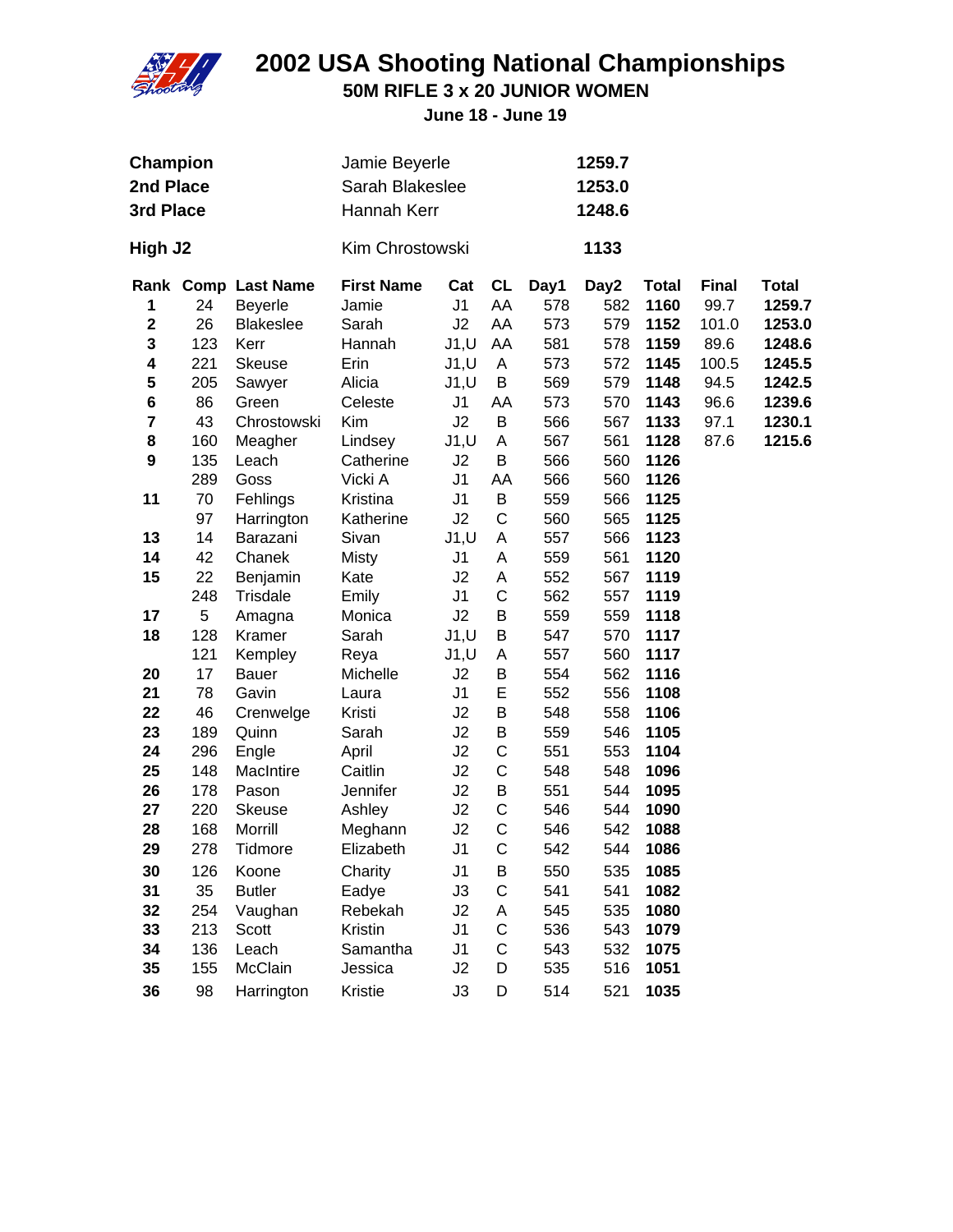

### **2002 USA Shooting National Championships 50M RIFLE WOMEN PRONE**

**June 18 - June 19**

**Champion** Sarah Blakeslee **1188**

| 2nd Place<br>3rd Place                        |                         |                                                                          | <b>Emily Caruso</b><br><b>Hattie Ponti</b>                |                                  | 1187<br>1186                 |                                  |                                  |                                              |
|-----------------------------------------------|-------------------------|--------------------------------------------------------------------------|-----------------------------------------------------------|----------------------------------|------------------------------|----------------------------------|----------------------------------|----------------------------------------------|
| <b>High AA</b><br>2nd AA<br>3rd AA            |                         |                                                                          | Karyn Manges<br>Hannah Kerr<br>Mary Elsass                |                                  |                              |                                  | 1174<br>1173<br>1170             |                                              |
| High A                                        |                         |                                                                          | Rebekah Vaughan                                           |                                  |                              |                                  | 1160                             |                                              |
| High B<br>2nd B<br>3rd B                      |                         |                                                                          | <b>Lindsey Meagher</b><br>Reya Kempley<br>Monica Amagna   |                                  |                              |                                  | 1175<br>1172<br>1162             |                                              |
| <b>High C</b><br>2nd C                        |                         |                                                                          | <b>Emily Trisdale</b><br>Elizabeth Tidmore                |                                  |                              |                                  | 1150<br>1145                     |                                              |
| High D<br>2nd D                               |                         |                                                                          | Alicia Sawyer<br>Jessica McClain                          | 1154<br>1134                     |                              |                                  |                                  |                                              |
| <b>High Collegiate</b><br><b>High Visitor</b> |                         |                                                                          | <b>Lindsey Meagher</b><br>Danielle Langfield              |                                  |                              |                                  | 1175<br>1170                     |                                              |
| Rank<br>1<br>$\mathbf 2$<br>3<br>4            | 26<br>40<br>186<br>70   | <b>Comp Last Name</b><br><b>Blakeslee</b><br>Caruso<br>Ponti<br>Fehlings | <b>First Name</b><br>Sarah<br>Emily<br>Hattie<br>Kristina | Cat<br>J2<br>J1                  | CL<br>AA<br>AA<br>AA<br>B    | Day1<br>594<br>595<br>593<br>592 | Day2<br>594<br>592<br>593<br>589 | <b>Total</b><br>1188<br>1187<br>1186<br>1181 |
| 5<br>6<br>7<br>8                              | 24<br>160<br>149<br>123 | <b>Beyerle</b><br>Meagher<br>Manges<br>Kerr                              | Jamie<br>Lindsey<br>Karyn<br>Hannah                       | J1<br>J1, U<br>J1, U             | A<br>В<br>AA<br>AA           | 593<br>589<br>587<br>584         | 585<br>586<br>587<br>589         | 1178<br>1175<br>1174<br>1173                 |
| 9<br>10<br>12                                 | 121<br>133<br>66<br>86  | Kempley<br>Langfield<br><b>Elsass</b><br>Green                           | Reya<br>Danielle<br>Mary<br>Celeste                       | J1, U<br>V,U<br>J <sub>1</sub>   | В<br>A<br>AA<br>AA           | 586<br>582<br>585<br>582         | 586<br>588<br>585<br>587         | 1172<br>1170<br>1170<br>1169                 |
| 13<br>14<br>15<br>16                          | 28<br>5<br>43<br>254    | <b>Bohren</b><br>Amagna<br>Chrostowski<br>Vaughan                        | Michelle<br>Monica<br>Kim<br>Rebekah                      | J2<br>J2<br>J2                   | AA<br>B<br>B<br>A            | 581<br>580<br>584<br>574         | 585<br>582<br>577<br>586         | 1166<br>1162<br>1161<br>1160                 |
|                                               | 17<br>83<br>170         | <b>Bauer</b><br>Goodman<br>Mulloy<br>Darland                             | Michelle<br>Annie<br>Melissa<br>Amber                     | J2<br>U<br>U                     | B<br>B<br>AA<br>AA           | 578<br>580<br>588                | 582<br>580<br>572                | 1160<br>1160<br>1160                         |
| 20<br>21<br>22                                | 280<br>287<br>56<br>205 | Makucevich<br>Dean<br>Sawyer                                             | Michele<br>Rebecca<br>Alicia                              | U<br>J1, U                       | B<br>A<br>D                  | 578<br>577<br>576<br>578         | 581<br>579<br>578<br>576         | 1159<br>1156<br>1154<br>1154                 |
| 24<br>25<br>26                                | 22<br>289<br>178<br>248 | Benjamin<br>Goss<br>Pason<br>Trisdale                                    | Kate<br>Vicki A<br>Jennifer<br>Emily                      | J2<br>J1<br>J2<br>J <sub>1</sub> | AA<br>AA<br>B<br>$\mathsf C$ | 584<br>579<br>572<br>576         | 569<br>572<br>578<br>574         | 1153<br>1151<br>1150<br>1150                 |
| 28<br>29<br>30                                | 278<br>148<br>46        | Tidmore<br>MacIntire<br>Crenwelge                                        | Elizabeth<br>Caitlin<br>Kristi                            | J1<br>J2<br>J2                   | C<br>C<br>B                  | 578<br>556<br>568                | 567<br>583<br>570                | 1145<br>1139<br>1138                         |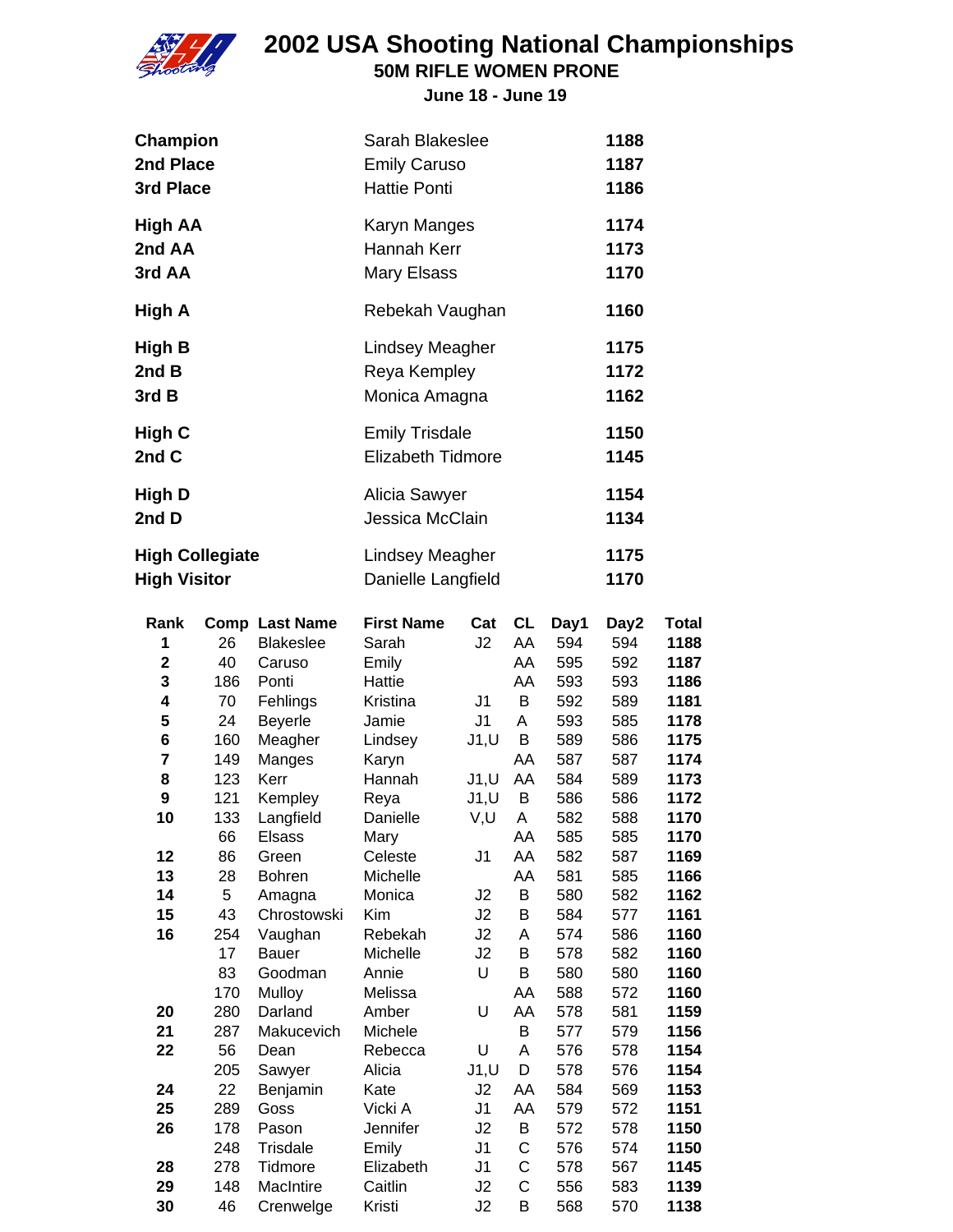| Rank<br>31<br>32<br>33     | 155<br>35<br>78               | <b>Comp Last Name</b><br><b>McClain</b><br><b>Butler</b><br>Gavin | <b>First Name</b><br>Jessica<br>Eadye<br>Laura   | Cat<br>J2<br>J3<br>J1 | CL<br>D<br>С<br>E     | Day1<br>565<br>564<br>556       | Day2<br>569<br>567<br>574       | Total<br>1134<br>1131<br>1130        |
|----------------------------|-------------------------------|-------------------------------------------------------------------|--------------------------------------------------|-----------------------|-----------------------|---------------------------------|---------------------------------|--------------------------------------|
| 34<br>35<br>36<br>37<br>38 | 49<br>189<br>44<br>168<br>206 | Dalv<br>Quinn<br>Chrostowski<br>Morrill<br>Sawyer                 | Cindy<br>Sarah<br>Stephanie<br>Meghann<br>Jonell | J2<br>U<br>J2         | B<br>B<br>D<br>С<br>D | 569<br>561<br>571<br>553<br>561 | 556<br>559<br>548<br>562<br>547 | 1125<br>1120<br>1119<br>1115<br>1108 |



### **2002 USA Shooting National Championships 50M RIFLE PRONE JUNIOR WOMEN**

| <b>Champion</b><br>2nd Place<br>3rd Place |      |                  | Sarah Blakeslee<br>1188<br>Kristina Fehlings<br>1181<br>Jamie Beyerle<br>1178 |                |                |      |      |              |  |
|-------------------------------------------|------|------------------|-------------------------------------------------------------------------------|----------------|----------------|------|------|--------------|--|
| High J2                                   |      |                  | Monica Amagna                                                                 |                |                |      | 1162 |              |  |
| Rank                                      | Comp | <b>Last Name</b> | <b>First Name</b>                                                             | Cat            | <b>CL</b>      | Day1 | Day2 | <b>Total</b> |  |
| 1                                         | 26   | <b>Blakeslee</b> | Sarah                                                                         | J2             | AA             | 594  | 594  | 1188         |  |
| $\mathbf 2$                               | 70   | Fehlings         | Kristina                                                                      | J <sub>1</sub> | B              | 592  | 589  | 1181         |  |
| 3                                         | 24   | <b>Beyerle</b>   | Jamie                                                                         | J <sub>1</sub> | A              | 593  | 585  | 1178         |  |
| 4                                         | 160  | Meagher          | Lindsey                                                                       | J1, U          | B              | 589  | 586  | 1175         |  |
| 5                                         | 123  | Kerr             | Hannah                                                                        | J1, U          | AA             | 584  | 589  | 1173         |  |
| 6                                         | 121  | Kempley          | Reya                                                                          | J1, U          | B              | 586  | 586  | 1172         |  |
| $\overline{7}$                            | 86   | Green            | Celeste                                                                       | J <sub>1</sub> | AA             | 582  | 587  | 1169         |  |
| 8                                         | 5    | Amagna           | Monica                                                                        | J2             | B              | 580  | 582  | 1162         |  |
| 9                                         | 43   | Chrostowski      | Kim                                                                           | J2             | B              | 584  | 577  | 1161         |  |
| 10                                        | 254  | Vaughan          | Rebekah                                                                       | J2             | Α              | 574  | 586  | 1160         |  |
|                                           | 17   | Bauer            | Michelle                                                                      | J2             | B              | 578  | 582  | 1160         |  |
| 12                                        | 205  | Sawyer           | Alicia                                                                        | J1, U          | D              | 578  | 576  | 1154         |  |
| 13                                        | 22   | Benjamin         | Kate                                                                          | J2             | AA             | 584  | 569  | 1153         |  |
| 14                                        | 289  | Goss             | Vicki A                                                                       | J <sub>1</sub> | AA             | 579  | 572  | 1151         |  |
| 15                                        | 178  | Pason            | Jennifer                                                                      | J2             | B              | 572  | 578  | 1150         |  |
|                                           | 248  | Trisdale         | Emily                                                                         | J <sub>1</sub> | $\mathsf{C}$   | 576  | 574  | 1150         |  |
| 17                                        | 278  | Tidmore          | Elizabeth                                                                     | J1             | $\mathsf{C}$   | 578  | 567  | 1145         |  |
| 18                                        | 148  | MacIntire        | Caitlin                                                                       | J2             | C              | 556  | 583  | 1139         |  |
| 19                                        | 46   | Crenwelge        | Kristi                                                                        | J2             | B              | 568  | 570  | 1138         |  |
| 20                                        | 155  | McClain          | Jessica                                                                       | J2             | D              | 565  | 569  | 1134         |  |
| 21                                        | 35   | <b>Butler</b>    | Eadye                                                                         | J3             | C              | 564  | 567  | 1131         |  |
| 22                                        | 78   | Gavin            | Laura                                                                         | J <sub>1</sub> | E              | 556  | 574  | 1130         |  |
| 23                                        | 189  | Quinn            | Sarah                                                                         | J2             | B              | 561  | 559  | 1120         |  |
| 24                                        | 168  | Morrill          | Meghann                                                                       | J2             | $\overline{C}$ | 553  | 562  | 1115         |  |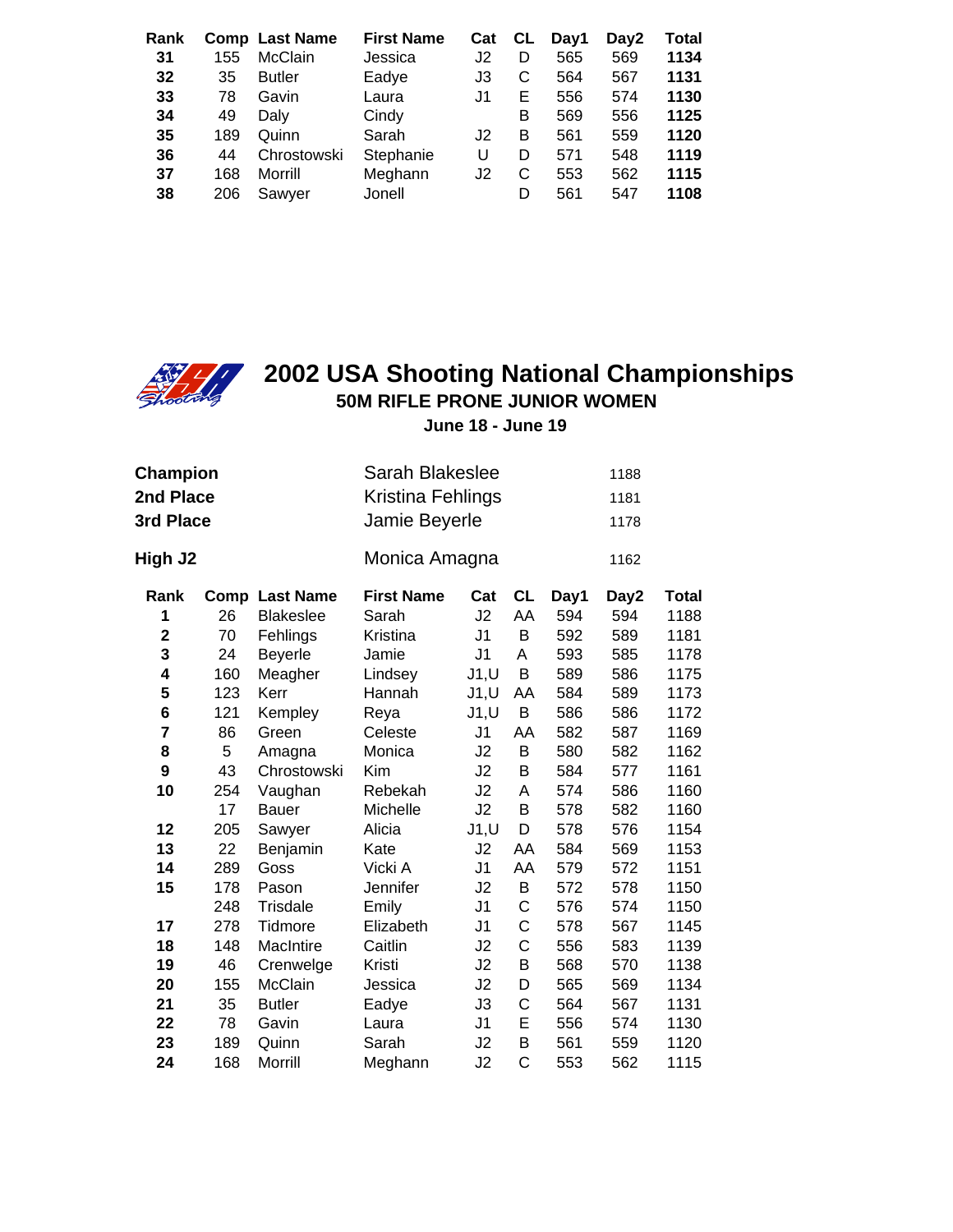

**10M AIR RIFLE**

| Champion<br>2nd Place                                                                                           |                                                                                                                                                   |                                                                                                                                                                                                                                                               | <b>Jason Parker</b><br><b>Matthew Emmons</b>                                                                                                                                                                                      |                                                                               |                                                                                                                            |                                                                                                                                                         | 1295.2<br>1291.1                                                                                                                                        |                                                                                                                                                                                      |                                                                                     |                                                                                              |
|-----------------------------------------------------------------------------------------------------------------|---------------------------------------------------------------------------------------------------------------------------------------------------|---------------------------------------------------------------------------------------------------------------------------------------------------------------------------------------------------------------------------------------------------------------|-----------------------------------------------------------------------------------------------------------------------------------------------------------------------------------------------------------------------------------|-------------------------------------------------------------------------------|----------------------------------------------------------------------------------------------------------------------------|---------------------------------------------------------------------------------------------------------------------------------------------------------|---------------------------------------------------------------------------------------------------------------------------------------------------------|--------------------------------------------------------------------------------------------------------------------------------------------------------------------------------------|-------------------------------------------------------------------------------------|----------------------------------------------------------------------------------------------|
| 3rd Place                                                                                                       |                                                                                                                                                   |                                                                                                                                                                                                                                                               | <b>Matthew Rawlings</b>                                                                                                                                                                                                           |                                                                               |                                                                                                                            |                                                                                                                                                         | 1284.4                                                                                                                                                  |                                                                                                                                                                                      |                                                                                     |                                                                                              |
| <b>High AA</b><br>2nd AA<br>3rd AA                                                                              |                                                                                                                                                   |                                                                                                                                                                                                                                                               | <b>Shane Barnhart</b><br><b>Trevor Gathman</b><br><b>Vincent Pestilli</b>                                                                                                                                                         |                                                                               |                                                                                                                            |                                                                                                                                                         | 1178<br>1172<br>1168                                                                                                                                    |                                                                                                                                                                                      |                                                                                     |                                                                                              |
| <b>High A</b><br>2nd A<br>3rd A                                                                                 |                                                                                                                                                   |                                                                                                                                                                                                                                                               | James Hall<br>Wes Robinson<br>Levi Geurts                                                                                                                                                                                         |                                                                               |                                                                                                                            |                                                                                                                                                         | 1169<br>1160<br>1159                                                                                                                                    |                                                                                                                                                                                      |                                                                                     |                                                                                              |
| High B<br>2nd B<br>3rd B                                                                                        |                                                                                                                                                   |                                                                                                                                                                                                                                                               | David Sprecher<br>Jonathan Hall<br>Larry Nelson                                                                                                                                                                                   |                                                                               |                                                                                                                            |                                                                                                                                                         | 1137<br>1133<br>1132                                                                                                                                    |                                                                                                                                                                                      |                                                                                     |                                                                                              |
| High C<br>2nd C<br>3rd C                                                                                        |                                                                                                                                                   |                                                                                                                                                                                                                                                               | David Amiot<br><b>Edward Lemley</b><br>lan Beach                                                                                                                                                                                  |                                                                               |                                                                                                                            |                                                                                                                                                         | 1130<br>1105<br>1087                                                                                                                                    |                                                                                                                                                                                      |                                                                                     |                                                                                              |
| High D                                                                                                          |                                                                                                                                                   |                                                                                                                                                                                                                                                               | <b>Skeeter Flores</b>                                                                                                                                                                                                             |                                                                               |                                                                                                                            |                                                                                                                                                         | 1085                                                                                                                                                    |                                                                                                                                                                                      |                                                                                     |                                                                                              |
| <b>High Senior 1</b><br><b>High Collegiate</b><br><b>High Visitor</b>                                           |                                                                                                                                                   |                                                                                                                                                                                                                                                               | Domingo Otero<br><b>Bradley S Wheeldon</b><br>Vlad Berchanskiy                                                                                                                                                                    |                                                                               |                                                                                                                            |                                                                                                                                                         | 1131<br>1166<br>1092                                                                                                                                    |                                                                                                                                                                                      |                                                                                     |                                                                                              |
|                                                                                                                 |                                                                                                                                                   |                                                                                                                                                                                                                                                               |                                                                                                                                                                                                                                   |                                                                               |                                                                                                                            |                                                                                                                                                         |                                                                                                                                                         |                                                                                                                                                                                      |                                                                                     |                                                                                              |
| 1<br>$\mathbf 2$<br>3<br>4<br>5<br>6<br>7<br>8<br>9<br>10<br>12<br>13<br>14<br>15<br>16<br>18<br>19<br>20<br>21 | 177<br>68<br>191<br>16<br>77<br>104<br>92<br>145<br>180<br>259<br>293<br>251<br>48<br>12<br>195<br>80<br>94<br>101<br>$\overline{c}$<br>96<br>150 | Rank Comp Last Name<br>Parker<br>Emmons<br>Rawlings<br><b>Barnhart</b><br>Gathman<br>Hess<br>Hall<br>Lostetter<br>Pestilli<br>Wells<br>Wheeldon<br>Uptagrafft<br>Culbertson<br><b>Baker</b><br>Robinson<br>Geurts<br>Hall<br>Hein<br>Abalo<br>Hardy<br>Manges | <b>First Name</b><br>Jason<br>Matthew<br>Matthew<br>Shane<br>Trevor<br>Wesley<br>James<br>Jared<br>Vincent<br>Shawn<br><b>Bradley S</b><br>Eric<br>Alex<br><b>Troy</b><br>Wes<br>Levi<br>Joseph<br>Joseph<br>Chris<br>Gary<br>Tim | Cat<br>U<br>J1<br>J2<br>J1<br>J1, U<br>J1, U<br>J2<br>J2<br>J2<br>J1, U<br>J2 | CL<br>AA<br>AA<br>AA<br>AA<br>AA<br>A<br>Α<br>AA<br>AA<br>AA<br>AA<br>AA<br>AA<br>AA<br>A<br>A<br>AA<br>A<br>A<br>AA<br>AA | Day1<br>594<br>596<br>588<br>588<br>585<br>589<br>585<br>583<br>583<br>583<br>585<br>582<br>580<br>578<br>582<br>577<br>578<br>586<br>576<br>577<br>569 | Day2<br>597<br>594<br>592<br>590<br>587<br>581<br>584<br>586<br>585<br>583<br>581<br>583<br>584<br>585<br>578<br>582<br>581<br>570<br>576<br>574<br>581 | <b>Total</b><br>1191<br>1190<br>1180<br>1178<br>1172<br>1170<br>1169<br>1169<br>1168<br>1166<br>1166<br>1165<br>1164<br>1163<br>1160<br>1159<br>1159<br>1156<br>1152<br>1151<br>1150 | <b>Final</b><br>104.2<br>101.1<br>104.4<br>101.8<br>102.2<br>102.4<br>101.8<br>99.8 | <b>Total</b><br>1295.2<br>1291.1<br>1284.4<br>1279.8<br>1274.2<br>1272.4<br>1270.8<br>1268.8 |
| 22<br>24                                                                                                        | 84<br>141<br>161<br>61                                                                                                                            | Grant<br>Leone<br>Mecozzi<br>Drennan                                                                                                                                                                                                                          | Bill<br>Anthony<br>Grant<br>Jeremy                                                                                                                                                                                                | U<br>J2                                                                       | A<br>AA<br>AA<br>Α                                                                                                         | 574<br>584<br>575<br>575                                                                                                                                | 575<br>565<br>573<br>573                                                                                                                                | 1149<br>1149<br>1148<br>1148                                                                                                                                                         |                                                                                     |                                                                                              |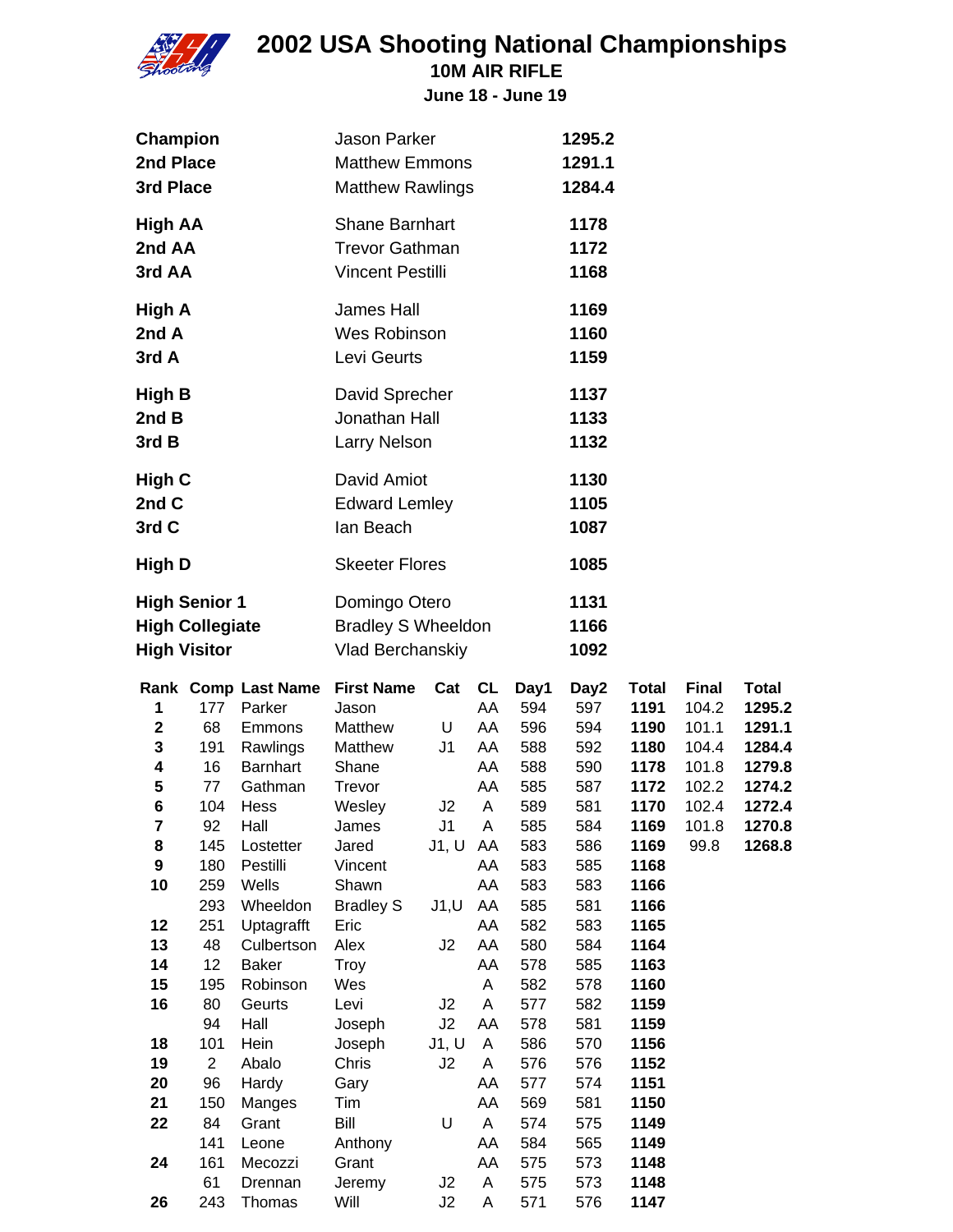|      | 295 | Purdy                 | Robert             |                | AA           | 576  | 571        | 1147         |
|------|-----|-----------------------|--------------------|----------------|--------------|------|------------|--------------|
| Rank |     | <b>Comp Last Name</b> | <b>First Name</b>  | Cat            | <b>CL</b>    | Day1 | Day2       | <b>Total</b> |
| 28   | 244 | <b>Tickle</b>         | Richard            | J2             | A            | 575  | 570        | 1145         |
| 29   | 75  | Fritz                 | Kody               | J2             | A            | 570  | 572        | 1142         |
| 30   | 169 | Mulkey                | Clifton            | J2             | A            | 570  | 568        | 1138         |
| 31   | 229 | Sprecher              | David              | J2             | B            | 568  | 569        | 1137         |
| 32   | 165 | Monene                | Marc               |                | AA           | 574  | 562        | 1136         |
| 33   | 34  | <b>Butler</b>         | William            | J2             | A            | 560  | 575        | 1135         |
| 34   | 93  | Hall                  | Jonathan           | J3             | B            | 563  | 570        | 1133         |
| 35   | 281 | Nelson                | Larry              | U              | B            | 567  | 565        | 1132         |
| 36   | 175 | Otero                 | Domingo            | S <sub>1</sub> | Α            | 567  | 564        | 1131         |
| 37   | 6   | Amiot                 | David              | J2             | $\mathsf{C}$ | 571  | 559        | 1130         |
| 38   | 264 | Williams              | Lance              | J2             | A            | 557  | 571        | 1128         |
| 39   | 71  | Fiddes                | John               | J2             | A            | 554  | 573        | 1127         |
|      | 109 | Hudson                | Zachary            | J1, U          | A            | 560  | 567        | 1127         |
| 41   | 219 | Simoneau              | Joseph             | J2             | A            | 560  | 566        | 1126         |
| 42   | 105 | Holcroft              | Don                | S <sub>1</sub> | A            | 570  | 554        | 1124         |
| 43   | 184 | Pfaff                 | Nathan             | J2             | B            | 564  | 559        | 1123         |
| 44   | 122 | Kempley               | Tarl               | J2             | AA           | 563  | 557        | 1120         |
| 45   | 119 | Judd                  | Nathan             | J2             | A            | 559  | 559        | 1118         |
| 46   | 246 | Trahan                | William            | J2             | A            | 550  | 560        | 1110         |
| 47   | 67  | <b>Elsass</b>         | Tim                | J2             | A            | 552  | 554        | 1106         |
| 48   | 138 | Lemley                | Edward             | J2             | C            | 550  | 555        | 1105         |
|      | 197 | Rodriguez             | Adam               | J <sub>1</sub> | B            | 551  | 554        | 1105         |
| 50   | 107 | Holtman               | James H.           | S <sub>1</sub> | B            | 542  | 557        | 1099         |
| 51   | 45  | Clark                 | <b>Blake</b>       | J2             | AA           | 549  | 546        | 1095         |
|      | 222 | <b>Skeuse</b>         | Thomas             | J <sub>1</sub> | A            | 552  | 543        | 1095         |
| 53   | 225 | Smith                 | Nathan             | J2             | A            | 542  | 550        | 1092         |
|      | 23  | Berchanskiy           | Vlad               | V              | B            | 552  | 540        | 1092         |
| 55   | 62  | Duryea                | William            | J <sub>1</sub> | B            | 544  | 546        | 1090         |
| 56   | 131 | Lamson                | Andy               | J3             | B            | 546  | 543        | 1089         |
| 57   | 19  | Beach                 | lan                | J2             | C            | 549  | 538        | 1087         |
| 58   | 72  | Flores                | <b>Skeeter</b>     | J2             | E            | 541  | 544        | 1085         |
| 59   | 81  | Gifford               | Matthew            | J2             | B            | 535  | 547        | 1082         |
| 60   | 65  | Elizondo              | David              | J2             | E            | 536  | 545        | 1081         |
|      | 103 | Hershorin             | Jacob              | J1             | B            | 543  | 538        | 1081         |
| 62   | 33  | <b>Bush</b>           | Justin             | J2             | B            | 537  | 543        | 1080         |
| 63   | 227 | Solis                 | Steven             | J2             | C            | 539  | 535        | 1074         |
| 64   | 108 | Holtman               | Joshua             | J2             | D            | 537  | 533        | 1070         |
| 65   | 228 | Spitzer               | Joseph             | U              | C            | 539  | 529        | 1068         |
| 66   | 193 | Reynolds              | Hal                | J2             | C            | 523  | 543        | 1066         |
| 67   | 124 | Kidd                  | <b>Brandon Lee</b> | J <sub>1</sub> | B            | 525  | 540        | 1065         |
| 68   | 282 | Turner                | Jason C            |                | B            | 545  | 516        | 1061         |
| 69   | 130 | Kuehn                 | Carson             | J <sub>2</sub> | B            | 522  | 536        | 1058         |
| 70   | 232 | Stodghill             | Shawn              | J2             | C            | 533  | 524        | 1057         |
|      | 4   | Aluyen                | Julius             | J2             | C            | 541  | 516        | 1057         |
| 72   | 275 | Dame                  | Jacob              | J3             | E            | 516  | 529        | 1045         |
| 73   | 164 | Mitchell              | Lucas              | J2             | B            | 503  | 528        | 1031         |
| 74   | 60  | <b>Distlehorst</b>    | Robert             | S <sub>2</sub> | C            | 505  | 514        | 1019         |
| 75   | 270 | Young                 | Steven             | J1             | C            | 504  | 510        | 1014         |
| 76   | 237 | Swanson               | Corey              | J2             | С            | 495  | 508        | 1003         |
| 77   | 10  | Ayala                 | Tomas              | J <sub>1</sub> | C            | 509  | <b>DNF</b> | 509          |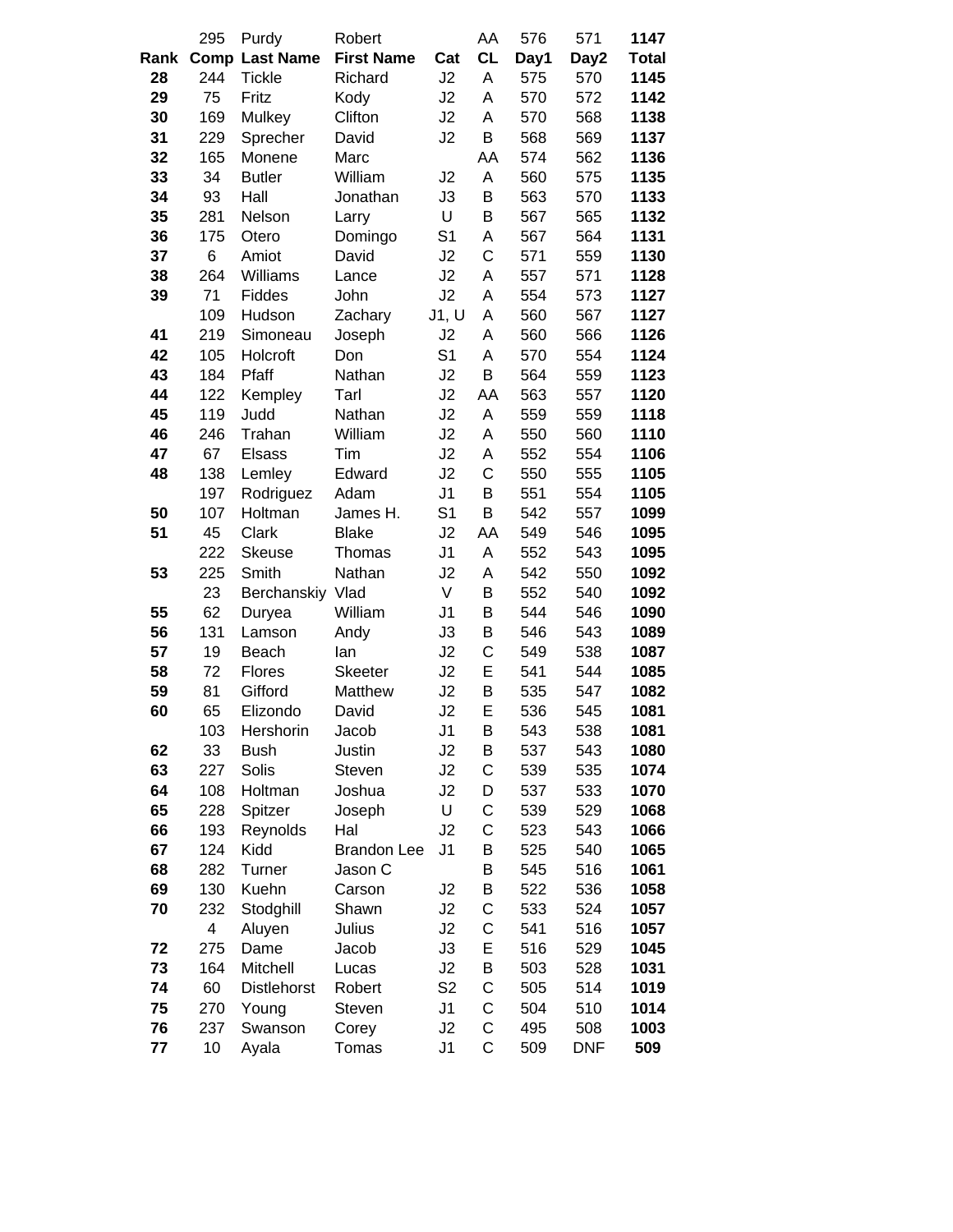

**10M AIR RIFLE JUNIOR MEN**

| Champion<br>2nd Place<br>3rd Place |                | <b>Matthew Rawlings</b><br><b>Wesley Hess</b><br><b>Jared Lostetter</b> |                                | 1281.3<br>1272.6<br>1271.3 |             |      |      |              |              |              |
|------------------------------------|----------------|-------------------------------------------------------------------------|--------------------------------|----------------------------|-------------|------|------|--------------|--------------|--------------|
| High J2                            |                |                                                                         | Levi Geurts                    |                            |             |      | 1159 |              |              |              |
| High J3                            |                |                                                                         | Jonathan Hall                  |                            |             |      | 1133 |              |              |              |
|                                    |                | Rank Comp Last Name First Name                                          |                                | Cat                        | CL          | Day1 | Day2 | <b>Total</b> | <b>Final</b> | <b>Total</b> |
| 1                                  | 191            | Rawlings                                                                | Matthew                        | J1                         | AA          | 588  | 592  | 1180         | 101.3        | 1281.3       |
| $\mathbf 2$                        | 104            | Hess                                                                    | Wesley                         | J2                         | A           | 589  | 581  | 1170         | 102.6        | 1272.6       |
| ${\bf 3}$                          | 145            | Lostetter                                                               | Jared                          | J1, U                      | AA          | 583  | 586  | 1169         | 102.3        | 1271.3       |
| 4                                  | 92             | Hall                                                                    | James                          | J <sub>1</sub>             | A           | 585  | 584  | 1169         | 98.8         | 1267.8       |
| ${\bf 5}$                          | 293            | Wheeldon                                                                | <b>Bradley S</b>               | J1, U                      | AA          | 585  | 581  | 1166         | 99.5         | 1265.5       |
| 6                                  | 48             | Culbertson                                                              | Alex                           | J <sub>1</sub>             | AA          | 580  | 584  | 1164         | 100.2        | 1264.2       |
| $\overline{\mathbf{7}}$            | 80             | Geurts                                                                  | Levi                           | J2                         | A           | 577  | 582  | 1159         | 100.8        | 1259.8       |
| 8                                  | 94             | Hall                                                                    | Joseph                         | J2                         | AA          | 578  | 581  | 1159         | 101.7        | 1260.7       |
| 9                                  | 101            | Hein                                                                    | Joseph                         | J1, U                      | Α           | 586  | 570  | 1156         |              |              |
| 10                                 | $\overline{2}$ | Abalo                                                                   | Chris                          | J2                         | A           | 576  | 576  | 1152         |              |              |
| 11                                 | 61             | Drennan                                                                 | Jeremy                         | J2                         | A           | 575  | 573  | 1148         |              |              |
| 12                                 | 243            | Thomas                                                                  | Will                           | J2                         | A           | 571  | 576  | 1147         |              |              |
| 13                                 | 244            | <b>Tickle</b>                                                           | Richard                        | J2                         | A           | 575  | 570  | 1145         |              |              |
| 14                                 | 75             | Fritz                                                                   | Kody                           | J2                         | A           | 570  | 572  | 1142         |              |              |
| 15                                 | 169            | Mulkey                                                                  | Clifton                        | J2                         | Α           | 570  | 568  | 1138         |              |              |
| 16                                 | 229            | Sprecher                                                                | David                          | J2                         | B           | 568  | 569  | 1137         |              |              |
| 17                                 | 34             | <b>Butler</b>                                                           | William                        | J2                         | A           | 560  | 575  | 1135         |              |              |
| 18                                 | 93             | Hall                                                                    | Jonathan                       | J3                         | B           | 563  | 570  | 1133         |              |              |
| 19                                 | 6              | Amiot                                                                   | David                          | J2                         | $\mathsf C$ | 571  | 559  | 1130         |              |              |
| 20                                 | 264            | Williams                                                                | Lance                          | J2                         | A           | 557  | 571  | 1128         |              |              |
| 21                                 | 71             | Fiddes                                                                  | John                           | J2                         | Α           | 554  | 573  | 1127         |              |              |
|                                    | 109            | Hudson                                                                  | Zachary                        | J1, U                      | Α           | 560  | 567  | 1127         |              |              |
| 23                                 | 219            | Simoneau                                                                | Joseph                         | J2                         | Α           | 560  | 566  | 1126         |              |              |
| 24                                 | 184            | Pfaff                                                                   | Nathan                         | J2                         | B           | 564  | 559  | 1123         |              |              |
| 25                                 | 122            | Kempley                                                                 | Tarl                           | J2                         | AA          | 563  | 557  | 1120         |              |              |
| 26                                 | 119            | Judd                                                                    | Nathan                         | J2                         | A           | 559  | 559  | 1118         |              |              |
| 27                                 | 246            | Trahan                                                                  | William                        | J <sub>2</sub>             | A           | 550  | 560  | 1110         |              |              |
| 28                                 | 67             | <b>Elsass</b>                                                           | Tim                            | J2                         | A           | 552  | 554  | 1106         |              |              |
| 29                                 | 138            | Lemley                                                                  | Edward                         | J2                         | C           | 550  | 555  | 1105         |              |              |
|                                    | 197            | Rodriguez                                                               | Adam                           | J1                         | B           | 551  | 554  | 1105         |              |              |
| 31                                 | 45             | Clark                                                                   | <b>Blake</b>                   | J2                         | AA          | 549  | 546  | 1095         |              |              |
|                                    | 222            | Skeuse                                                                  | Thomas                         | J <sub>1</sub>             | Α           | 552  | 543  | 1095         |              |              |
| 33                                 | 225            | Smith                                                                   | Nathan                         | J2                         | Α           | 542  | 550  | 1092         |              |              |
| 34                                 | 62             | Duryea                                                                  | William                        | J <sub>1</sub>             | B           | 544  | 546  | 1090         |              |              |
| 35                                 | 131            | Lamson                                                                  | Andy                           | J3                         | B           | 546  | 543  | 1089         |              |              |
| 36                                 | 19             | Beach                                                                   | lan                            | J2                         | C           | 549  | 538  | 1087         |              |              |
| 37                                 | 72             | <b>Flores</b>                                                           | <b>Skeeter</b>                 | J2                         | Ε           | 541  | 544  | 1085         |              |              |
| 38                                 | 81             | Gifford                                                                 | Matthew                        | J2                         | B           | 535  | 547  | 1082         |              |              |
| 39                                 | 65             | Elizondo                                                                | David                          | J2                         | Е           | 536  | 545  | 1081         |              |              |
|                                    | 103            | Hershorin                                                               | Jacob                          | J <sub>1</sub>             | B           | 543  | 538  | 1081         |              |              |
| 41                                 | 33             | <b>Bush</b>                                                             | Justin                         | J2                         | B           | 537  | 543  | 1080         |              |              |
| 42                                 | 227            | Solis                                                                   | Steven                         | J2                         | C           | 539  | 535  | 1074         |              |              |
| 43                                 | 108            | Holtman                                                                 | Joshua                         | J2                         | D           | 537  | 533  | 1070         |              |              |
| 44                                 | 193            | Reynolds                                                                | Hal                            | J2                         | $\mathsf C$ | 523  | 543  | 1066         |              |              |
|                                    |                |                                                                         | Rank Comp Last Name First Name | Cat                        | <b>CL</b>   | Day1 | Day2 | <b>Total</b> |              |              |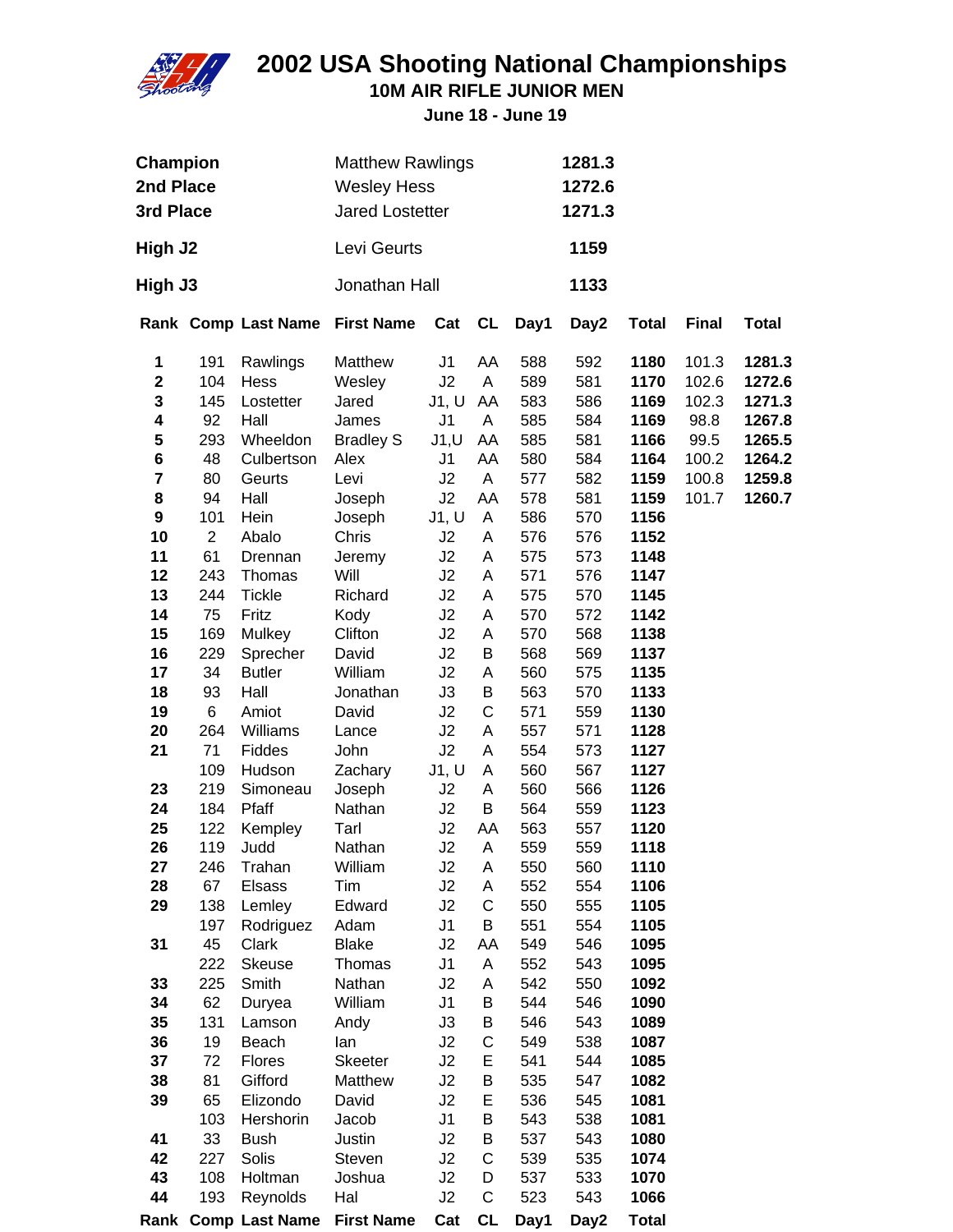| 45 | 124 | Kidd      | <b>Brandon Lee</b> | J1 | в | 525 | 540 | 1065 |
|----|-----|-----------|--------------------|----|---|-----|-----|------|
| 46 | 130 | Kuehn     | Carson             | J2 | B | 522 | 536 | 1058 |
| 47 | 232 | Stodghill | Shawn              | J2 | С | 533 | 524 | 1057 |
|    | 4   | Aluyen    | Julius             | J2 | С | 541 | 516 | 1057 |
| 49 | 275 | Dame      | Jacob              | J3 | Е | 516 | 529 | 1045 |
| 50 | 164 | Mitchell  | Lucas              | J2 | в | 503 | 528 | 1031 |
| 51 | 270 | Young     | Steven             | J1 | С | 504 | 510 | 1014 |
| 52 | 237 | Swanson   | Corey              | J2 | С | 495 | 508 | 1003 |
| 53 | 10  | Avala     | Tomas              | J1 |   | 509 | DNF | 509  |
|    |     |           |                    |    |   |     |     |      |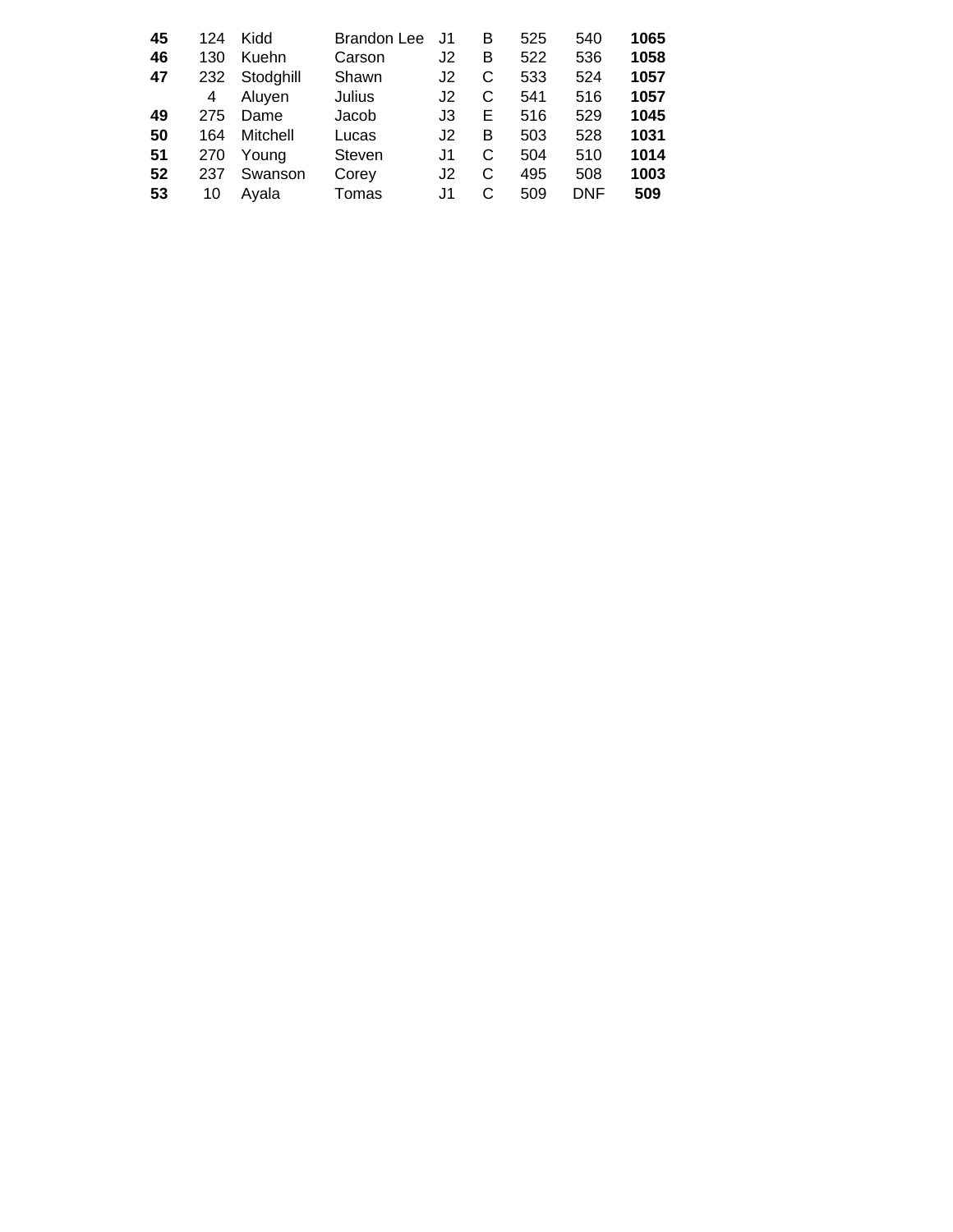

**50M RIFLE PRONE**

| Champion<br>2nd Place<br>3rd Place                                                 |                                                                                                                                   |                                                                                                                                                                                         | <b>Matthew Emmons</b><br><b>Thomas Tamas</b><br>Eitan Barazani                                                                                                                                                     |                                                                   |                                                                                                |                                                                                                                                    | 1299.7<br>1295.0<br>1290.9                                                                                                         |                                                                                                      |                                                                                                                     |                                                                                       |
|------------------------------------------------------------------------------------|-----------------------------------------------------------------------------------------------------------------------------------|-----------------------------------------------------------------------------------------------------------------------------------------------------------------------------------------|--------------------------------------------------------------------------------------------------------------------------------------------------------------------------------------------------------------------|-------------------------------------------------------------------|------------------------------------------------------------------------------------------------|------------------------------------------------------------------------------------------------------------------------------------|------------------------------------------------------------------------------------------------------------------------------------|------------------------------------------------------------------------------------------------------|---------------------------------------------------------------------------------------------------------------------|---------------------------------------------------------------------------------------|
| <b>High AA</b><br>2nd AA<br>3rd AA                                                 |                                                                                                                                   |                                                                                                                                                                                         | <b>Michael Anti</b><br><b>Trevor Gathman</b><br><b>Shane Barnhart</b>                                                                                                                                              |                                                                   |                                                                                                |                                                                                                                                    | 1186<br>1186<br>1183                                                                                                               |                                                                                                      |                                                                                                                     |                                                                                       |
| High A<br>2nd A<br>3rd A                                                           |                                                                                                                                   |                                                                                                                                                                                         | Wes Robinson<br><b>Bill Grant</b><br><b>Clifton Mulkey</b>                                                                                                                                                         |                                                                   |                                                                                                |                                                                                                                                    | 1178<br>1175<br>1171                                                                                                               |                                                                                                      |                                                                                                                     |                                                                                       |
| High B<br>2nd B<br>3rd B                                                           |                                                                                                                                   |                                                                                                                                                                                         | <b>Tarl Kempley</b><br><b>William Butler</b><br>David Jacobs                                                                                                                                                       |                                                                   |                                                                                                |                                                                                                                                    | 1177<br>1171<br>1170                                                                                                               |                                                                                                      |                                                                                                                     |                                                                                       |
| <b>High C</b><br>2nd C<br>3rd C                                                    |                                                                                                                                   |                                                                                                                                                                                         | <b>Kody Fritz</b><br>David Sprecher<br><b>Richard Tickle</b>                                                                                                                                                       |                                                                   |                                                                                                |                                                                                                                                    | 1171<br>1167<br>1153                                                                                                               |                                                                                                      |                                                                                                                     |                                                                                       |
| <b>High D</b><br>2nd D                                                             |                                                                                                                                   |                                                                                                                                                                                         | Shawn Stodghill<br>Joseph Simoneau                                                                                                                                                                                 |                                                                   |                                                                                                |                                                                                                                                    | 1153<br>1140                                                                                                                       |                                                                                                      |                                                                                                                     |                                                                                       |
| High E                                                                             |                                                                                                                                   |                                                                                                                                                                                         | <b>Ross Miller</b>                                                                                                                                                                                                 |                                                                   |                                                                                                |                                                                                                                                    | 1150                                                                                                                               |                                                                                                      |                                                                                                                     |                                                                                       |
| <b>High Senior 1</b><br><b>High Collegiate</b>                                     |                                                                                                                                   |                                                                                                                                                                                         | Robert Aylward<br>David Wade Tyner                                                                                                                                                                                 |                                                                   |                                                                                                |                                                                                                                                    | 1175<br>1180                                                                                                                       |                                                                                                      |                                                                                                                     |                                                                                       |
| 1<br>$\mathbf{2}$<br>3<br>4<br>5<br>6<br>7<br>8<br>9<br>11<br>12<br>14<br>15<br>17 | 68<br>240<br>13<br>101<br>77<br>8<br>$\overline{\mathbf{c}}$<br>16<br>114<br>177<br>251<br>191<br>250<br>262<br>195<br>293<br>122 | Emmons<br>Tamas<br>Barazani<br>Hein<br>Gathman<br>Anti<br>Abalo<br><b>Barnhart</b><br>Johnson<br>Parker<br>Uptagrafft<br>Rawlings<br>Tyner<br>Wigger<br>Robinson<br>Wheeldon<br>Kempley | Rank Comp Last Name First Name Cat CL<br>Matthew<br>Thomas<br>Eitan<br>Joseph<br>Trevor<br>Michael<br>Chris<br>Shane<br>Ken<br>Jason<br>Eric<br>Matthew<br>David Wade<br>Ronald<br>Wes<br><b>Bradley S</b><br>Tarl | U<br>S <sub>1</sub><br>$J1, U$ AA<br>J2<br>J1<br>U<br>J1, U<br>J2 | AA<br>AA<br>AA<br>AA<br>AA<br>A<br>AA<br>AA<br>AA<br>AA<br>A<br>AA<br>AA<br>A<br>AA<br>В<br>AA | Day1<br>599<br>597<br>595<br>597<br>592<br>590<br>595<br>591<br>593<br>594<br>596<br>591<br>593<br>589<br>589<br>589<br>589<br>588 | Day2<br>596<br>595<br>593<br>590<br>594<br>596<br>589<br>592<br>589<br>588<br>585<br>589<br>587<br>590<br>589<br>589<br>588<br>588 | 1186<br>1184<br>1183<br>1182<br>1182<br>1181<br>1180<br>1180<br>1179<br>1178<br>1178<br>1177<br>1176 | <b>Total Final</b><br>1195 104.7<br>1192 103.0<br>1188 102.9<br>1187 102.8<br>1186 102.6<br>102.4<br>100.7<br>101.6 | Total<br>1299.7<br>1295.0<br>1290.9<br>1289.8<br>1288.6<br>1288.4<br>1284.7<br>1284.6 |
| 18<br>19<br>21<br>24                                                               | 180<br>84<br>11<br>217<br>259<br>141<br>75                                                                                        | Pestilli<br>Grant<br>Aylward<br>Shub<br>Wells<br>Leone<br>Fritz                                                                                                                         | Vincent<br>Bill<br>Robert<br>Maxim<br>Shawn<br>Anthony<br>Kody                                                                                                                                                     | U<br>S <sub>1</sub><br>U<br>J <sub>2</sub>                        | A<br>AA<br>AA<br>AA<br>AA<br>C                                                                 | 590<br>593<br>583<br>586<br>593<br>586                                                                                             | 585<br>582<br>589<br>586<br>579<br>585                                                                                             | 1175<br>1175<br>1172<br>1172<br>1172<br>1171                                                         |                                                                                                                     |                                                                                       |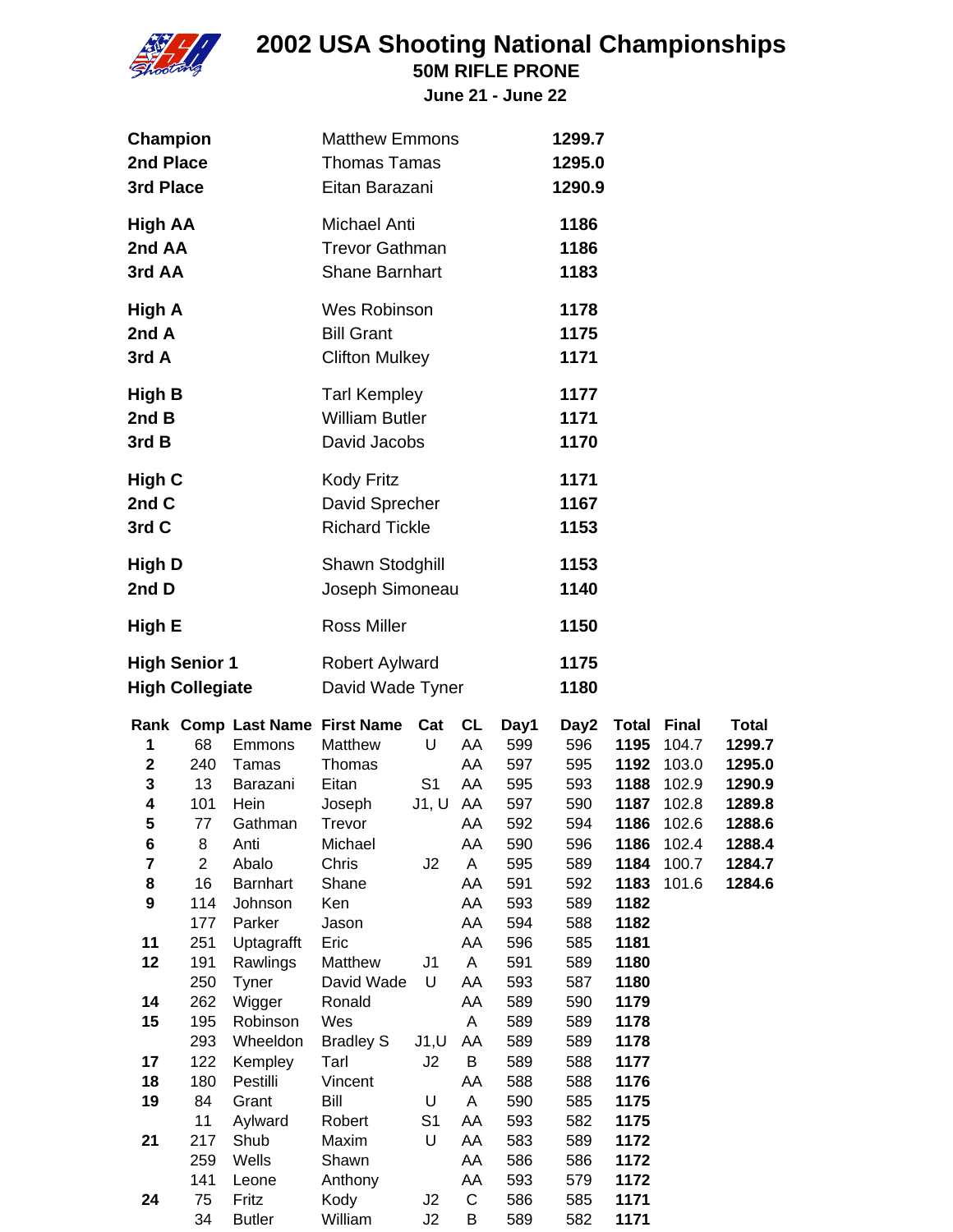| Rank |     | <b>Comp Last Name</b> | <b>First Name</b> | Cat            | <b>CL</b>   | Day1 | Day2 | <b>Total</b> |
|------|-----|-----------------------|-------------------|----------------|-------------|------|------|--------------|
|      | 169 | Mulkey                | Clifton           | J2             | A           | 590  | 581  | 1171         |
| 27   | 111 | Jacobs                | David             | J2             | B           | 587  | 583  | 1170         |
| 28   | 211 | Schwarz               | James             |                | AA          | 584  | 585  | 1169         |
|      | 150 | Manges                | Tim               |                | AA          | 587  | 582  | 1169         |
| 30   | 94  | Hall                  | Joseph            | J2             | A           | 585  | 583  | 1168         |
| 31   | 297 | Albright              | Matthew           | J1, U          | B           | 584  | 583  | 1167         |
|      | 229 | Sprecher              | David             | J2             | C           | 585  | 582  | 1167         |
| 33   | 96  | Hardy                 | Gary              |                | AA          | 579  | 587  | 1166         |
| 34   | 92  | Hall                  | James             | J <sub>1</sub> | AA          | 590  | 575  | 1165         |
| 35   | 165 | Monene                | Marc              |                | B           | 583  | 581  | 1164         |
|      | 18  | Baum                  | Ryan              | J <sub>1</sub> | B           | 589  | 575  | 1164         |
| 37   | 253 | Van Name              | Jared             |                | B           | 585  | 577  | 1162         |
| 38   | 71  | Fiddes                | John              | J2             | A           | 581  | 579  | 1160         |
| 39   | 103 | Hershorin             | Jacob             | J <sub>1</sub> | B           | 575  | 581  | 1156         |
|      | 241 | Taylor                | John              | J <sub>1</sub> | A           | 577  | 579  | 1156         |
|      | 74  | Freeze                | Ty                | J2             | A           | 584  | 572  | 1156         |
| 42   | 232 | Stodghill             | Shawn             | J2             | D           | 580  | 573  | 1153         |
|      | 207 | Sawyer                | Larry             |                | B           | 580  | 573  | 1153         |
|      | 244 | <b>Tickle</b>         | Richard           | J2             | $\mathsf C$ | 580  | 573  | 1153         |
| 45   | 242 | Thoman                | Samuel            | S <sub>2</sub> | В           | 575  | 576  | 1151         |
| 46   | 276 | Miller                | Ross              | J <sub>1</sub> | E           | 570  | 580  | 1150         |
|      | 228 | Spitzer               | Joseph            | U              | C           | 575  | 575  | 1150         |
|      | 295 | Purdy                 | Robert            | J1, U          | Α           | 576  | 574  | 1150         |
| 49   | 161 | Mecozzi               | Grant             |                | AA          | 572  | 577  | 1149         |
| 50   | 175 | Otero                 | Domingo           | S <sub>1</sub> | $\mathsf C$ | 579  | 569  | 1148         |
| 51   | 36  | <b>Byers</b>          | Joshua            | U              | AA          | 571  | 575  | 1146         |
| 52   | 184 | Pfaff                 | Nathan            | J2             | $\mathsf C$ | 572  | 573  | 1145         |
| 53   | 105 | Holcroft              | Don               | S <sub>1</sub> | B           | 576  | 566  | 1142         |
| 54   | 219 | Simoneau              | Joseph            | J2             | D           | 567  | 573  | 1140         |
| 55   | 281 | Nelson                | Larry             | U              | A           | 567  | 572  | 1139         |
| 56   | 209 | Schoenherr            | <b>Stuart</b>     | J <sub>1</sub> | B           | 566  | 572  | 1138         |
| 57   | 264 | Williams              | Lance             | J2             | D           | 565  | 570  | 1135         |
| 58   | 107 | Holtman               | James H.          | S <sub>1</sub> | D           | 565  | 568  | 1133         |
| 59   | 159 | <b>McNett</b>         | Eric              | J2             | A           | 560  | 569  | 1129         |
| 60   | 62  | Duryea                | William           | J <sub>1</sub> | B           | 572  | 556  | 1128         |
| 61   | 61  | Drennan               | Jeremy            | J2             | D           | 570  | 556  | 1126         |
| 62   | 267 | Morcom                | J. Brian          | J2             | С           | 558  | 567  | 1125         |
| 63   | 93  | Hall                  | Jonathan          | J3             | C           | 561  | 560  | 1121         |
| 64   | 102 | <b>Helmers</b>        | Dan               | J3             | C           | 557  | 558  | 1115         |
| 65   | 130 | Kuehn                 | Carson            | J2             | C           | 558  | 545  | 1103         |
| 66   | 108 | Holtman               | Joshua            | J2             | E           | 561  | 539  | 1100         |
| 67   | 246 | Trahan                | William           | J2             | C           | 547  | 550  | 1097         |
| 68   | 131 | Lamson                | Andy              | J3             | D           | 545  | 544  | 1089         |
| 69   | 164 | Mitchell              | Lucas             | J2             | E           | 539  | 539  | 1078         |
| 70   | 230 | <b>Stallings</b>      | William           |                | Β           | 535  | 540  | 1075         |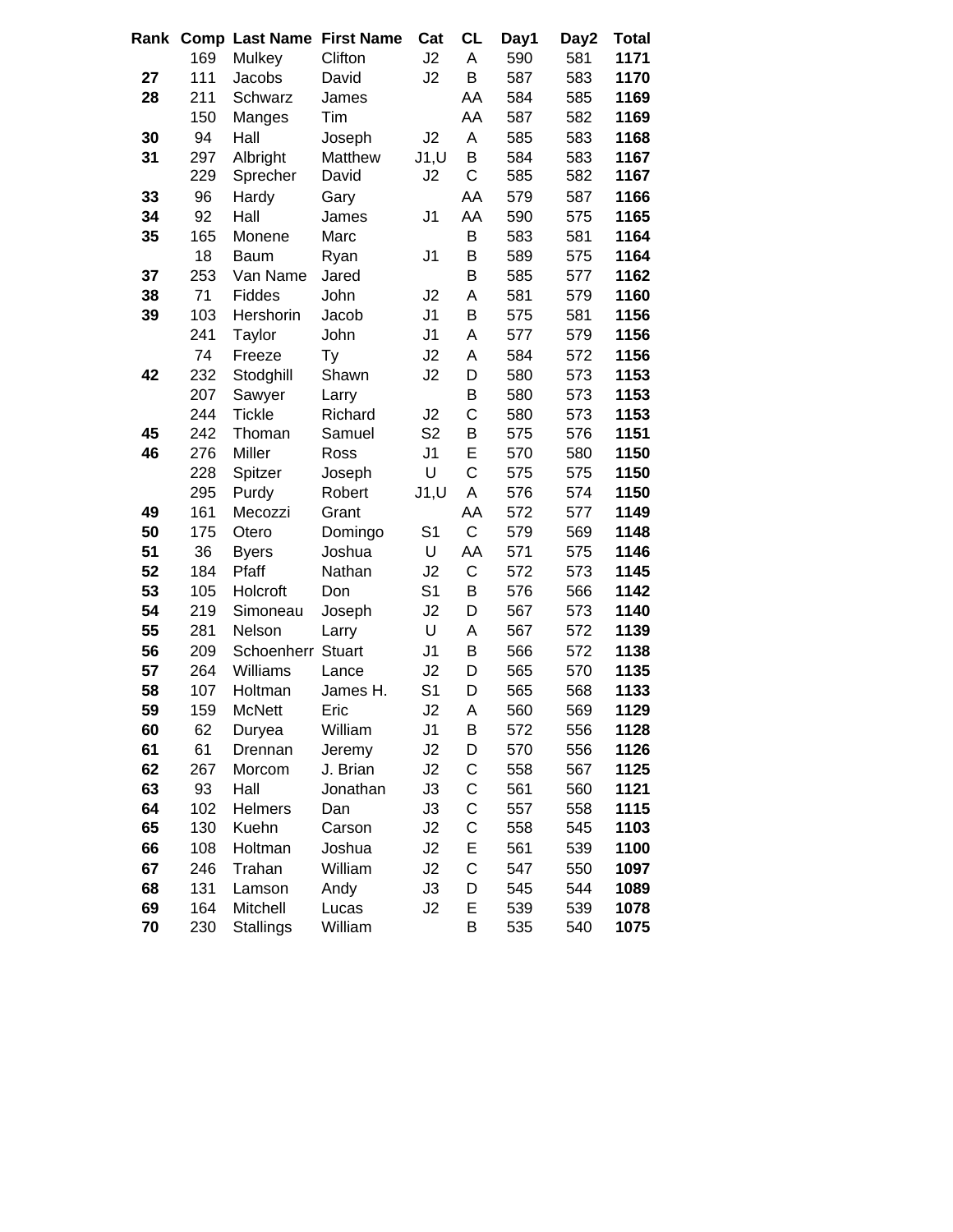

**50M RIFLE PRONE - JUNIOR MEN**

| Champion<br>2nd Place<br>3rd Place                              |                                                        | Joseph Hein<br>Chris Abalo<br><b>Matthew Rawlings</b>                      |                                                                                                             |                                                                 |                                                | 1288.2<br>1286.4<br>1284.3                            |                                                       |                                                                      |                                                                            |                                                                                    |
|-----------------------------------------------------------------|--------------------------------------------------------|----------------------------------------------------------------------------|-------------------------------------------------------------------------------------------------------------|-----------------------------------------------------------------|------------------------------------------------|-------------------------------------------------------|-------------------------------------------------------|----------------------------------------------------------------------|----------------------------------------------------------------------------|------------------------------------------------------------------------------------|
| High J2                                                         |                                                        |                                                                            | <b>Tarl Kempley</b>                                                                                         |                                                                 |                                                |                                                       | 1177                                                  |                                                                      |                                                                            |                                                                                    |
| High J3                                                         |                                                        |                                                                            | Jonathan Hall                                                                                               |                                                                 |                                                |                                                       | 1121                                                  |                                                                      |                                                                            |                                                                                    |
| 1<br>$\mathbf 2$<br>3<br>4<br>5<br>6<br>$\overline{\mathbf{7}}$ | 101<br>$\overline{2}$<br>191<br>293<br>122<br>75<br>34 | Hein<br>Abalo<br>Rawlings<br>Wheeldon<br>Kempley<br>Fritz<br><b>Butler</b> | Rank Comp Last Name First Name<br>Joseph<br>Chris<br>Matthew<br><b>Bradley S</b><br>Tarl<br>Kody<br>William | Cat<br>J1, U<br>J2<br>J <sub>1</sub><br>J1, U<br>J2<br>J2<br>J2 | <b>CL</b><br>AA<br>A<br>A<br>AA<br>B<br>C<br>В | Day1<br>597<br>595<br>591<br>589<br>589<br>586<br>589 | Day2<br>590<br>589<br>589<br>589<br>588<br>585<br>582 | <b>Total</b><br>1187<br>1184<br>1180<br>1178<br>1177<br>1171<br>1171 | <b>Final</b><br>101.2<br>102.4<br>104.3<br>104.0<br>102.2<br>102.6<br>98.1 | <b>Total</b><br>1288.2<br>1286.4<br>1284.3<br>1282.0<br>1279.2<br>1273.6<br>1269.1 |
| 8<br>9<br>10<br>11                                              | 169<br>111<br>94<br>297<br>229                         | Mulkey<br>Jacobs<br>Hall<br>Albright<br>Sprecher                           | Clifton<br>David<br>Joseph<br>Matthew<br>David                                                              | J2<br>J2<br>J2<br>J1, U<br>J2                                   | A<br>B<br>A<br>B<br>C                          | 590<br>587<br>585<br>584<br>585                       | 581<br>583<br>583<br>583<br>582                       | 1171<br>1170<br>1168<br>1167<br>1167                                 | 93.6                                                                       | 1264.6                                                                             |
| 13<br>14<br>15<br>16                                            | 92<br>18<br>71<br>103<br>241<br>74                     | Hall<br><b>Baum</b><br>Fiddes<br>Hershorin<br><b>Taylor</b><br>Freeze      | James<br>Ryan<br>John<br>Jacob<br>John<br>Ty                                                                | J1<br>J <sub>1</sub><br>J2<br>J1<br>J1<br>J2                    | AA<br>B<br>Α<br>B<br>A<br>A                    | 590<br>589<br>581<br>575<br>577<br>584                | 575<br>575<br>579<br>581<br>579<br>572                | 1165<br>1164<br>1160<br>1156<br>1156<br>1156                         |                                                                            |                                                                                    |
| 19<br>21                                                        | 232<br>244<br>276<br>295                               | Stodghill<br><b>Tickle</b><br>Miller<br>Purdy                              | Shawn<br>Richard<br>Ross<br>Robert                                                                          | J2<br>J2<br>J <sub>1</sub><br>J1, U                             | D<br>C<br>E<br>Α                               | 580<br>580<br>570<br>576                              | 573<br>573<br>580<br>574                              | 1153<br>1153<br>1150<br>1150                                         |                                                                            |                                                                                    |
| 23<br>24<br>25<br>26<br>27<br>28                                | 184<br>219<br>209<br>264<br>159<br>62                  | Pfaff<br>Simoneau<br>Schoenherr Stuart<br>Williams<br>McNett<br>Duryea     | Nathan<br>Joseph<br>Lance<br>Eric<br>William                                                                | J2<br>J2<br>J1<br>J2<br>J2<br>J <sub>1</sub>                    | $\mathsf C$<br>D<br>B<br>D<br>Α<br>Β           | 572<br>567<br>566<br>565<br>560<br>572                | 573<br>573<br>572<br>570<br>569<br>556                | 1145<br>1140<br>1138<br>1135<br>1129<br>1128                         |                                                                            |                                                                                    |
| 29<br>30<br>31<br>32<br>33<br>34                                | 61<br>267<br>93<br>102<br>130<br>108                   | Drennan<br>Morcom<br>Hall<br><b>Helmers</b><br>Kuehn<br>Holtman            | Jeremy<br>J. Brian<br>Jonathan<br>Dan<br>Carson<br>Joshua                                                   | J2<br>J2<br>J3<br>J3<br>J2<br>J2                                | D<br>C<br>C<br>C<br>С<br>E                     | 570<br>558<br>561<br>557<br>558<br>561                | 556<br>567<br>560<br>558<br>545<br>539                | 1126<br>1125<br>1121<br>1115<br>1103<br>1100                         |                                                                            |                                                                                    |
| 35<br>36<br>37                                                  | 246<br>131<br>164                                      | Trahan<br>Lamson<br>Mitchell                                               | William<br>Andy<br>Lucas                                                                                    | J2<br>J3<br>J2                                                  | $\mathsf C$<br>D<br>E                          | 547<br>545<br>539                                     | 550<br>544<br>539                                     | 1097<br>1089<br>1078                                                 |                                                                            |                                                                                    |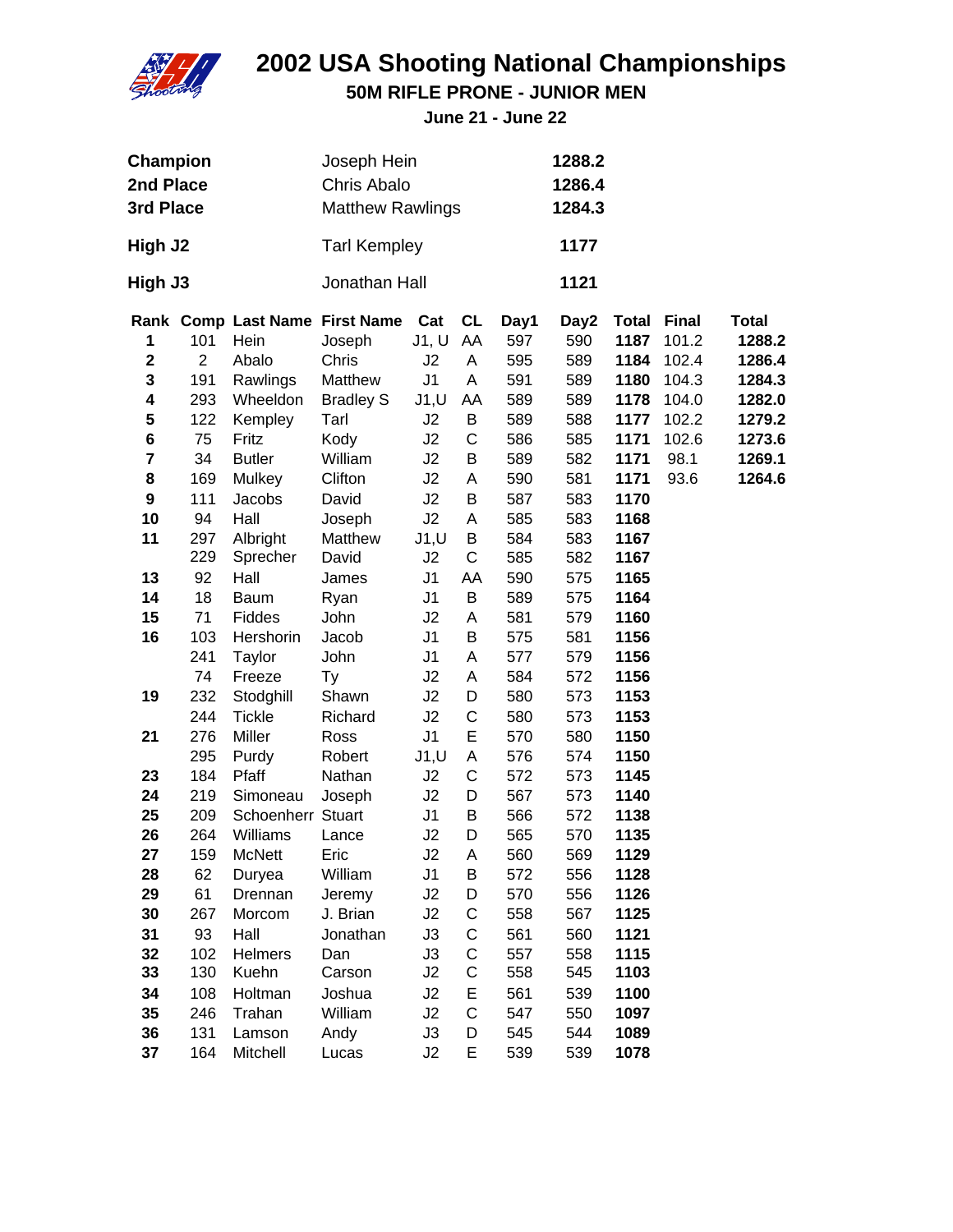

**50M RIFLE 3 x 40**

**June 22 - June 23**

| Champion<br>2nd Place<br>3rd Place                                        |                                                                |                                                                                                                               | <b>Matthew Emmons</b><br><b>Jason Parker</b><br>Michael Anti                                                                                       |                                                       |                                                   | 2433.1<br>2432.4<br>2423.5                                                                   |                                                                                              |                                                                                                      |                                                                             |                                                                                              |
|---------------------------------------------------------------------------|----------------------------------------------------------------|-------------------------------------------------------------------------------------------------------------------------------|----------------------------------------------------------------------------------------------------------------------------------------------------|-------------------------------------------------------|---------------------------------------------------|----------------------------------------------------------------------------------------------|----------------------------------------------------------------------------------------------|------------------------------------------------------------------------------------------------------|-----------------------------------------------------------------------------|----------------------------------------------------------------------------------------------|
| <b>High AA</b><br>2nd AA<br>3rd AA                                        |                                                                |                                                                                                                               | Eric Uptagrafft<br><b>Thomas Tamas</b><br>Ken Johnson                                                                                              |                                                       |                                                   | 2319<br>2317<br>2309                                                                         |                                                                                              |                                                                                                      |                                                                             |                                                                                              |
| High A<br>2nd A<br>3rd A                                                  |                                                                |                                                                                                                               | Wes Robinson<br>James Hall<br><b>Tarl Kempley</b>                                                                                                  |                                                       |                                                   | 2289<br>2265<br>2257                                                                         |                                                                                              |                                                                                                      |                                                                             |                                                                                              |
| High B<br>2nd B<br>3rd B                                                  |                                                                |                                                                                                                               | Alex Culbertson<br><b>Bill Grant</b><br><b>Matthew Albright</b>                                                                                    |                                                       |                                                   | 2283<br>2276<br>2274                                                                         |                                                                                              |                                                                                                      |                                                                             |                                                                                              |
| High C<br>2nd C<br>3rd C                                                  |                                                                |                                                                                                                               | Joshua Peters<br>Aaron Routh<br>Ryan Baum                                                                                                          |                                                       |                                                   | 2244<br>2231<br>2216                                                                         |                                                                                              |                                                                                                      |                                                                             |                                                                                              |
| <b>High D</b><br>2nd D<br>3rd D                                           |                                                                |                                                                                                                               | David Sprecher<br>Jonathan Hall<br>Will Thomas                                                                                                     |                                                       |                                                   | 2259<br>2213<br>2209                                                                         |                                                                                              |                                                                                                      |                                                                             |                                                                                              |
| High E<br>2nd E<br>3rd E                                                  |                                                                |                                                                                                                               | Jeremy Drennan<br><b>Tim Elsass</b><br>Joshua Holtman                                                                                              |                                                       |                                                   | 2185<br>2131<br>2102                                                                         |                                                                                              |                                                                                                      |                                                                             |                                                                                              |
| <b>High Senior 1</b><br><b>High Collegiate</b>                            |                                                                |                                                                                                                               | Robert Aylward<br><b>Maxim Shub</b>                                                                                                                |                                                       |                                                   | 2290<br>2302                                                                                 |                                                                                              |                                                                                                      |                                                                             |                                                                                              |
| $\mathbf 2$<br>3<br>4<br>5<br>6<br>7<br>8<br>$\boldsymbol{9}$<br>10<br>11 | 177<br>8<br>251<br>240<br>101<br>77<br>114<br>293<br>191<br>16 | 1 68 Emmons<br>Parker<br>Anti<br>Uptagrafft<br>Tamas<br>Hein<br>Gathman<br>Johnson<br>Wheeldon<br>Rawlings<br><b>Barnhart</b> | Rank Comp Last Name First Name<br>Matthew<br>Jason<br>Michael<br>Eric<br>Thomas<br>Joseph<br>Trevor<br>Ken<br><b>Bradley S</b><br>Matthew<br>Shane | Cat CL<br>U AA<br>J1, U AA<br>J1, U<br>J <sub>1</sub> | AA<br>AA<br>AA<br>AA<br>AA<br>AA<br>AA<br>A<br>AA | Day1<br>1162<br>1168<br>1168<br>1150<br>1158<br>1160<br>1154<br>1150<br>1151<br>1150<br>1146 | Day2<br>1173<br>1165<br>1162<br>1169<br>1159<br>1153<br>1153<br>1159<br>1155<br>1153<br>1156 | <b>Total</b><br>2335<br>2333<br>2330<br>2319<br>2317<br>2313<br>2307<br>2309<br>2306<br>2303<br>2302 | <b>Final</b><br>98.1<br>99.4<br>93.5<br>95.8<br>97.7<br>94.8<br>94.9<br>dnf | <b>Total</b><br>2433.1<br>2432.4<br>2423.5<br>2414.8<br>2414.7<br>2407.8<br>2401.9<br>2309.0 |
| 12<br>13<br>15                                                            | 217<br>96<br>180<br>150<br>11                                  | Shub<br>Hardy<br>Pestilli<br>Manges<br>Aylward                                                                                | Maxim<br>Gary<br>Vincent<br>Tim<br>Robert                                                                                                          | U<br>S <sub>1</sub>                                   | AA<br>AA<br>AA<br>AA<br>AA                        | 1147<br>1143<br>1143<br>1134<br>1149                                                         | 1155<br>1148<br>1148<br>1156<br>1141                                                         | 2302<br>2291<br>2291<br>2290<br>2290                                                                 |                                                                             |                                                                                              |
| 17<br>18<br>19<br>20                                                      | 195<br>141<br>48<br>84                                         | Robinson<br>Leone<br>Culbertson<br>Grant                                                                                      | Wes<br>Anthony<br>Alex<br>Bill                                                                                                                     | J <sub>1</sub><br>U                                   | A<br>AA<br>B<br>B                                 | 1145<br>1144<br>1141<br>1142                                                                 | 1144<br>1144<br>1142<br>1134                                                                 | 2289<br>2288<br>2283<br>2276                                                                         |                                                                             |                                                                                              |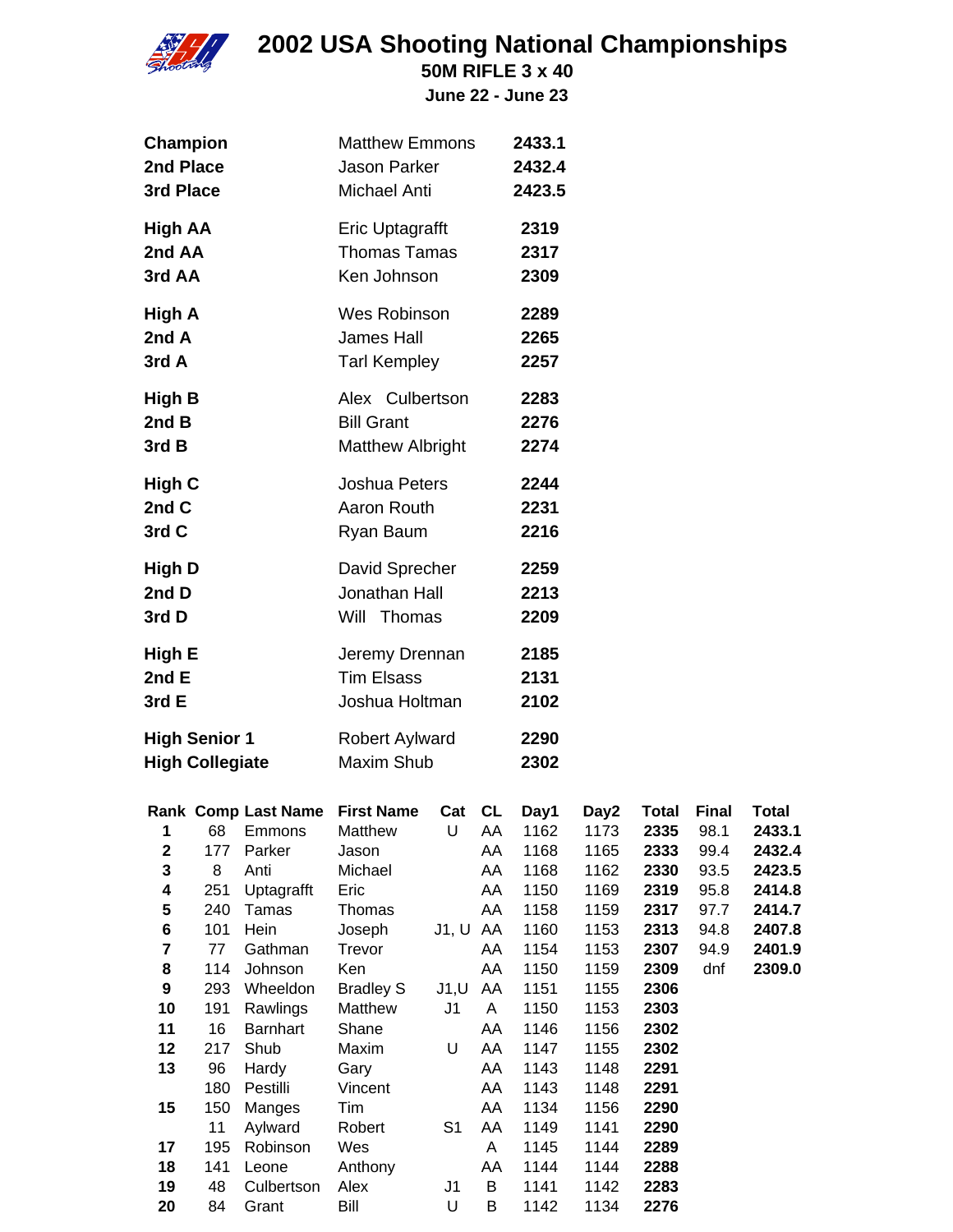| 21   | 297            | Albright              | Matthew           | J1, U          | B            | 1129 | 1145 | 2274         |
|------|----------------|-----------------------|-------------------|----------------|--------------|------|------|--------------|
| Rank |                | <b>Comp Last Name</b> | <b>First Name</b> | Cat            | <b>CL</b>    | Day1 | Day2 | <b>Total</b> |
| 22   | 250            | Tyner                 | David Wade        | U              | AA           | 1134 | 1139 | 2273         |
| 23   | 165            | Monene                | Marc              |                | B            | 1129 | 1142 | 2271         |
| 24   | 92             | Hall                  | James             | J1             | A            | 1128 | 1137 | 2265         |
| 25   | $\overline{2}$ | Abalo                 | Chris             | J2             | B            | 1129 | 1135 | 2264         |
| 26   | 295            | Purdy                 | Robert            | J1, U          | B            | 1137 | 1123 | 2260         |
| 27   | 229            | Sprecher              | David             | J2             | D            | 1123 | 1136 | 2259         |
| 28   | 122            | Kempley               | Tarl              | J2             | Α            | 1129 | 1128 | 2257         |
| 29   | 94             | Hall                  | Joseph            | J2             | A            | 1116 | 1137 | 2253         |
|      | 80             | Geurts                | Levi              | J2             | B            | 1120 | 1133 | 2253         |
| 31   | 161            | Mecozzi               | Grant             |                | AA           | 1130 | 1122 | 2252         |
| 32   | 36             | <b>Byers</b>          | Joshua            | U              | AA           | 1113 | 1134 | 2247         |
| 33   | 169            | Mulkey                | Clifton           | J2             | A            | 1117 | 1129 | 2246         |
| 34   | 181            | Peters                | Joshua            | J2             | C            | 1129 | 1115 | 2244         |
| 35   | 71             | Fiddes                | John              | J2             | A            | 1121 | 1122 | 2243         |
| 36   | 200            | Routh                 | Aaron             | J2             | C            | 1111 | 1120 | 2231         |
| 37   | 207            | Sawyer                | Larry             |                | A            | 1111 | 1116 | 2227         |
| 38   | 175            | Otero                 | Domingo           | S <sub>1</sub> | A            | 1111 | 1115 | 2226         |
| 39   | 74             | Freeze                | Ty                | J2             | A            | 1117 | 1104 | 2221         |
| 40   | 18             | <b>Baum</b>           | Ryan              | J <sub>1</sub> | $\mathsf{C}$ | 1105 | 1111 | 2216         |
| 41   | 109            | Hudson                | Zachary           | J1, U          | B            | 1090 | 1125 | 2215         |
| 42   | 93             | Hall                  | Jonathan          | J3             | D            | 1097 | 1116 | 2213         |
| 43   | 75             | Fritz                 | Kody              | J2             | C            | 1102 | 1108 | 2210         |
| 44   | 243            | Thomas                | Will              | J2             | D            | 1097 | 1112 | 2209         |
| 45   | 281            | Nelson                | Larry             | U              | C            | 1102 | 1099 | 2201         |
| 46   | 264            | Williams              | Lance             | J <sub>2</sub> | D            | 1107 | 1092 | 2199         |
| 47   | 159            | <b>McNett</b>         | Eric              | J2             | Α            | 1093 | 1104 | 2197         |
| 48   | 34             | <b>Butler</b>         | William           | J2             | B            | 1091 | 1101 | 2192         |
| 49   | 103            | Hershorin             | Jacob             | J <sub>1</sub> | B            | 1096 | 1095 | 2191         |
| 50   | 45             | Clark                 | <b>Blake</b>      | J2             | C            | 1098 | 1092 | 2190         |
| 51   | 61             | Drennan               | Jeremy            | J2             | E            | 1094 | 1091 | 2185         |
| 52   | 105            | Holcroft              | Don               | S <sub>1</sub> | B            | 1092 | 1088 | 2180         |
| 53   | 111            | Jacobs                | David             | J2             | C            | 1079 | 1090 | 2169         |
| 54   | 241            | Taylor                | John              | J1             | D            | 1064 | 1099 | 2163         |
| 55   | 62             | Duryea                | William           | J1             | С            | 1082 | 1079 | 2161         |
| 56   | 67             | Elsass                | Tim               | J2             | Ε            | 1066 | 1065 | 2131         |
| 57   | 107            | Holtman               | James H.          | S <sub>1</sub> | D            | 1070 | 1060 | 2130         |
| 58   | 267            | Morcom                | J. Brian          | J2             | C            | 1070 | 1055 | 2125         |
| 59   | 209            | Schoenherr            | <b>Stuart</b>     | J <sub>1</sub> | B            | 1045 | 1065 | 2110         |
| 60   | 130            | Kuehn                 | Carson            | J2             | $\mathsf C$  | 1057 | 1049 | 2106         |
| 61   | 108            | Holtman               | Joshua            | J2             | E            | 1064 | 1038 | 2102         |
| 62   | 276            | Miller                | Ross              | J1             | E            | 1042 | 1056 | 2098         |
| 63   | 228            | Spitzer               | Joseph            | U              | C            | 1033 | 1044 | 2077         |
| 64   | 102            | <b>Helmers</b>        | Dan               | J3             | E            | 1032 | 1034 | 2066         |
| 65   | 131            | Lamson                | Andy              | J3             | D            | 1025 | 1040 | 2065         |
| 66   | 246            | Trahan                | William           | J2             | D            | 1024 | 1038 | 2062         |
| 67   | 172            | Nicolardi             | John              | J2             | E            | 988  | 1053 | 2041         |
| 68   | 232            | Stodghill             | Shawn             | J2             | D            | 1029 | 1003 | 2032         |
| 69   | 164            | Mitchell              | Lucas             | J2             | E            | 996  | 1003 | 1999         |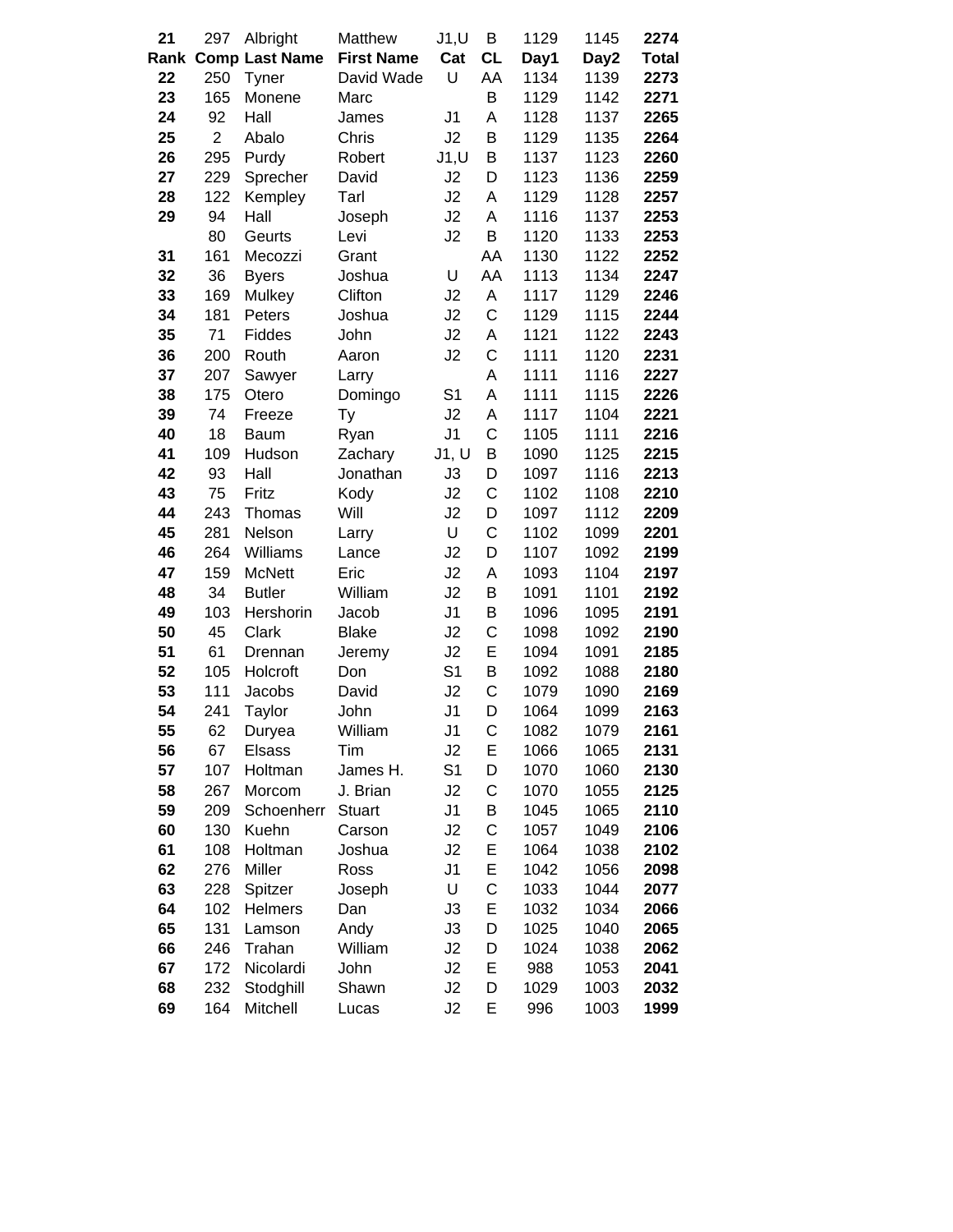

**50M RIFLE 3 x 40 JUNIOR MEN**

**June 22 - June 23**

| <b>Champion</b><br>2nd Place<br>3rd Place |                |                            | Joseph Hein<br><b>Bradley S Wheeldon</b><br><b>Matthew Rawlings</b> |                |    | 2407.5<br>2403.8<br>2401.2 |      |              |              |              |
|-------------------------------------------|----------------|----------------------------|---------------------------------------------------------------------|----------------|----|----------------------------|------|--------------|--------------|--------------|
| High J2                                   |                |                            | Chris Abalo                                                         |                |    | 2264                       |      |              |              |              |
| High J3                                   |                |                            | Jonathan Hall                                                       |                |    | 2213                       |      |              |              |              |
|                                           |                | <b>Rank Comp Last Name</b> | <b>First Name</b>                                                   | Cat CL         |    | Day1                       | Day2 | <b>Total</b> | <b>Final</b> | <b>Total</b> |
| 1                                         | 101            | Hein                       | Joseph                                                              | J1, U AA       |    | 1160                       | 1153 | 2313         | 94.5         | 2407.5       |
| $\mathbf 2$                               | 293            | Wheeldon                   | <b>Bradley S</b>                                                    | J1,U           | AA | 1151                       | 1155 | 2306         | 97.8         | 2403.8       |
| 3                                         | 191            | Rawlings                   | Matthew                                                             | J1             | A  | 1150                       | 1153 | 2303         | 98.2         | 2401.2       |
| 4                                         | 48             | Culbertson                 | Alex                                                                | J1             | Β  | 1141                       | 1142 | 2283         | 97.2         | 2380.2       |
| 5                                         | 297            | Albright                   | Matthew                                                             | J1, U          | B  | 1129                       | 1145 | 2274         | 96.8         | 2370.8       |
| 6                                         | $\overline{2}$ | Abalo                      | Chris                                                               | J2             | B  | 1129                       | 1135 | 2264         | 95.5         | 2359.5       |
| 7                                         | 92             | Hall                       | James                                                               | J1             | Α  | 1128                       | 1137 | 2265         | 91.3         | 2356.3       |
| 8                                         | 295            | Purdy                      | Robert                                                              | J1, U          | Β  | 1137                       | 1123 | 2260         | 94.0         | 2354.0       |
| 9                                         | 229            | Sprecher                   | David                                                               | J2             | D  | 1123                       | 1136 | 2259         |              |              |
| 10                                        | 122            | Kempley                    | Tarl                                                                | J2             | A  | 1129                       | 1128 | 2257         |              |              |
| 11                                        | 94             | Hall                       | Joseph                                                              | J2             | A  | 1116                       | 1137 | 2253         |              |              |
|                                           | 80             | Geurts                     | Levi                                                                | J2             | В  | 1120                       | 1133 | 2253         |              |              |
| 13                                        | 169            | Mulkey                     | Clifton                                                             | J2             | Α  | 1117                       | 1129 | 2246         |              |              |
| 14                                        | 181            | Peters                     | Joshua                                                              | J2             | C  | 1129                       | 1115 | 2244         |              |              |
| 15                                        | 71             | Fiddes                     | John                                                                | J2             | Α  | 1121                       | 1122 | 2243         |              |              |
| 16                                        | 200            | Routh                      | Aaron                                                               | J2             | C  | 1111                       | 1120 | 2231         |              |              |
| 17                                        | 74             | Freeze                     | Ty                                                                  | J2             | Α  | 1117                       | 1104 | 2221         |              |              |
| 18                                        | 18             | <b>Baum</b>                | Ryan                                                                | J <sub>1</sub> | C  | 1105                       | 1111 | 2216         |              |              |
| 19                                        | 109            | Hudson                     | Zachary                                                             | J1, U          | B  | 1090                       | 1125 | 2215         |              |              |
| 20                                        | 93             | Hall                       | Jonathan                                                            | J3             | D  | 1097                       | 1116 | 2213         |              |              |
| 21                                        | 75             | Fritz                      | Kody                                                                | J2             | C  | 1102                       | 1108 | 2210         |              |              |
| 22                                        | 243            | Thomas                     | Will                                                                | J2             | D  | 1097                       | 1112 | 2209         |              |              |
| 23                                        | 264            | Williams                   | Lance                                                               | J2             | D  | 1107                       | 1092 | 2199         |              |              |
| 24                                        | 159            | <b>McNett</b>              | Eric                                                                | J2             | A  | 1093                       | 1104 | 2197         |              |              |
| 25                                        | 34             | <b>Butler</b>              | William                                                             | J2             | в  | 1091                       | 1101 | 2192         |              |              |
| 26                                        | 103            | Hershorin                  | Jacob                                                               | J <sub>1</sub> | B  | 1096                       | 1095 | 2191         |              |              |
| 27                                        | 45             | Clark                      | Blake                                                               | J2             | С  | 1098                       | 1092 | 2190         |              |              |
| 28                                        | 61             | Drennan                    | Jeremy                                                              | J2             | E  | 1094                       | 1091 | 2185         |              |              |
| 29                                        | 111            | Jacobs                     | David                                                               | J2             | C  | 1079                       | 1090 | 2169         |              |              |
| 30                                        | 241            | Taylor                     | John                                                                | J <sub>1</sub> | D  | 1064                       | 1099 | 2163         |              |              |
| 31                                        | 62             | Duryea                     | William                                                             | J <sub>1</sub> | C  | 1082                       | 1079 | 2161         |              |              |
| 32                                        | 67             | Elsass                     | Tim                                                                 | J2             | E  | 1066                       | 1065 | 2131         |              |              |
| 33                                        | 267            | Morcom                     | J. Brian                                                            | J2             | C  | 1070                       | 1055 | 2125         |              |              |
| 34                                        | 209            | Schoenherr                 | <b>Stuart</b>                                                       | J <sub>1</sub> | B  | 1045                       | 1065 | 2110         |              |              |
| 35                                        | 130            | Kuehn                      | Carson                                                              | J2             | C  | 1057                       | 1049 | 2106         |              |              |
| 36                                        | 108            | Holtman                    | Joshua                                                              | J2             | E  | 1064                       | 1038 | 2102         |              |              |
| 37                                        | 276            | Miller                     | Ross                                                                | J <sub>1</sub> | E  | 1042                       | 1056 | 2098         |              |              |
| 38                                        | 102            | Helmers                    | Dan                                                                 | J3             | E  | 1032                       | 1034 | 2066         |              |              |
| 39                                        | 131            | Lamson                     | Andy                                                                | J3             | D  | 1025                       | 1040 | 2065         |              |              |
| 40                                        | 246            | Trahan                     | William                                                             | J2             | D  | 1024                       | 1038 | 2062         |              |              |
| 41                                        | 172            | Nicolardi                  | John                                                                | J2             | E  | 988                        | 1053 | 2041         |              |              |
| 42                                        | 232            | Stodghill                  | Shawn                                                               | J2             | D  | 1029                       | 1003 | 2032         |              |              |
| 43                                        | 164            | Mitchell                   | Lucas                                                               | J2             | E  | 996                        | 1003 | 1999         |              |              |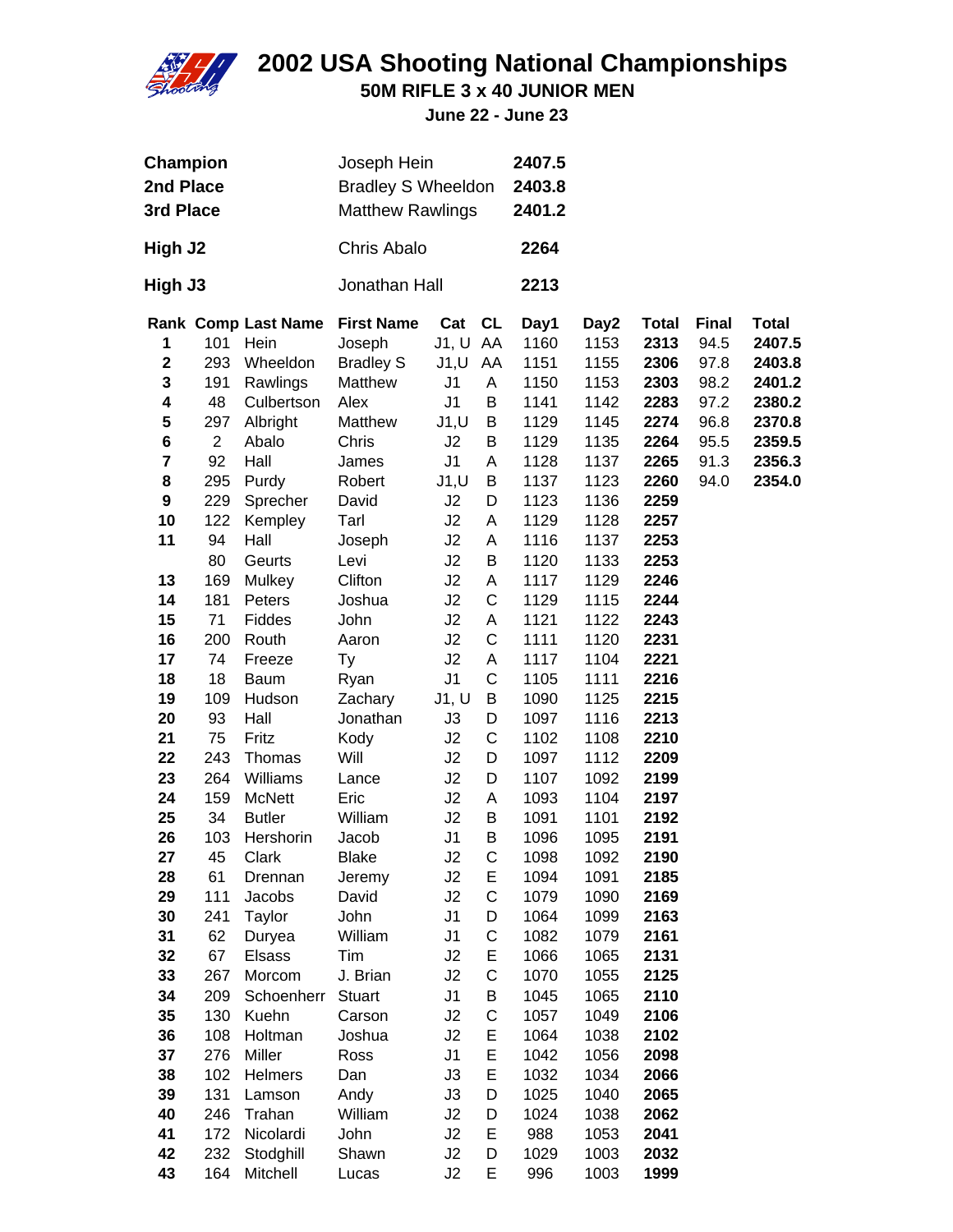

#### **2002 USA Shooting National Championships 50M RUNNING TARGET MIXED**

 **June 17**

| Champion<br>2nd Place<br>3rd Place |     | Armando Ayala<br>Lance Dement<br><b>Trevor Peterson</b> |                   |                | 380<br>380<br>379 |     |     |       |     |
|------------------------------------|-----|---------------------------------------------------------|-------------------|----------------|-------------------|-----|-----|-------|-----|
| <b>High AA</b>                     |     | <b>Chris Hatcher</b>                                    |                   |                | 375               |     |     |       |     |
| High B                             |     | Hank Gray                                               |                   |                | 366               |     |     |       |     |
| <b>High Visitor</b>                |     | John Qiao                                               |                   |                | 376               |     |     |       |     |
| Rank                               |     | <b>Comp Last Name</b>                                   | <b>First Name</b> | Cat            | <b>CL</b>         | 1st | 2nd | Total | s/o |
| 1                                  | 9   | Ayala                                                   | Armando           |                | AA                | 190 | 190 | 380   | 98  |
| $\mathbf{2}$                       | 57  | Dement                                                  | Lance             |                | AA                | 192 | 188 | 380   | 94  |
|                                    |     |                                                         |                   |                |                   |     |     |       |     |
| 3                                  | 183 | Peterson                                                | Trevor            | J2             | D                 | 190 | 189 | 379   |     |
| 4                                  | 196 | Rock                                                    | John              | J <sub>1</sub> | B                 | 187 | 191 | 378   |     |
| 5                                  | 188 | Qiao                                                    | John              | V              | AA                | 188 | 188 | 376   |     |
| 6                                  | 100 | Hatcher                                                 | Chris             |                | AA                | 190 | 185 | 375   |     |
| 7                                  | 85  | Gray                                                    | Hank              |                | B                 | 181 | 185 | 366   |     |



### **2002 USA Shooting National Championships 50M RUNNING TARGET MIXED JUNIOR MEN**

 **June 17**

| Champion<br>2nd Place<br>3rd Place |                   | <b>Trevor Peterson</b><br>John Rock<br>Dominic Frattaroli          |                           |                        | 379<br>378<br>317 |                          |                          |                            |
|------------------------------------|-------------------|--------------------------------------------------------------------|---------------------------|------------------------|-------------------|--------------------------|--------------------------|----------------------------|
| Rank<br>1<br>$\mathbf{2}$<br>3     | 183.<br>196<br>73 | <b>Comp Last Name First Name</b><br>Peterson<br>Rock<br>Frattaroli | Trevor<br>John<br>Dominic | Cat<br>J2<br>J1<br>J1. | CL<br>D<br>B<br>Е | 1st<br>190<br>187<br>156 | 2nd<br>189<br>191<br>161 | Total<br>379<br>378<br>317 |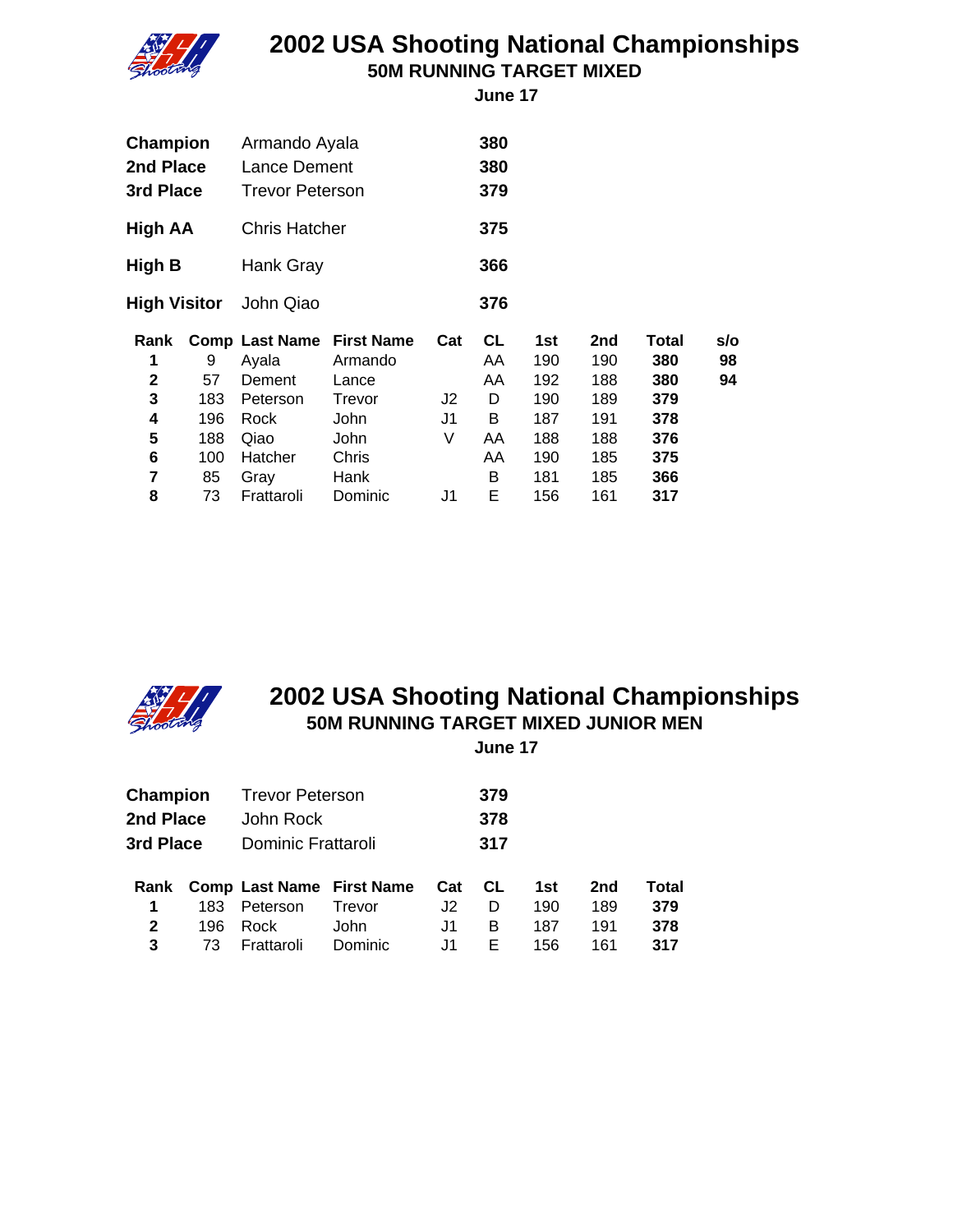

**10M RUNNING TARGET 30+30**

**June 20 - June 21**

| Champion<br>2nd Place<br>3rd Place |     |                | Armando Ayala<br><b>Adam Saathoff</b><br><b>Bill Johnson</b> |                |             |            | 1247.7<br>1246.3<br>1231.2 |      |              |              |
|------------------------------------|-----|----------------|--------------------------------------------------------------|----------------|-------------|------------|----------------------------|------|--------------|--------------|
| <b>High AA</b>                     |     |                | Koby Holland                                                 |                |             |            | 1130                       |      |              |              |
| High B                             |     |                | Hank Gray                                                    |                |             |            | 1107                       |      |              |              |
| High C                             |     |                | Mike Fredrickson                                             |                |             |            | 1093                       |      |              |              |
| High D                             |     |                | <b>Trevor Peterson</b>                                       |                |             |            | 1087                       |      |              |              |
| <b>High Visitor</b>                |     |                | Alexander Krolik                                             |                |             |            | 1061                       |      |              |              |
|                                    |     |                | Rank Comp Last Name First Name Cat CL Day 1                  |                |             |            | Day 2                      | Qual | <b>Final</b> | <b>Total</b> |
| 1                                  | 9   | Ayala          | Armando                                                      |                | AA          | 573        | 573                        | 1146 | 101.7        | 1247.7       |
| $\overline{\mathbf{2}}$            | 201 | Saathoff       | Adam                                                         |                | AA          | 572        | 573                        | 1145 | 101.3        | 1246.3       |
| 3                                  | 279 | Johnson        | Bill                                                         |                | AA          | 567        | 571                        | 1138 | 93.2         | 1231.2       |
| 4                                  | 106 | Holland        | Koby                                                         |                | AA          | 562        | 568                        | 1130 | 92.8         | 1222.8       |
| 5                                  | 139 | LeNeve         | Dustin                                                       | J1             | C           | 569        | 556                        | 1125 | 88.9         | 1213.9       |
| 6                                  | 57  | Dement         | Lance                                                        |                | AA          | 558        | 551                        | 1109 | 95.5         | 1204.5       |
| $\overline{7}$                     | 100 | Hatcher        | Chris                                                        |                | AA          | 549        | 560                        | 1109 |              |              |
| 8                                  | 85  | Gray           | Hank                                                         |                | B           | 550        | 557                        | 1107 |              |              |
| 9                                  | 174 | Osen           | Thomas                                                       | J1             | B           | 548        | 557                        | 1105 |              |              |
|                                    | 269 | Wood           | William                                                      | J <sub>1</sub> | $\mathsf C$ | 551        | 554                        | 1105 |              |              |
| 11                                 | 196 | Rock           | John                                                         | J <sub>1</sub> | B           | 536        | 558                        | 1094 |              |              |
| 12                                 | 274 | Fredrickson    | Mike                                                         | J2             | $\mathsf C$ | 559        | 534                        | 1093 |              |              |
| 13                                 | 183 | Peterson       | Trevor                                                       | J2             | D           | 539        | 548                        | 1087 |              |              |
| 14                                 | 129 | Krolik         | Alexander                                                    | V              | C           | 527        | 534                        | 1061 |              |              |
| 15                                 | 256 | Walsh          | Ryan                                                         | J2             | С           | 523        | 519                        | 1042 |              |              |
| 16                                 | 231 | Stanhope       | Edward                                                       | S <sub>2</sub> | AA          | 494        | 489                        | 983  |              |              |
| 17                                 | 223 | Smith          | Isaac                                                        | S <sub>1</sub> | AA          | 475        | 499                        | 974  |              |              |
| 18                                 | 99  | Harter         | Ronald                                                       | S <sub>2</sub> | AA          | 472        | 477                        | 949  |              |              |
| 19                                 | 73  | Frattaroli     | Dominic                                                      | J <sub>1</sub> | D           | 459        | 439                        | 898  |              |              |
| 20                                 | 32  | <b>Burnett</b> | <b>Blane</b>                                                 | J2             | E           | 450        | 428                        | 878  |              |              |
| 21                                 | 188 | Qiao           | John                                                         | V              | AA          | <b>DNF</b> | 567                        | 567  |              |              |



### **2002 USA Shooting National Championships 10M RUNNING TARGET 30+30 JUNIOR MEN**

**June 20 - June 21**

| Champion<br>2nd Place<br>3rd Place |     |                       | <b>Dustin LeNeve</b><br>Thomas Osen<br>William Wood |    | 1220.4<br>1204.1<br>1195.8 |     |       |      |       |              |
|------------------------------------|-----|-----------------------|-----------------------------------------------------|----|----------------------------|-----|-------|------|-------|--------------|
| High J2                            |     |                       | Mike Fredrickson                                    |    |                            |     | 1093  |      |       |              |
| Rank                               |     | <b>Comp Last Name</b> | First Name Cat CL Day 1                             |    |                            |     | Day 2 | Qual | Final | <b>Total</b> |
| 1                                  | 139 | LeNeve                | <b>Dustin</b>                                       | J1 | С                          | 569 | 556   | 1125 | 95.4  | 1220.4       |
| $\mathbf{2}$                       | 174 | Osen                  | Thomas                                              | J1 | B                          | 548 | 557   | 1105 | 99.1  | 1204.1       |
| 3                                  | 269 | Wood                  | William                                             | J1 | C                          | 551 | 554   | 1105 | 90.8  | 1195.8       |
| 4                                  | 196 | Rock                  | John                                                | J1 | B                          | 536 | 558   | 1094 | 97.0  | 1191.0       |
| 5                                  | 274 | Fredrickson           | Mike                                                | J2 | C                          | 559 | 534   | 1093 | 90.9  | 1183.9       |
| 6                                  | 183 | Peterson              | Trevor                                              | J2 | D                          | 539 | 548   | 1087 | 94.1  | 1181.1       |
| 7                                  | 256 | Walsh                 | Ryan                                                | J2 | C                          | 523 | 519   | 1042 |       |              |
| 8                                  | 73  | Frattaroli            | Dominic                                             | J1 | D                          | 459 | 439   | 898  |       |              |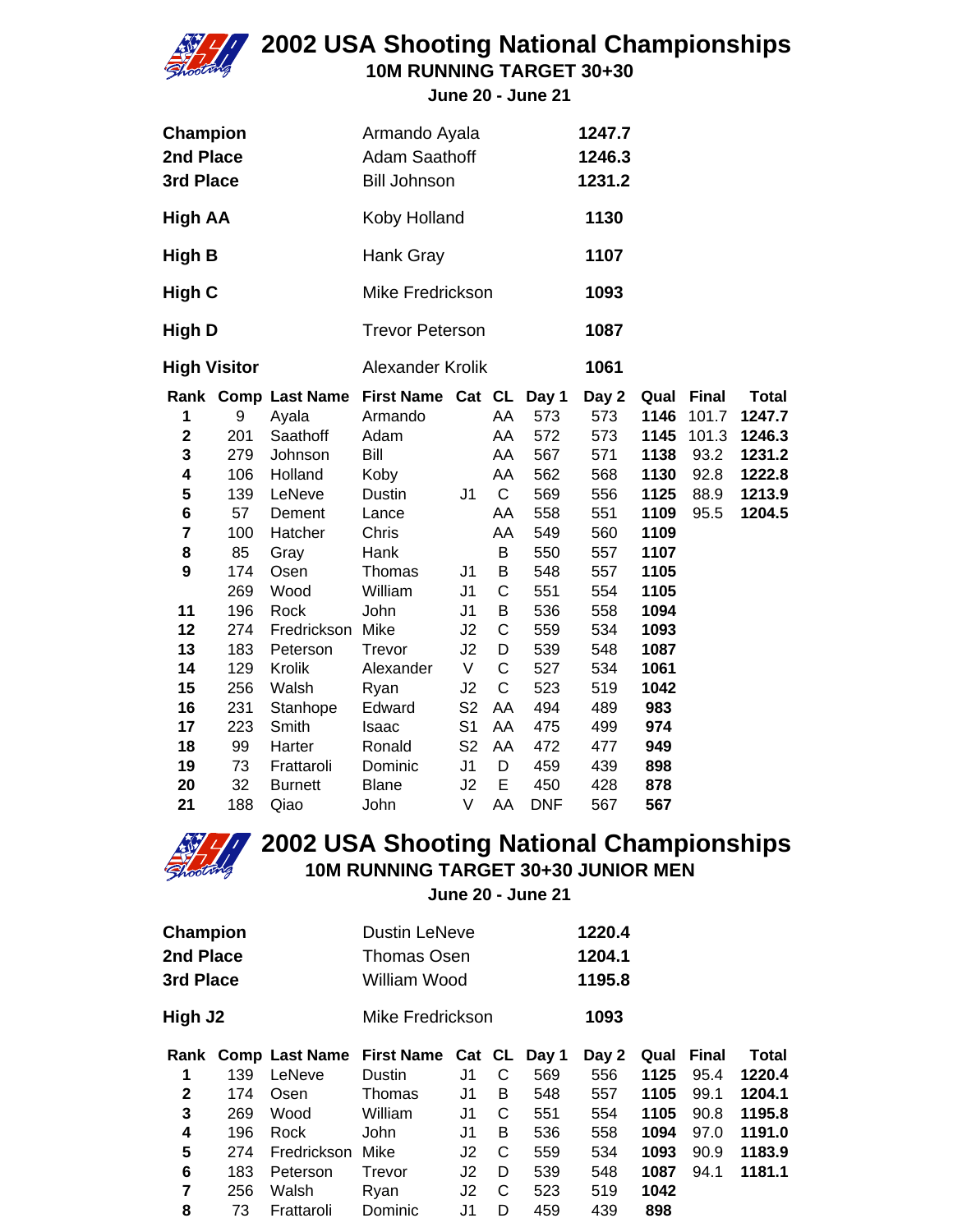|  | <b>9</b> 32 Burnett Blane |  |  | J2 E 450 428 878 |  |
|--|---------------------------|--|--|------------------|--|
|  |                           |  |  |                  |  |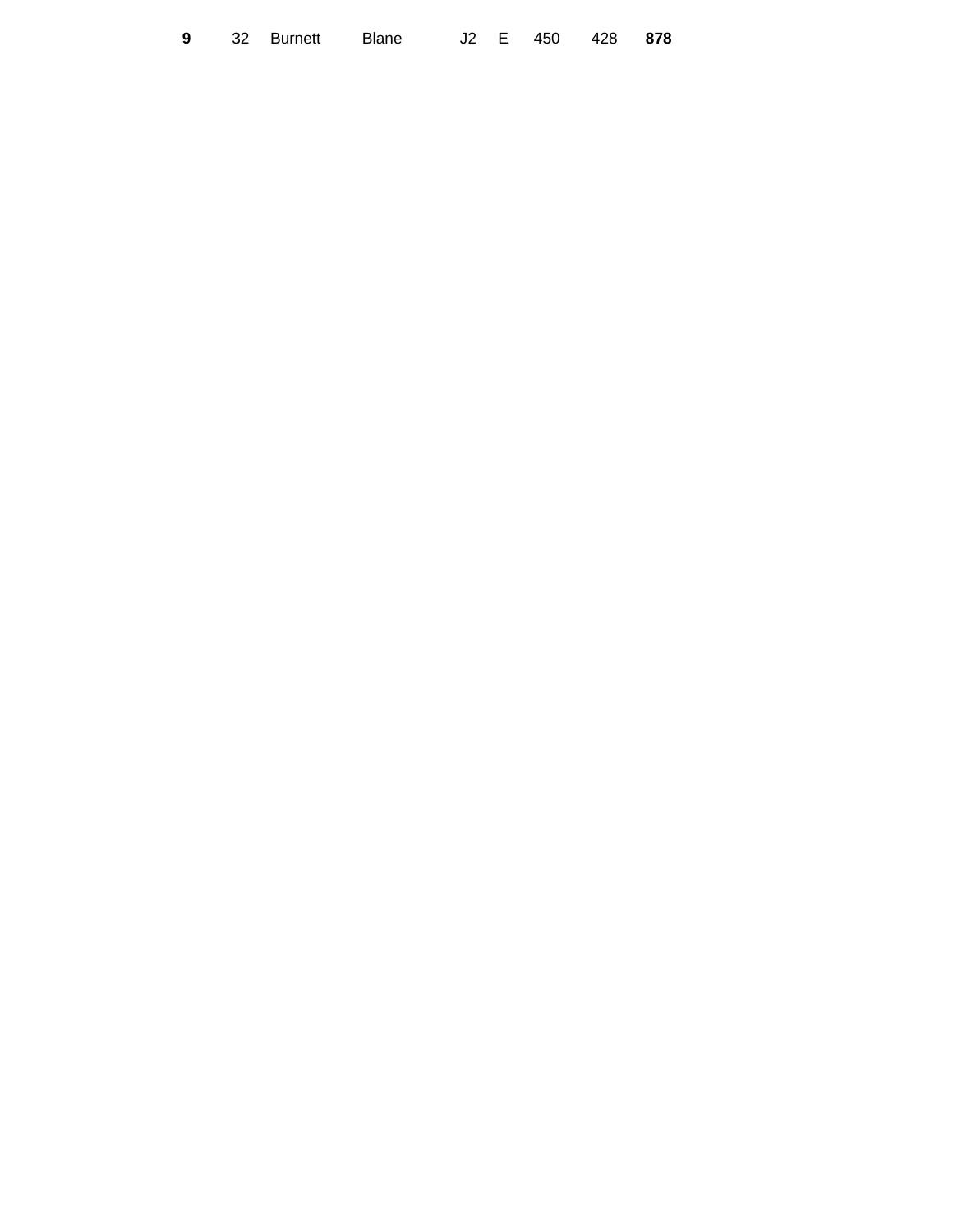

#### **2002 USA Shooting National Championships 10M RUNNING TARGET MIXED**

 **June 22**

| Champion<br>2nd Place<br>3rd Place |     |                       | <b>Adam Saathoff</b><br>Koby Holland<br><b>Lance Dement</b> |                |             | 387<br>381<br>378 |     |              |
|------------------------------------|-----|-----------------------|-------------------------------------------------------------|----------------|-------------|-------------------|-----|--------------|
| High AA<br>2nd AA<br>3rd AA        |     |                       | Armando Ayala<br>Hank Gray<br><b>Bill Johnson</b>           |                |             | 373<br>369<br>369 |     |              |
| High C                             |     |                       | <b>Dustin LeNeve</b>                                        |                |             | 355               |     |              |
| High D                             |     |                       | Dominic Frattaroli                                          |                |             | 300               |     |              |
| <b>High Visitor</b>                |     |                       | John Qiao                                                   |                |             | 364               |     |              |
| Rank                               |     | <b>Comp Last Name</b> | <b>First Name</b>                                           | Cat            | <b>CL</b>   | 1st               | 2nd | <b>Total</b> |
| 1                                  | 201 | Saathoff              | Adam                                                        |                | AA          | 192               | 195 | 387          |
| $\overline{\mathbf{2}}$            | 106 | Holland               | Koby                                                        |                | AA          | 191               | 190 | 381          |
| 3                                  | 57  | Dement                | Lance                                                       |                | AA          | 186               | 192 | 378          |
| 4                                  | 274 | Fredrickson           | Mike                                                        | J2             | D           | 186               | 188 | 374          |
| 5                                  | 9   | Ayala                 | Armando                                                     |                | AA          | 186               | 187 | 373          |
| 6                                  | 196 | Rock                  | John                                                        | J <sub>1</sub> | B           | 183               | 186 | 369          |
|                                    | 85  | Gray                  | Hank                                                        |                | B           | 185               | 184 | 369          |
|                                    | 279 | Johnson               | Bill                                                        |                | AA          | 187               | 182 | 369          |
| 9                                  | 188 | Qiao                  | John                                                        | V              | AA          | 180               | 184 | 364          |
| 10                                 | 183 | Peterson              | Trevor                                                      | J2             | D           | 183               | 177 | 360          |
| 11                                 | 100 | Hatcher               | Chris                                                       |                | AA          | 181               | 178 | 359          |
| 12                                 | 139 | LeNeve                | <b>Dustin</b>                                               | J1             | C           | 177               | 178 | 355          |
| 13                                 | 269 | Wood                  | William                                                     | J <sub>1</sub> | C           | 181               | 172 | 353          |
| 14                                 | 256 | Walsh                 | Ryan                                                        | J2             | C           | 180               | 170 | 350          |
| 15                                 | 231 | Stanhope              | Edward                                                      | S <sub>2</sub> | AA          | 176               | 163 | 339          |
| 16                                 | 129 | Krolik                | Alexander                                                   | V              | $\mathsf C$ | 169               | 169 | 338          |
| 17                                 | 73  | Frattaroli            | Dominic                                                     | J1             | D           | 136               | 164 | 300          |
| 18                                 | 223 | Smith                 | Isaac                                                       | S <sub>1</sub> | AA          | 157               | 142 | 299          |
| 19                                 | 99  | Harter                | Ronald                                                      | S <sub>2</sub> | AA          | 141               | 156 | 297          |



## **2002 USA Shooting National Championships 10M RUNNING TARGET MIXED JUNIOR MEN**

 **June 22**

| High J <sub>2</sub><br>Ryan Walsh<br>350<br><b>CL</b><br>2 <sub>nd</sub><br><b>Comp Last Name First Name</b><br>Cat<br>1st<br>Rank<br>Fredrickson Mike<br>1<br>274<br>J2<br>D<br>186<br>188<br>$\mathbf{2}$<br>В<br>J1<br>183<br>186<br>196<br>Rock<br>John<br>3<br>D<br>J2<br>183<br>177<br>183<br>Trevor<br>Peterson | Champion<br>2nd Place<br>3rd Place |     |        | Mike Fredrickson<br>John Rock<br><b>Trevor Peterson</b> |    |   | 374<br>369<br>360 |     |       |
|------------------------------------------------------------------------------------------------------------------------------------------------------------------------------------------------------------------------------------------------------------------------------------------------------------------------|------------------------------------|-----|--------|---------------------------------------------------------|----|---|-------------------|-----|-------|
|                                                                                                                                                                                                                                                                                                                        |                                    |     |        |                                                         |    |   |                   |     |       |
|                                                                                                                                                                                                                                                                                                                        |                                    |     |        |                                                         |    |   |                   |     | Total |
|                                                                                                                                                                                                                                                                                                                        |                                    |     |        |                                                         |    |   |                   |     | 374   |
|                                                                                                                                                                                                                                                                                                                        |                                    |     |        |                                                         |    |   |                   |     | 369   |
|                                                                                                                                                                                                                                                                                                                        |                                    |     |        |                                                         |    |   |                   |     | 360   |
|                                                                                                                                                                                                                                                                                                                        | 4                                  | 139 | LeNeve | <b>Dustin</b>                                           | J1 | С | 177               | 178 | 355   |
| 5<br>William<br>C<br>269<br>Wood<br>181<br>172<br>J1                                                                                                                                                                                                                                                                   |                                    |     |        |                                                         |    |   |                   |     | 353   |
|                                                                                                                                                                                                                                                                                                                        | 6                                  | 256 | Walsh  | Rvan                                                    | J2 | С | 180               | 170 | 350   |
|                                                                                                                                                                                                                                                                                                                        |                                    |     |        |                                                         |    |   |                   |     |       |